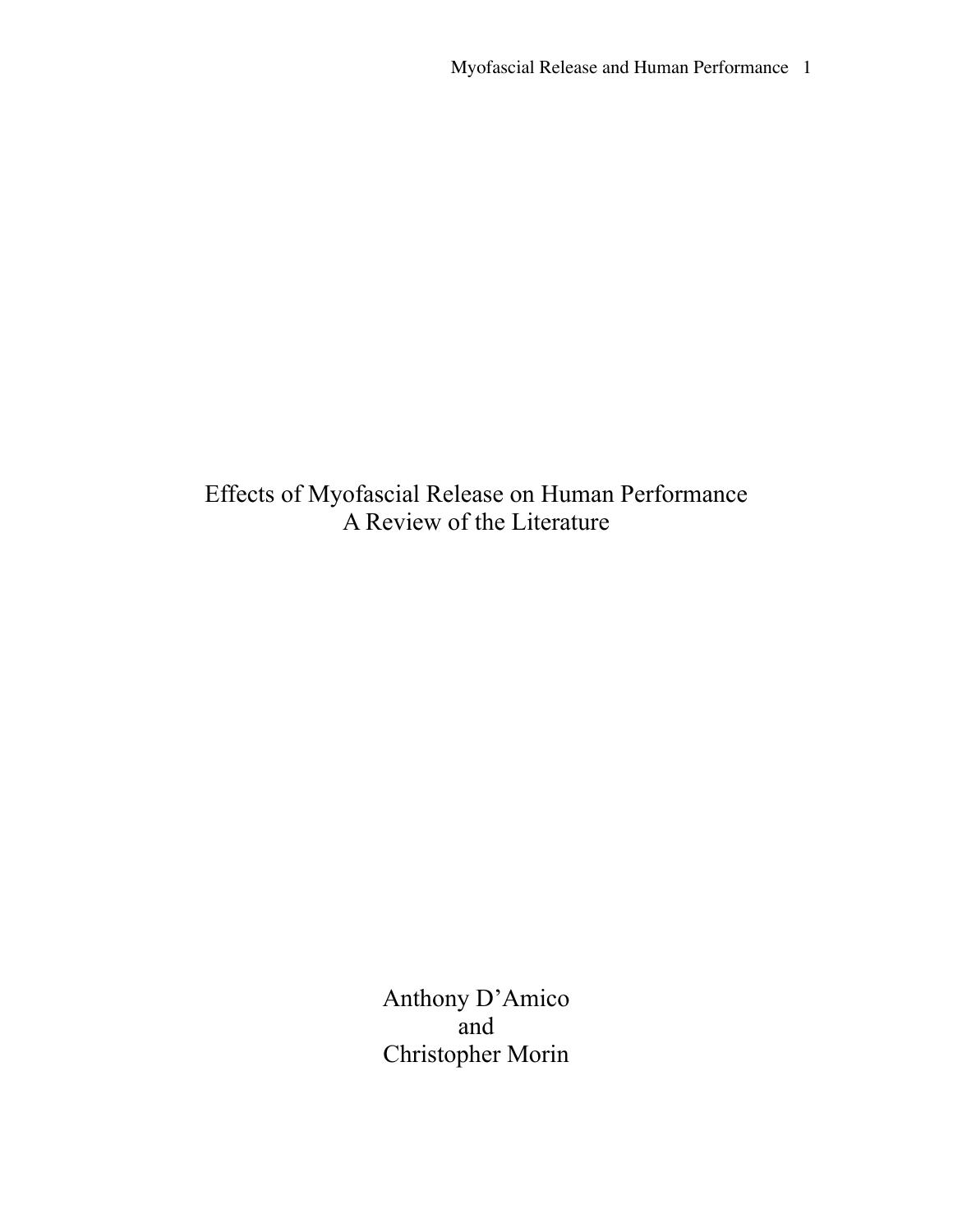#### Abstract

Myofascial releasing rollers are muscle massage devices used by athletes, fitness enthusiasts, and those recovering from injury to enhance functional ability. OBJECTIVES: The purpose of this study was to assess the acute effects of self myofascial releasing rollers on muscle strength, power, and flexibility compared to static stretching and control. STUDY DESIGN: Thirteen adult recreationally trained subjects consented to participate in a 3-week, counterbalanced repeated measure study, which consisted of 3 testing sessions (1 baseline and 2 data collection) scheduled 2 weeks apart. METHODS: Criterion measures of range of motion (ROM) of the hamstring musculature both seated and supine, isometric strength of the knee flexors (STR), and one leg jump power test (JUMP) were measured at one week before treatment conditions (baseline 1), before treatment conditions (baseline 2), and after treatment conditions of self-myofascial releasing (SMR) and static stretching (SS). Baseline 1 and 2 acted as the control (CONT). Statistical analyses involved a t test determining significant differences in treatments. RESULTS: There was no significant difference between SMR and SS in ROM. There was a significant difference between SMR and SS in STR. There was also a significant difference between SMR in JUMP. CONCLUSIONS: SMR increases ROM as much as SS. SMR increases isometric strength and increases jumping ability compared to SS and a control. IMPLICATIONS: SMR can improve acute ROM and may be used with or in replacement of SS towards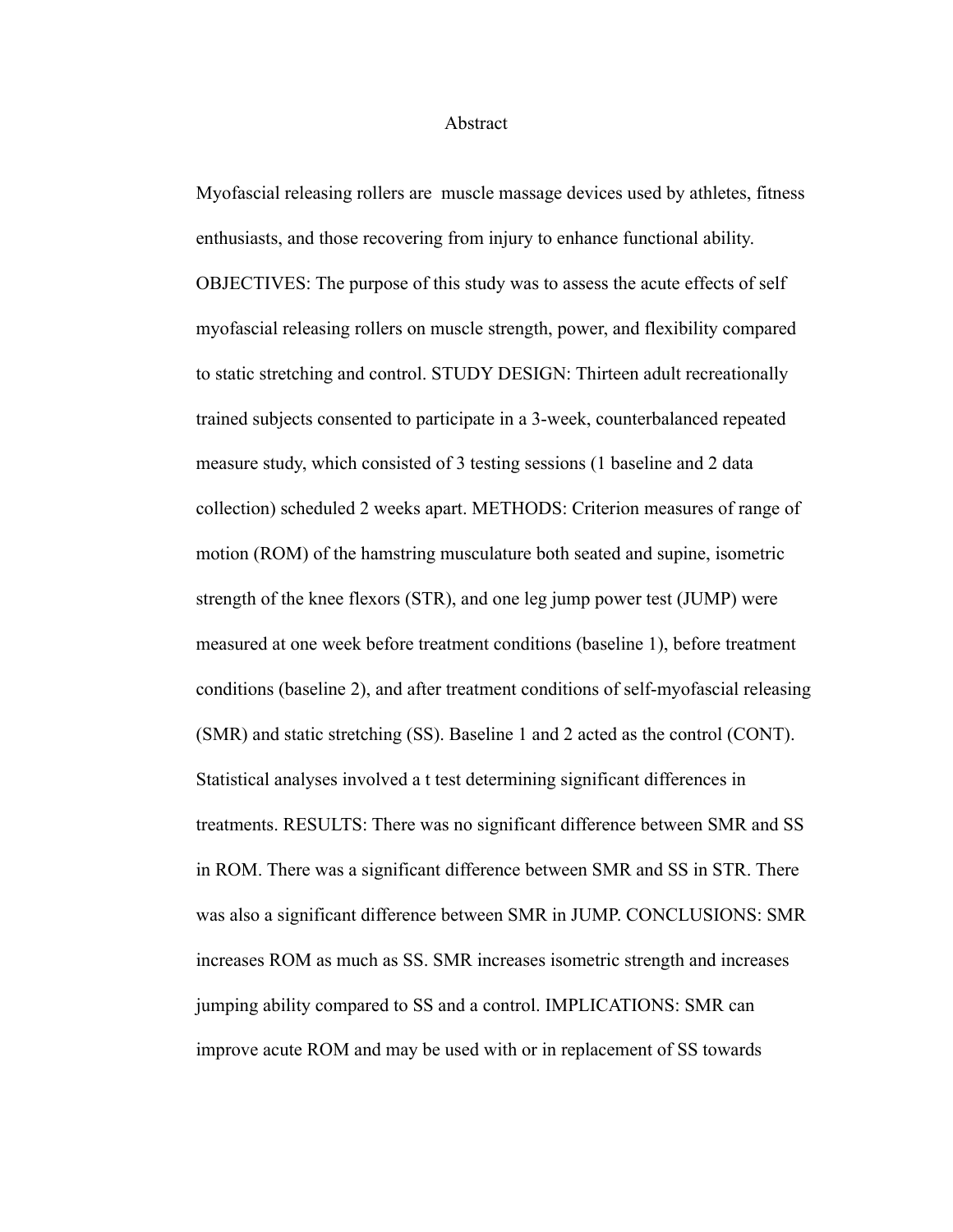improving ROM. SMR may be used as an aid before strength or power performance.

Effects of Myofascial Release on Human Performance

A Review of the Literature

The purpose of this study is to determine if self myofascial releasing rollers, a common therapeutic tool used today have an effect on human performance and a rating of perceived function. At this time it is unclear whether self myofascial release has any tangible effect on any measurable physical attribute. After a medline search there appears to be no research study that has investigated the effects of self myofascial releasing rollers on human performance.

Despite the lack of scientific evidence on behalf of self myofascial release, the technique has a large following. Many fitness professionals now incorporate some form of the technique in their programming, be it for warm-up, performance enhancement, or pain relief. Scientific evidence pertaining to myofascial releasing would be immensely helpful in determining the merit of this technique from a research standpoint. As it stands, myofascial release is deemed beneficial based primarily on anecdotal evidence.

On a larger scale, as participation in fitness activities grows among the athletic and general population, a need for some consensus on proper exercise protocol is apparent. Research is regularly conducted to measure the efficacy of various strength, cardiovascular and speed enhancing techniques. Less attention is generally paid to the pre-exercise "warm-up" portion of an exercise session, from a practical and research standpoint. This could be due to the difficulty of attributing a measurable training effect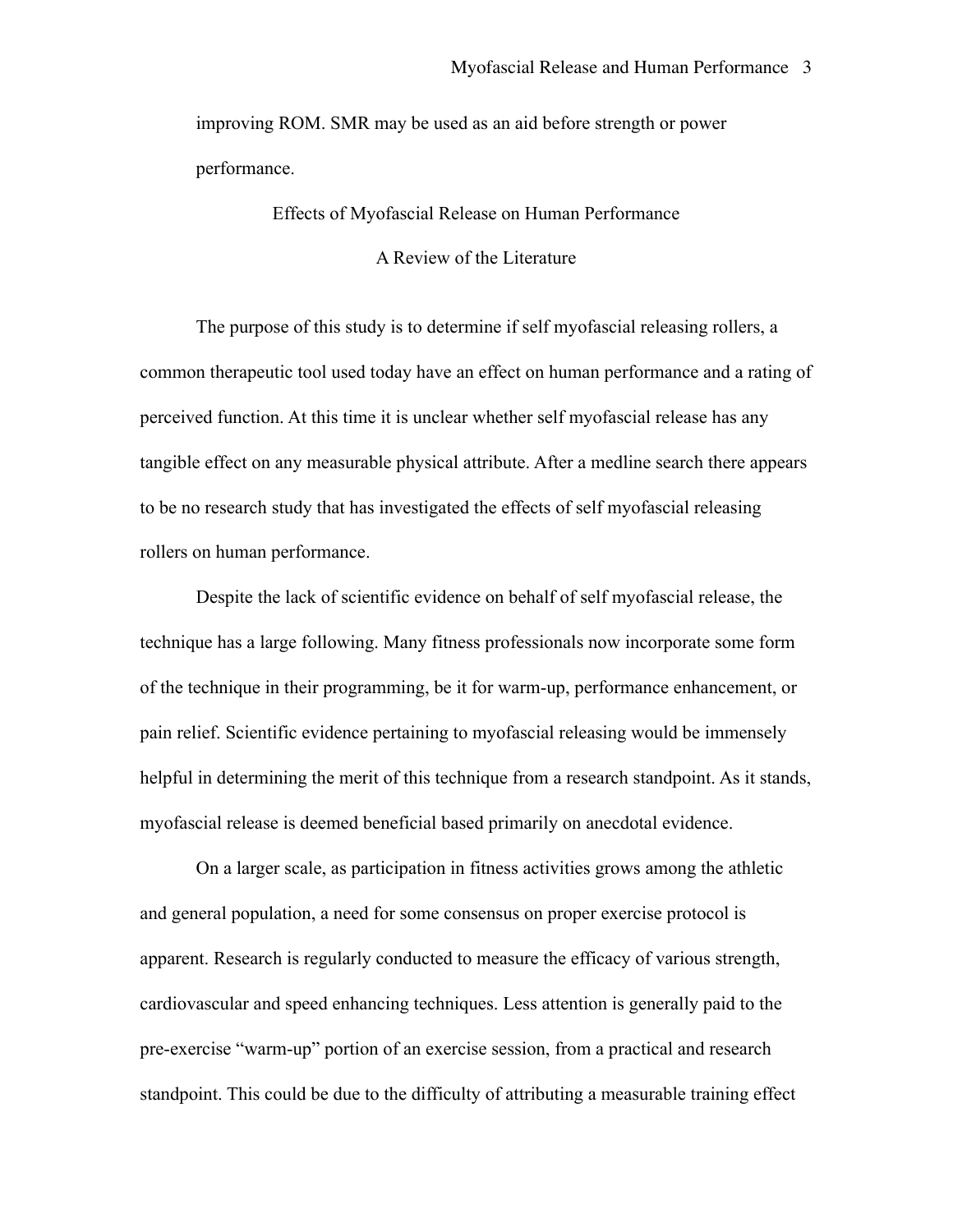to a warm-up protocol as opposed to a training protocol. Given the constant search for the most effective ways to exercise, it stands to reason that it may be worthwhile to search for the most effective ways to warm-up for exercise as well.

 Generally speaking a warm-up serves to increase core body temperature making the muscle and soft tissues more pliable. The warm-up also prepares the circulatory and nervous systems for activity, where it may possibly prevent an abnormal cardiovascular event. Specifically, the American College of Sports Medicine (ACSM) in their own guidelines suggests that a warm up facilitates the transition from rest to exercise, where it stretches postural muscles, increases blood flow, elevates body temperature, dissociates more oxygen, and increases metabolic rate to the requirements demanded of the increased activity (ACSM, 2006). The ACSM further states that a warm up may reduce the susceptibility of musculoskeletal injury by increasing connective tissue extensibility, which may improve joint range of motion and function, while possibly improving muscular performance. The ACSM also suggest that a warm up may have a preventative value at reducing the occurrence of various traumatic cardiovascular events. What must be pointed out however is that the word may is used often which means that these suggestions haven't been totally verified. What can be taken from the ACSM guidelines is that a warm up is prudent before physical activity for many reasons even though improvements in function and performance and the prevention of injury and dysfunction have not been confirmed through research.

This study will investigate the physiological effects of a particular warm-up modality; self myofascial releasing, compared to traditional stretching of the hamstring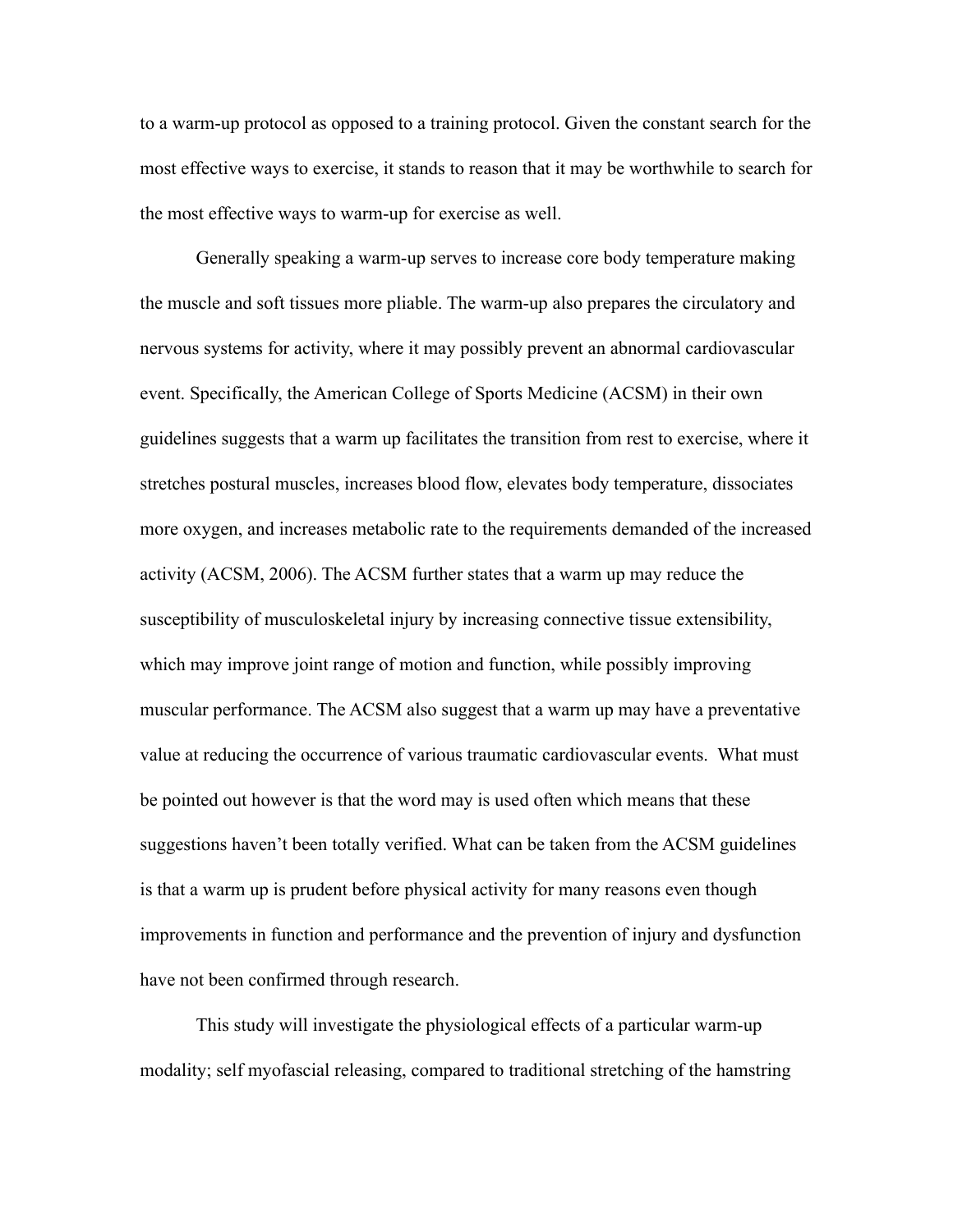muscles of trained subjects. The hypothesis of this study is that muscular releasing is more effective than traditional stretching at improving strength, and jump performance. It is also hypothesized that this can be accomplished without negatively impacting measures of range of motion.

So how should a person properly warm up for physical activity? Even among exercise professionals and researchers the answer you get depends on whom you ask. This is an important topic in the health and fitness field considering that many people generally perform static stretching or other modalities before rehabilitation, fitness, and other athletic activities.

 The practice of warming up prior to exercise is advocated in injury prevention programs, but this suggestion is based on limited clinical evidence. Researchers performed a systematic review of relevant warm-up studies. Three of the studies cited found that performing a warm-up prior to performance significantly reduced the injury risk, and the other two studies found that warming up was not effective in significantly reducing the number of injuries. Therefore the authors suggested that there is insufficient evidence to endorse or discontinue routine warm-up prior to physical activity to prevent injury among sports participants. However, the authors did suggest that the weight of evidence is in favor of a decreased risk of injury (Fradkin, 2006). As for the effect of a warm-up on performance there is also limited clinical evidence. A handful of studies have investigated various aspects of common warm-up practices. A study proposed that longer warm-up protocols are recommended in the morning to minimize the diurnal fluctuations of anaerobic performances (Soussi, 2010). Another study found that a warm-up prior to a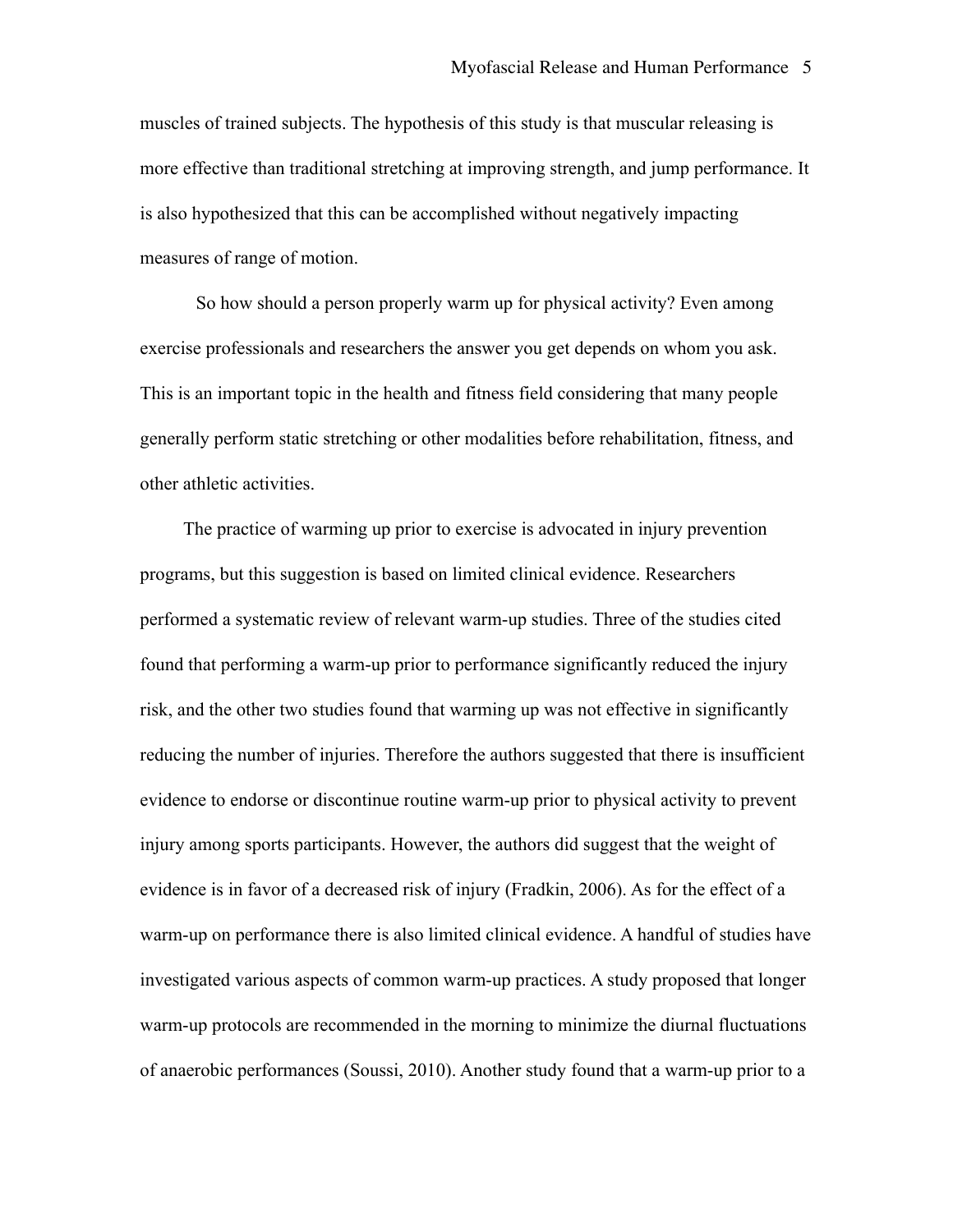vertical jump was shown to improve performance in collegiate football players. The study found posttest jump performance improved in all groups; however when static stretching was performed after the warm-up the benefits gained from the general warm-up were significantly lower. The negative effects of static stretching prior to performance were apparent throughout this article (Holt, 2008). Individual responses to any warm-up should be chief among a fitness professional's concerns, and the authors of a particular study emphasized that point. The authors stressed that the variation in responses to warmup conditions in their study emphasizes the unique nature of individual reactions to different warm-ups; however, there was a tendency for warm-ups with an active component to have beneficial effects. The data suggests dynamic stretching has greater applicability to enhance performance on power outcomes compared to static stretching (Curry, 2009). An attempted explanation of the physiological mechanisms of an effective warm-up was offered in a particular study. The authors suggested that the most likely mechanisms to explain the increase in performance with a dynamic stretch treatment compared with the static stretch treatment are increased heart rate, greater muscle activity, and increased peak torque. (Fletcher, 2010). From a practical standpoint, there does not appear to be any evidence suggesting that a warm-up is somehow detrimental to physical performance. The authors of one study pointed out that despite their data not demonstrating a significant difference in time to exhaustion between a warm-up treatment and a control group, a warm-up might still be considered in events where the winning margin is often small (Wittekind, 2009). The only potential drawback is the opportunity cost of the time utilized warming-up, but the apparent benefits should outweigh any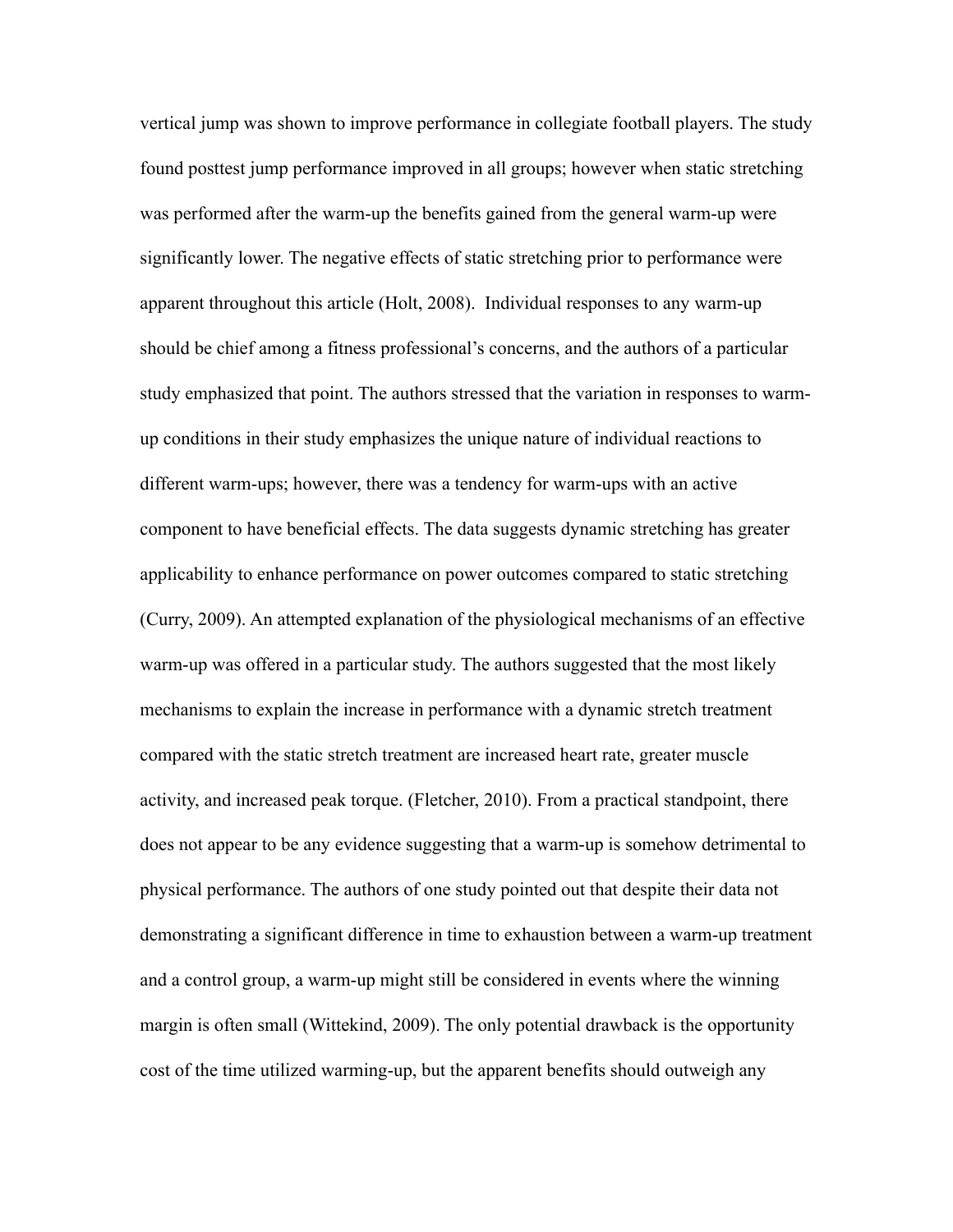concerns over lost time in most performance scenarios. Of course, the most important consideration in any fitness method is the individual's response to that particular method.

 Another study looked at golfer's participation in a warm up and its effects on injury. The authors suggested that few golfers perform an appropriate warm-up that may prevent injuries. Injuries in golf like many other sports occur at any age and ability and can significantly impact one's life. The survey involved a survey of 522 golfers, who reported their golf activities, injury status and warm-up habits over a 12-month period. About a third of the golfers (35.2 percent) reported an injury, most frequently to the lower back, shoulder or elbow. Strains were by far the most commonly reported type of injury (37.8 percent). Other types of injuries included stiffness, inflammation, tendonitis, and sprains and, less commonly, pinched nerves, fractures, heel spurs and contusions or dislocations. The authors suggested that only a small percentage of golfers were shown to perform an appropriate warm-up prior to play or practice. This low participation can possibly be suggested of many other sports. The authors indicated that golfers who reported not warming-up on a regular basis were more likely to have reported a golfing injury in the previous 12 months than those reporting consistent warm-up participation. The author suggested that a warm up should consist of three components:

1. Aerobic exercise to increase muscle temperature

2. Sport-specific stretching (including stretching the shoulder, trunk, chest, lower back, hamstrings, forearm, and wrist)

3. Activity similar to the event, starting slowly and building in intensity (For golf, this might consist of air swings involving the club but not the ball). These suggestions could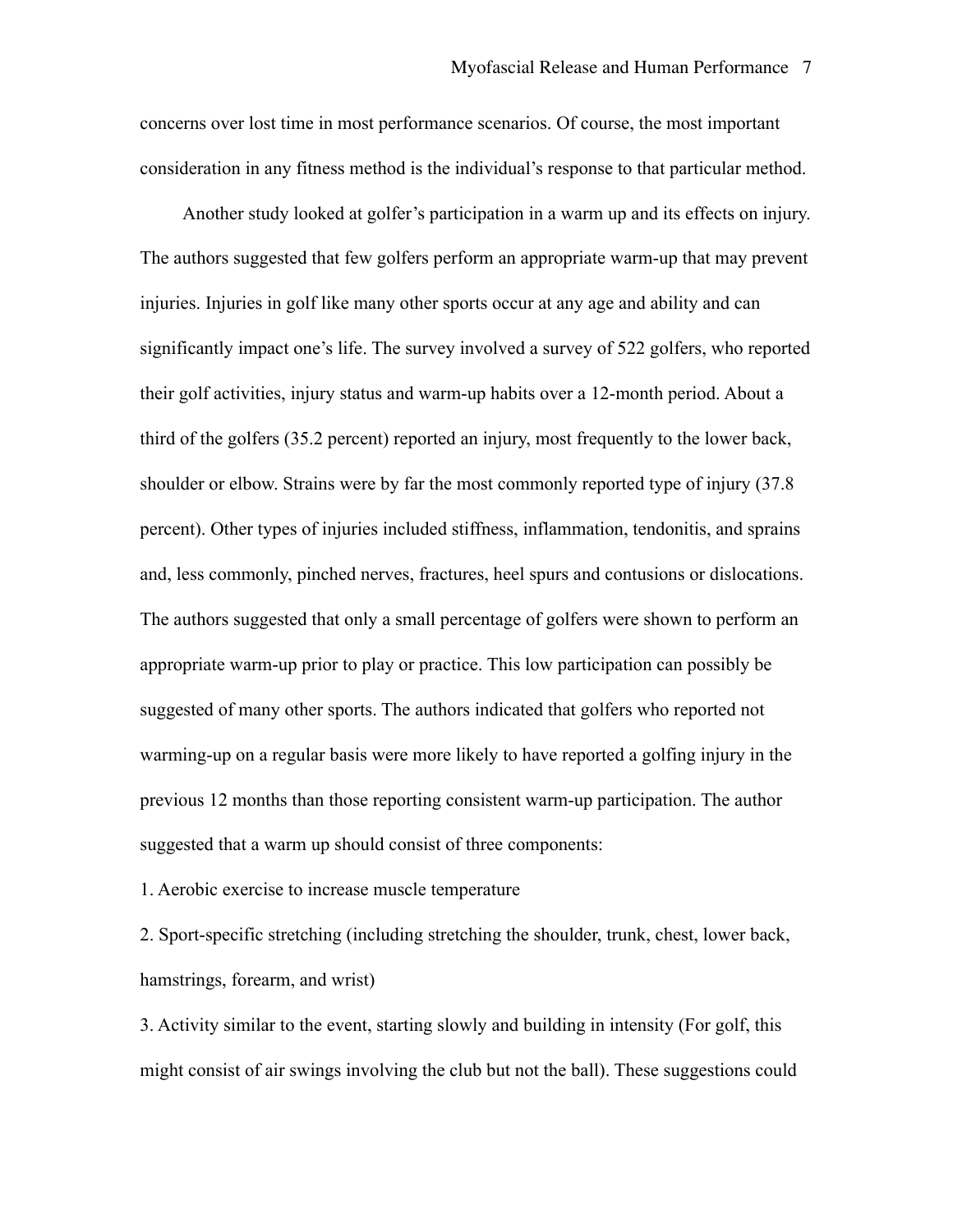be structured and implemented for other sports as well. The study's authors suggest that only three percent of golfers surveyed regularly performed two or more of the components, leaving them vulnerable to injury. (Fradkin, 2007). This study is one of the few to establish an association between warm-up participation and injury. Another study confirmed these findings, stating that a basic review of golf swing biomechanics reveals significant torque stress on the shoulders, elbows, wrists, and lower back, which also corresponds to the most common areas of injury. The authors emphasized that understanding the underlying mechanism makes it possible to design a sport-specific injury prevention program (Brandon, 2009). Further prospective studies are warranted to determine whether warm-up reduces injury risk for golf participation. Considering the number of benefits and the ease of implementation, a general warm up is nearly universally suggested before sport or exercise participation. The next question is what type of warm-up modality is ideal before said exercise participation?

Most fitness related organizations like the American College of Sports Medicine (ACSM) suggest that an adequate range of motion be maintained in all joints for optimal musculoskeletal function(ACSM, 2006). Therefore the ACSM recommends flexibility promoting actvites such as static stretching in preventative and rehabilitative programs.

A lack of flexibility can be very serious. Aging is a slow decline in physiological function where reductions in flexibility typically occur and progress, and if left unchecked lead to decrements in activities of daily living and disability. Joints that don't have normal mobility may become arthritic in any population. Stretching is recommended by the ACSM for the elderly as well as other populations.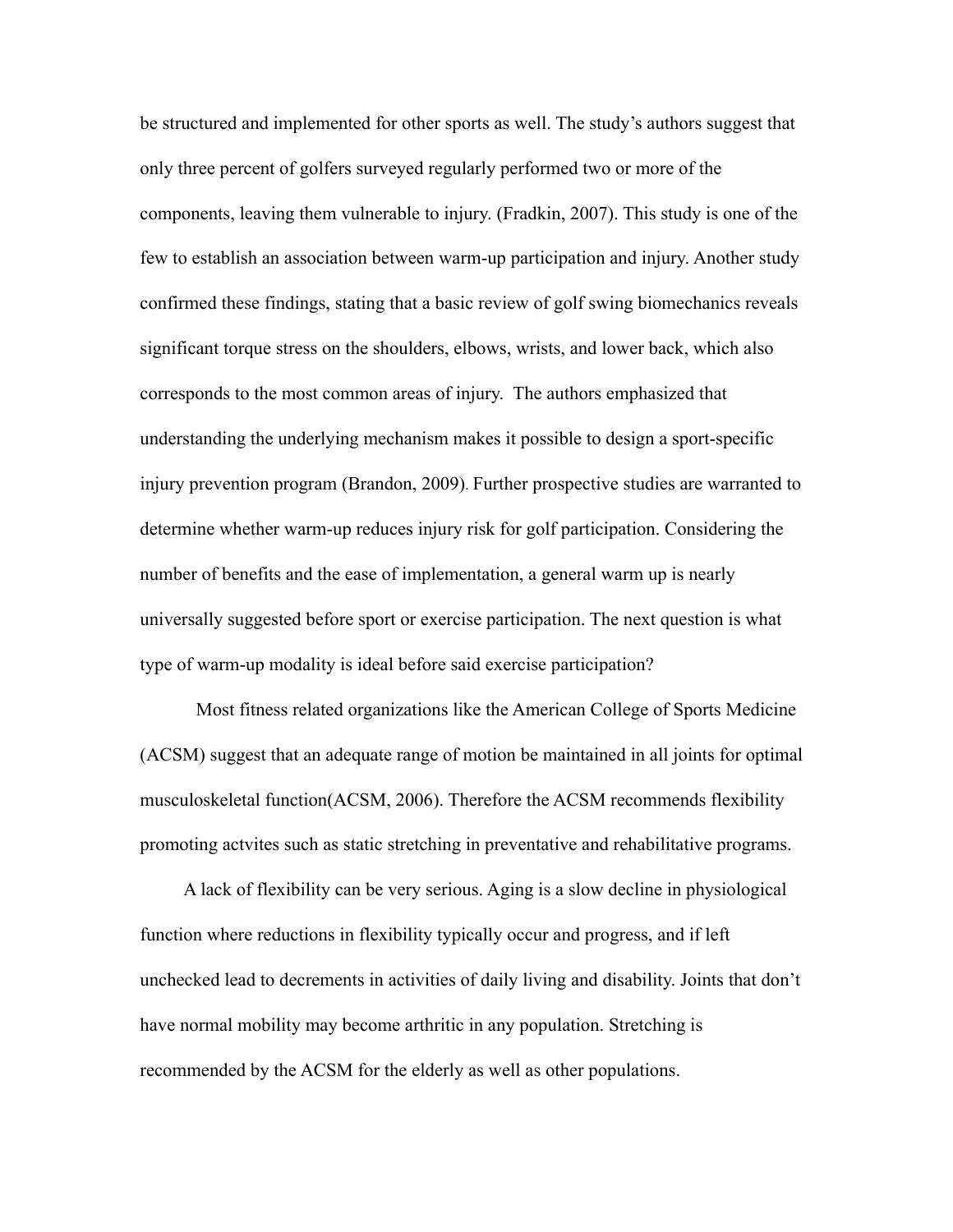According to the ACSM, stretching is the systematic elongation of the musculotendinous units to create a persistent length of the muscle and a decrease in passive tension; the goal of which is to improved flexibility. Stretching has be shown to improve flexibility for the short term, but there is lack of evidence showing that it is any more than transient. Believing that stretching induced improvements are infact transient many experts recommend daily stretching. There are different forms of stretching techniques; static, proprioreceptive neuromuscular facilitation (PNF), and dynamic. Static stretching is recommended by the ACSM for the general population due to less chance of injury compared to the other techniques. Static stretches slowly lengthen the muscle to the end of range of motion to a point of no discomfort where it is held for 15 to 30 seconds. According to the ACSM improvements in flexibility from static stretches occur after 15 seconds where there is no significant improvement after 30 seconds, and 2 to 4 repetitions are recommended. A study confirmed this, finding that a duration of 30 seconds is an effective time of stretching for enhancing the flexibility of the hamstring muscles. In this particular study, stretch times longer than 30 seconds were utilized successfully but with no further improvements in flexibility compared to 30 second holds (Bandy, 1994). Another study did find that longer hold times during stretching of the hamstring muscles resulted in a greater rate of gains in ROM and a more sustained increase in ROM in elderly subjects. The authors went on to suggest these results may differ from those of studies performed with younger populations because of age-related physiologic changes (Feland, 2001).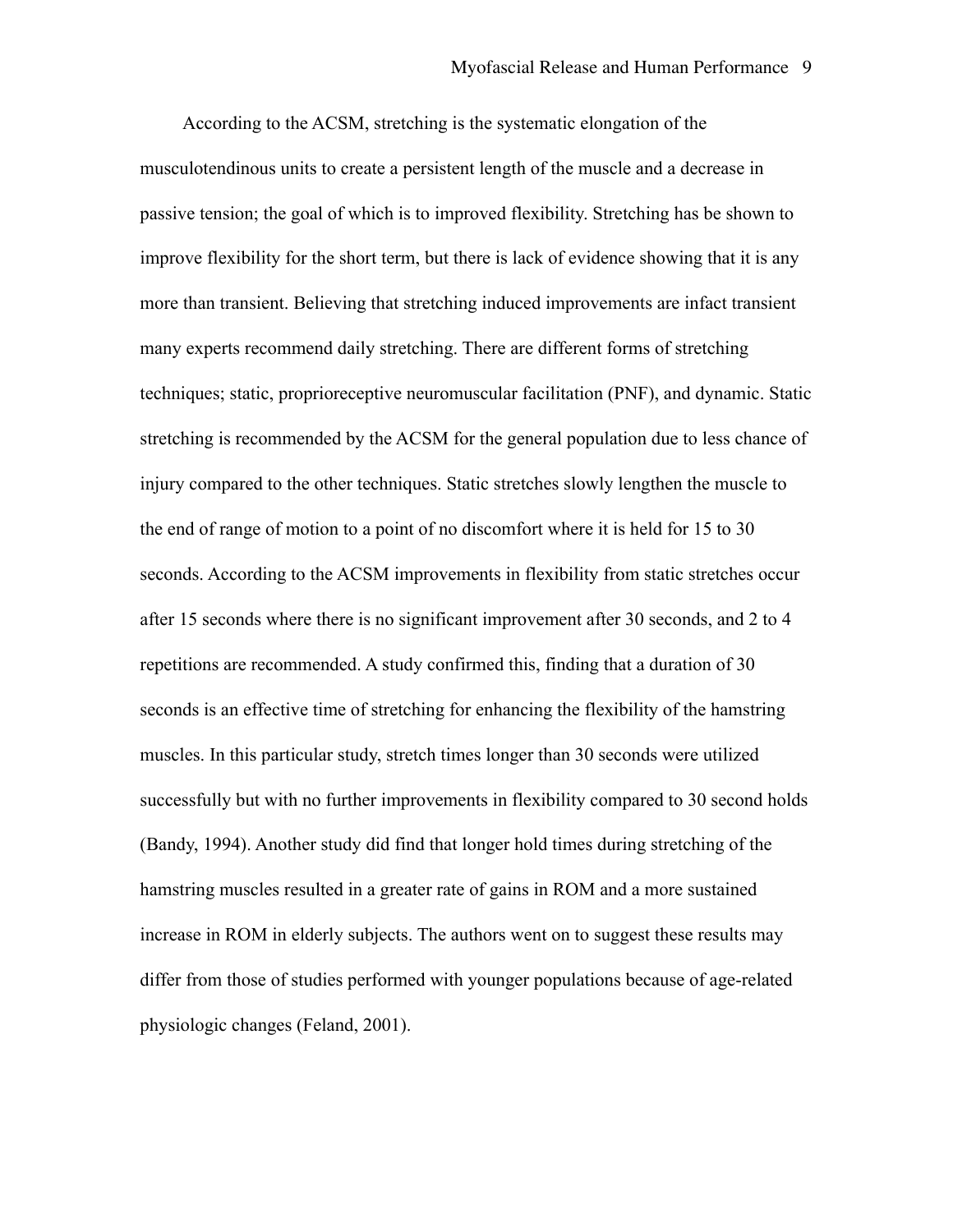There are other forms of stretching besides static; dynamic and ballistic are often used among athletes. According to the ACSM stretching that uses momentum created by repetitive bouncing movements to produce a stretch, where there is considerable tension and a fast onset of strain placed on the muscle, may put an individual at risk for muscle soreness and injury. Therefore the ACSM suggest the use of this type of stretching, which some call ballistic, should be used cautiously by athletes and not by other populations. The reason for the caution is that ballistic stretching uses the momentum of a moving body part in an attempt to force it beyond its normal range of motion where fast motions occur into and out of a stretched position making the muscle act like a spring (i.e. rapidly touching your toes repeatedly). These actions may not allow the musculature to adjust to and relax in the stretched position, it may also cause the stretch reflex to be repeatedly activated which may cause further tightening and the eccentric strain could cause tissue damage. Some confuse ballistic stretching with dynamic stretching. Dynamic stretching is similar to ballistic stretching except that it avoids bouncing motions and tends to incorporate more sport-specific movements. Dynamic stretching involves moving parts gradually increasing reach, speed of movement, or both such as, controlled leg swings, arm swings, or torso twists that take one to the limits of their range of motion but not beyond. In dynamic stretches there are no bounces or jerky, jarring movements. That being said a debate should be raised if dynamic strecthing motions, ballistic being one, which are considered by the ACSM to be a form of stretching are true stretching. The author suggested that dynamic motions can be considered more of a warm-up exercise than exercises designed to improve flexibility, which is what stretching is defined as.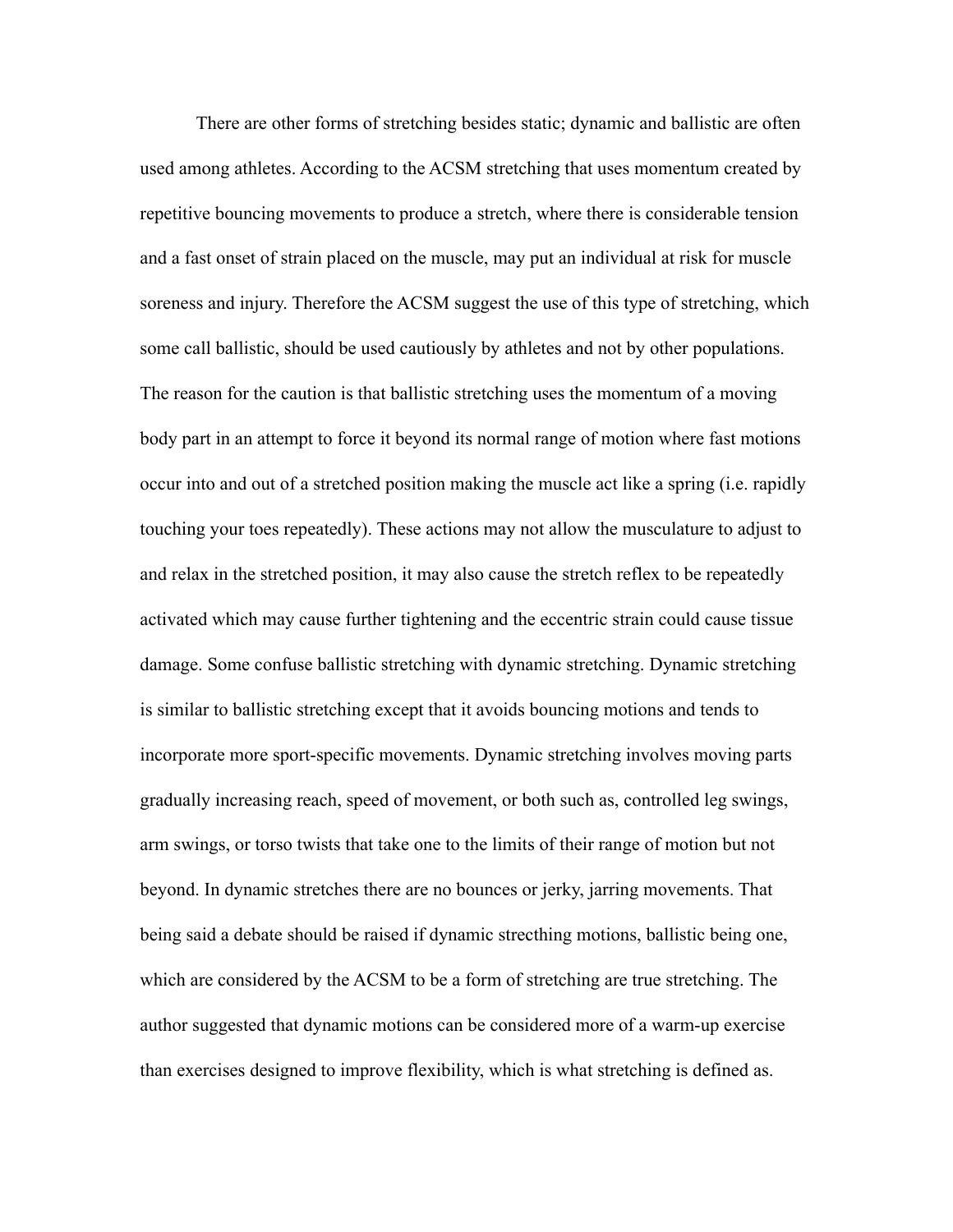There has been a considerable amount of research investigating the effects of stretching on strength and power, where there is some speculation that static stretching is detrimental to these measures. Researchers suggest that stretching may decrease muscular performance due to changes in the mechanical properties of the muscle, such as an altered length-tension relationship or a central nervous system inhibitory mechanism (Cramer, 2004). Another study suggests that relatively extensive static stretching decreases leg extension power performance compared to non-stretching (Yamguchi, 2006). An additional study by the same authors suggest that static stretching for 30 seconds neither improves nor reduces muscular power and that dynamic stretching enhances muscular power (Yamaguchi, 2005). Another study's findings indicated that prolonged stretching of a single muscle decreases voluntary strength for up to 1 hour after the stretch as a result of impaired activation and contractile force in the early phase of deficit and by impaired contractile force throughout the entire period of deficit (Fowles, 2000). Another study suggests that the negative impact of stretching activities on maximal torque production might be limited to movements performed at relatively slow velocities (Nelson, 2001). Based on the aforementioned studies, power may be affected by static stretching but it may be dependent on velocity of movement, while dynamic stretching may enhance dynamic performance. Given this information there is no clear answer to whether static stretching affects strength the same way in everyone or not.

Emerging research is beginning to surface in favor of moderate static stretching, if injury prevention is an assumed benefit and reasonable static stretch protocols are utilized with adequate rest time prior to performance. A study found that resistance-trained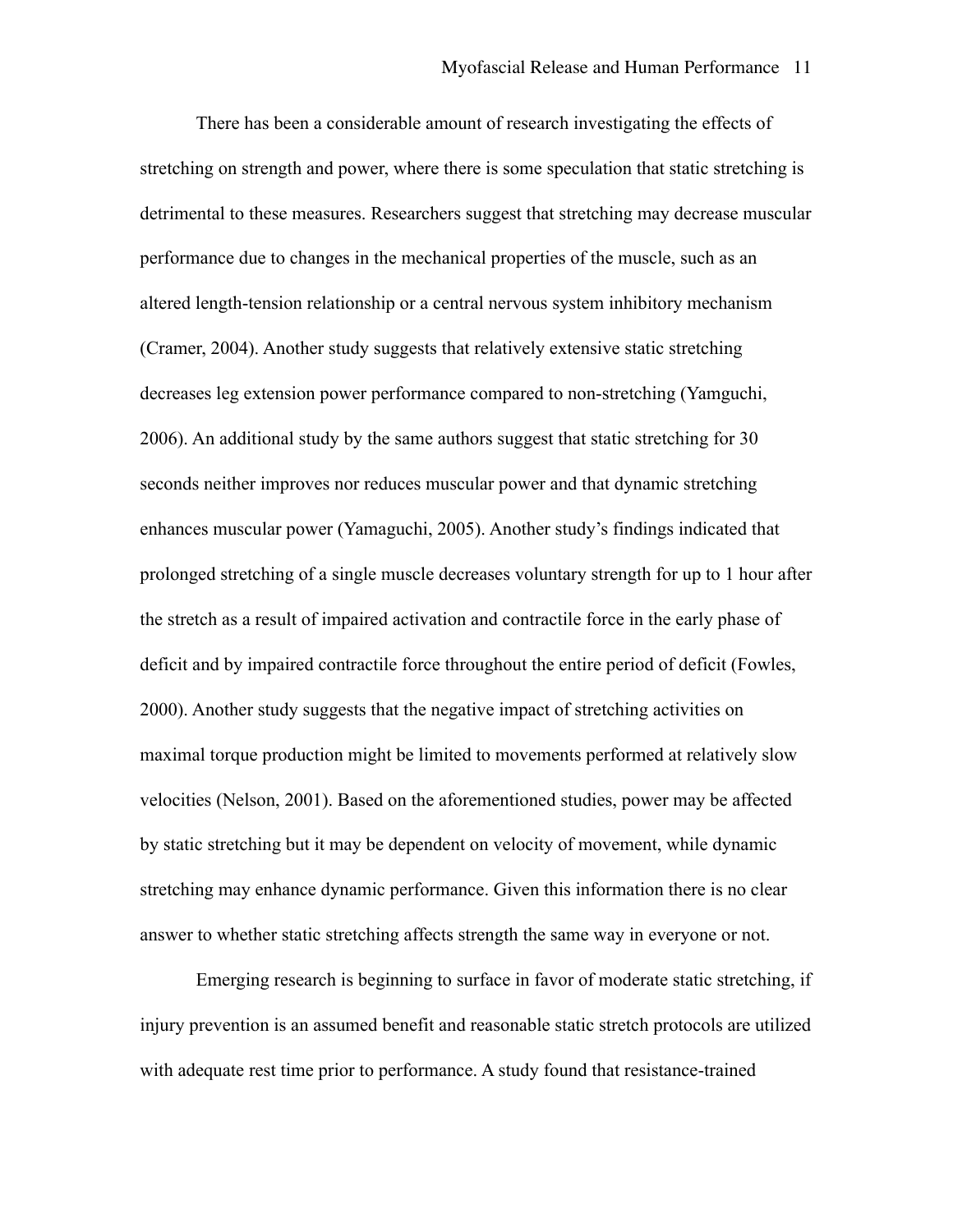athletes can include either (a) a dynamic warm-up with no stretching or (b) a dynamic warm-up in concert with low- or high-volume static or PNF flexibility exercises before maximal upper body isotonic resistance-training lifts, if adequate rest is allowed before performance (Molacek, 2010). Another study published a year prior had similar findings with additional practical applications. Based on the findings of this study and the literature, the researchers suggested that trained individuals who wish to implement static stretching should include an adequate warm-up and dynamic sport-specific activities with at least 5 or more minutes of recovery before their sport activity. The study had also found static stretch to be the most beneficial when it was a point of discomfort was not attained (Chaouachi, 2009). Another study found that acute static stretching of the throwing shoulder does not have a significant impact on baseball pitching performance in terms of average velocity, maximum velocity, or accuracy measures. The authors go on to suggest that static stretching of the shoulder may be performed during a warm-up before a throwing activity (Haag, 2010). In contrast to the findings that static stretching may only affect low velocity movements, a study found that 20 meter repeated sprint ability may be compromised when static stretching is conducted after dynamic activities and immediately prior to performance (Sim, 2009). It is worth noting that the aforementioned study had subjects perform their tests immediately after their static stretching treatment. The emerging trend seems to indicate a minimal decrement in performance if adequate (5-10 minutes in most studies) rest time is allowed prior to performance.

Considering that static stretching may affect power production, researchers suggest it may affect maximal jumping performance, which is a key component of many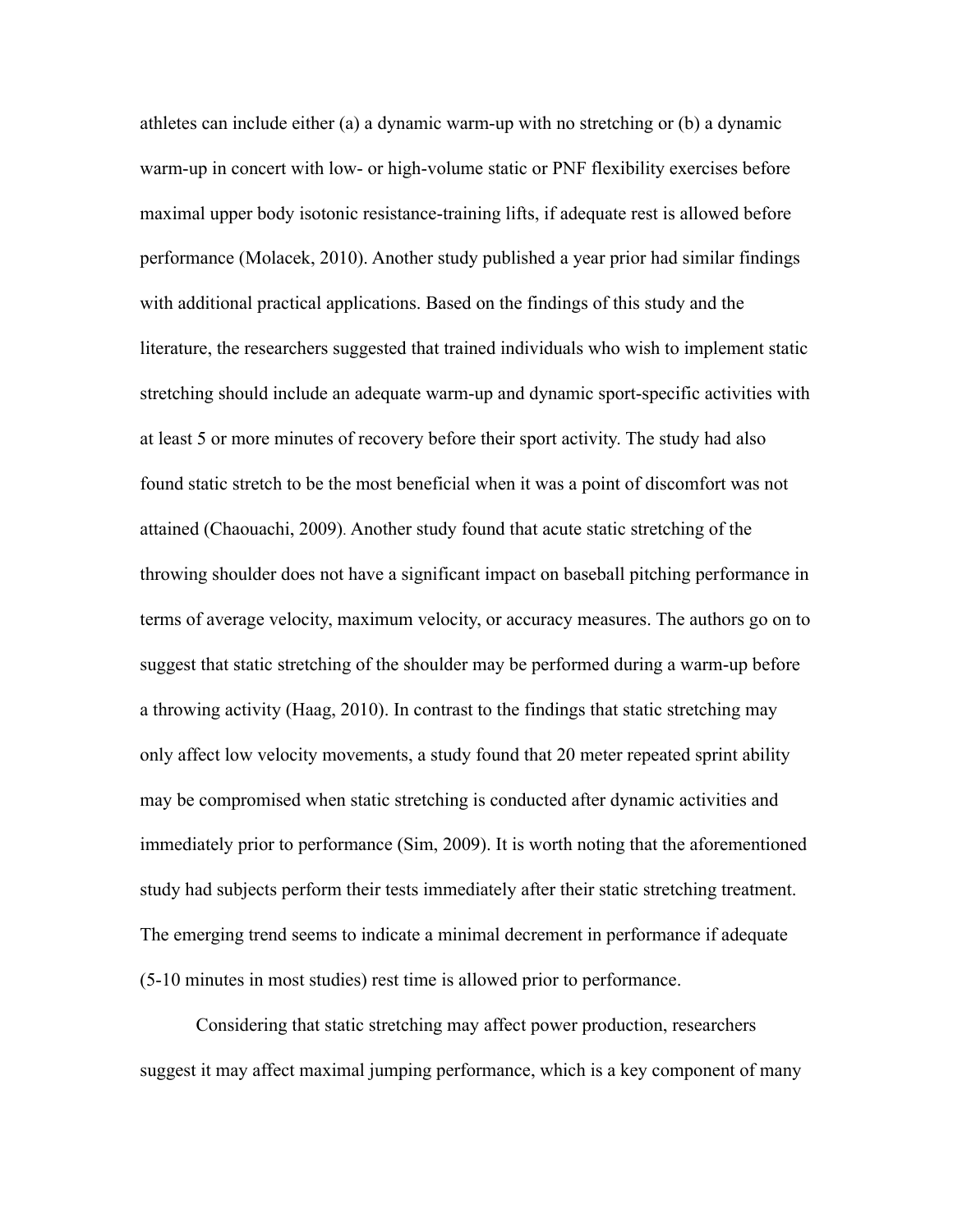athletic activities. The results of a study found that static stretching of the gastrocnemius muscles had a negative effect on maximal jumping performance. The authors point to the practical importance of this for coaches and athletes, who may want to consider the potential adverse effects of performing static stretching of the gastrocnemius muscles only before a jumping event, as jump height may be negatively affected (Wallmann, 2008). Another study investigating the effects of static, ballistic, and proprioceptive neuromuscular facilitation (PNF) stretching on vertical jump performance found a decrement on vertical jump performance for 15 minutes if performed after static or PNF stretching, whereas ballistic stretching has little effect on jumping performance. Consequently, the authors suggest PNF or static stretching should not be performed immediately prior to an explosive athletic movement (Bradley, 2007). A similar study found that 3 different warm-ups did not have a significant effect on vertical jumping. The warm-ups included a 600-m jog, a 600-m jog followed by a dynamic stretching routine, and a 600-m jog followed by a proprioceptive neuromuscular facilitation (PNF) routine. The results also showed there were no gender differences between the 3 different warmups (Christensen, 2008) .The impact of static stretching on vertical jump height might not be the same when comparing trained and untrained people. A study found no significant difference in vertical jump scores as a result of static or ballistic stretching in trained women (Unick, 2005). Even among trained individuals, responses to various stretching protocols may vary considerably among athletes, even those trained for the same sport. A study found that there were no significant statistical differences between a static stretch treatment, dynamic stretch treatment, and no stretch control group for any vertical jumps.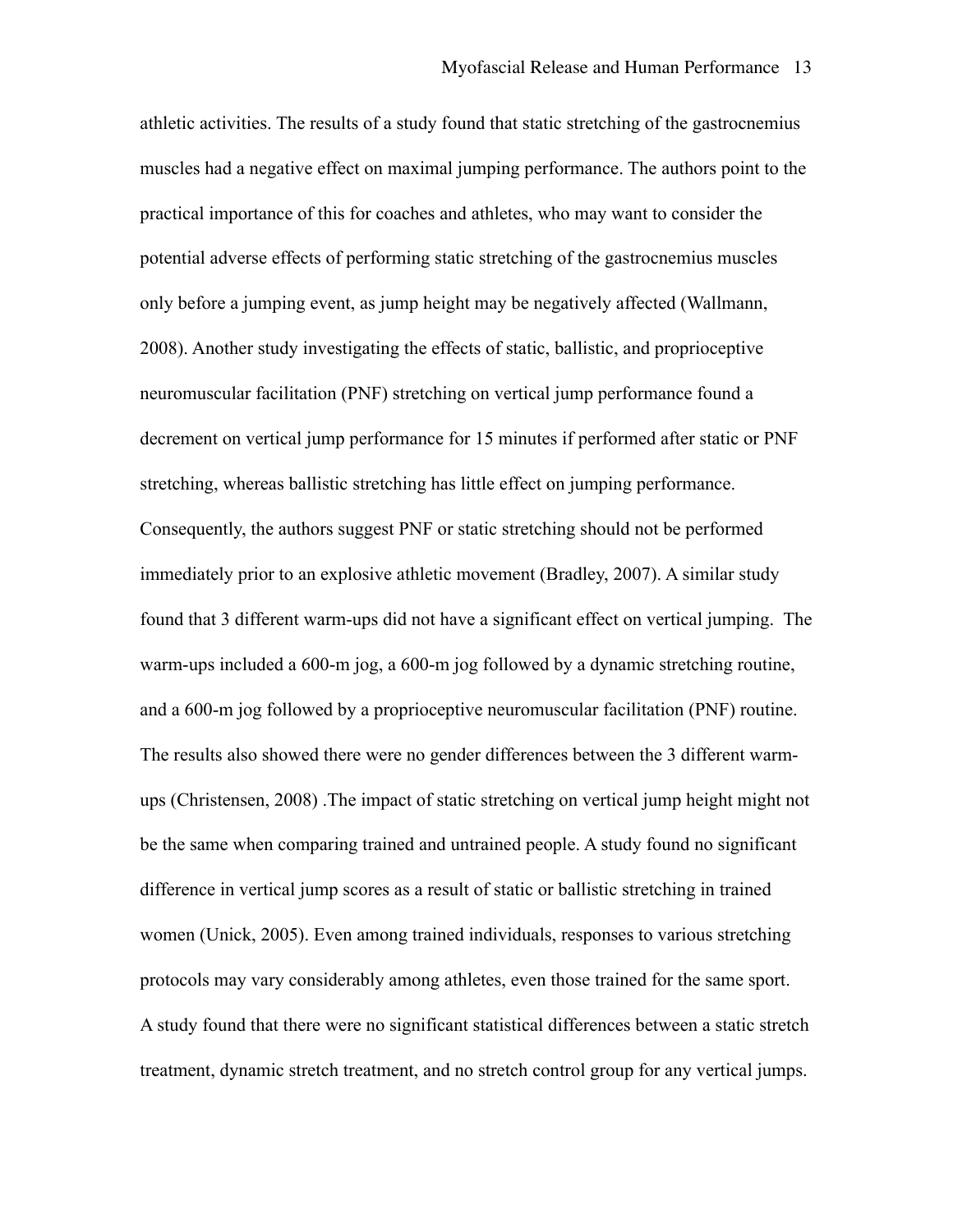Despite the lack of significant effects for the group however, there were notable individual responses to each of the warm-up conditions. The authors suggested that practitioners should be aware of the individual responses of their athletes to different types of warm-up protocols before athletic performance and the possible impact of prescribing or eliminating certain exercises (Dalrymple, 2010). The aforementioned studies appear to suggest that maximal jumping performance is affected by static stretching but it may only affect the untrained and the effect is only short lived, while dynamic stretching may enhance maximal jumping performance.

Stretching is often included as part of a warm-up procedure before sport participation. However, as mentioned in the vertical jump studies the effectiveness of stretching with respect to sport performance has come into question. Another study compared ballistic stretching, static stretching, and sprinting on vertical jump performance. Only the ballistic stretching group demonstrated an acute increase in vertical jump 20 minutes after basketball play. The authors suggest coaches should consider using ballistic stretching as a warm-up for basketball play, as it is beneficial to vertical jump performance (Woolstenhume, 2006). A study of professional soccer players confirms the use of dynamic stretching, it showed that a dynamic-stretch protocol produced significantly faster agility performance than did both the no-stretch protocol and the static-stretch protocol. The authors concluded that static stretching did not appear to be detrimental to high-speed performance when included in a warm-up for professional soccer players. However, dynamic stretching during the warm-up was most effective as preparation for subsequent high-speed performance (Little, 2006). Another study using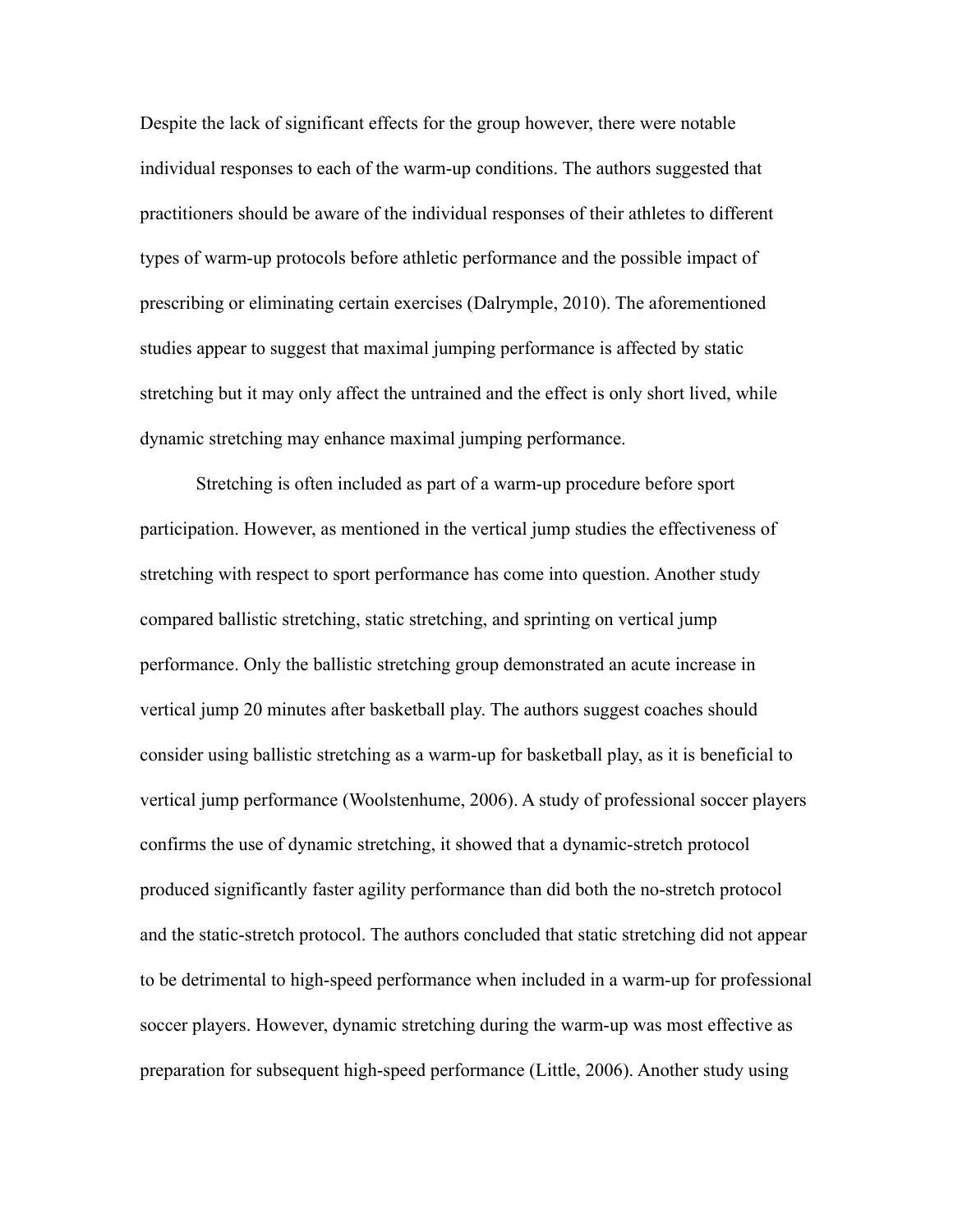elite youth soccer players found that a dynamic warm-up with the inclusion of resistance enhances jumping ability more than dynamic exercise alone. In addition, a dynamic warm-up produces a superior sprint and jump performance compared to a warm-up consisting of static stretching (Needham, 2009). A study compared the effect of a dynamic warm up with a static-stretching warm up on selected measures of power and agility (T-shuttle run, underhand medicine ball throw for distance, and 5-step jump). The study revealed better performance scores after the dynamic warm up for all 3 performance tests, while static stretching showed better scores on the 5-step jump comparable to non-stretching. The authors suggest a relative performance enhancement with the dynamic warm up, and they ask for a reassessment of the utility of warm up routines that use static stretching as a stand-alone activity (McMillian, 2006). Another study found that static stretching does not appear to be detrimental to agility performance when combined with a dynamic warm-up for professional soccer players. However, dynamic stretching during the warm-up was most effective as preparation for agility performance. The data from this study suggest that more experienced players demonstrate better agility skills due to years of training and playing soccer (Khorasani, 2010). An additional study suggested that it may be desirable for soccer players to perform dynamic exercises before the performance of activities that require a high power output (Gelen, 2010). From the aforementioned studies it can be ascertained that sports performance was not generally affected by static stretching, while dynamic stretching appeared to enhance sport performance.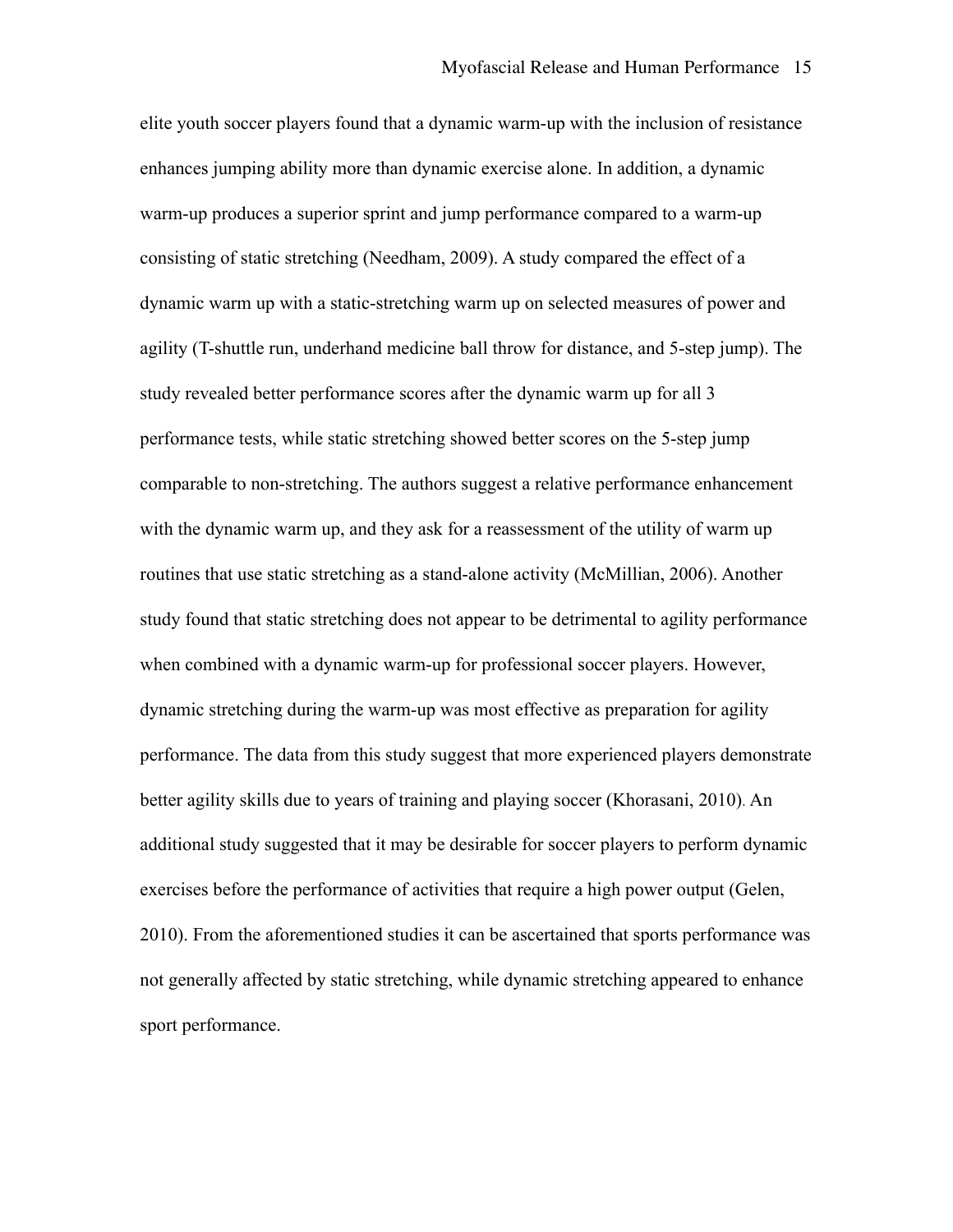A study of running economy suggested that inflexible runners use less energy (i.e., are more economical) than flexible runners in covering a given distance at a given speed (Gleim, 1990, Nelson, 2001). The reasons for this are not exact, although the authors speculated that stiff runners may store and recycle more elastic energy from one stride to the next and/or may devote less energy to maintaining a stable upright posture while running. In contrast another study revealed no significant correlations between running economy and flexibility measures. Furthermore, results were in contrast to studies reporting positive relationships between flexibility and running economy, the aforementioned study included (Beaudoin, 2005). Another study found that an acute static stretching bout did not reduce time to exhaustion at a power output corresponding to VO2max, possibly by accelerating aerobic metabolism activation at the beginning of exercise. The authors suggest that coaches and practitioners involved with aerobic dependent activities may use static stretching as part of their warm-up routines without fear of diminishing high-intensity aerobic exercise performance (Samogin, 2010). An additional study indicated a significant relationship between sit-and-reach scores and running economy at an absolute velocity, as well as a significant sex difference in sit-andreach scores. The significant relationship demonstrated that the less flexible distance runners tended to be more economical, possibly as a result of the energy-efficient function of the elastic components in the muscles and tendons during the stretchshortening cycle (Trehearn, 2009). These inconsistent findings contradict the general assumption that more flexibility is always better. Range of motion requirements may be activity and even gender specific.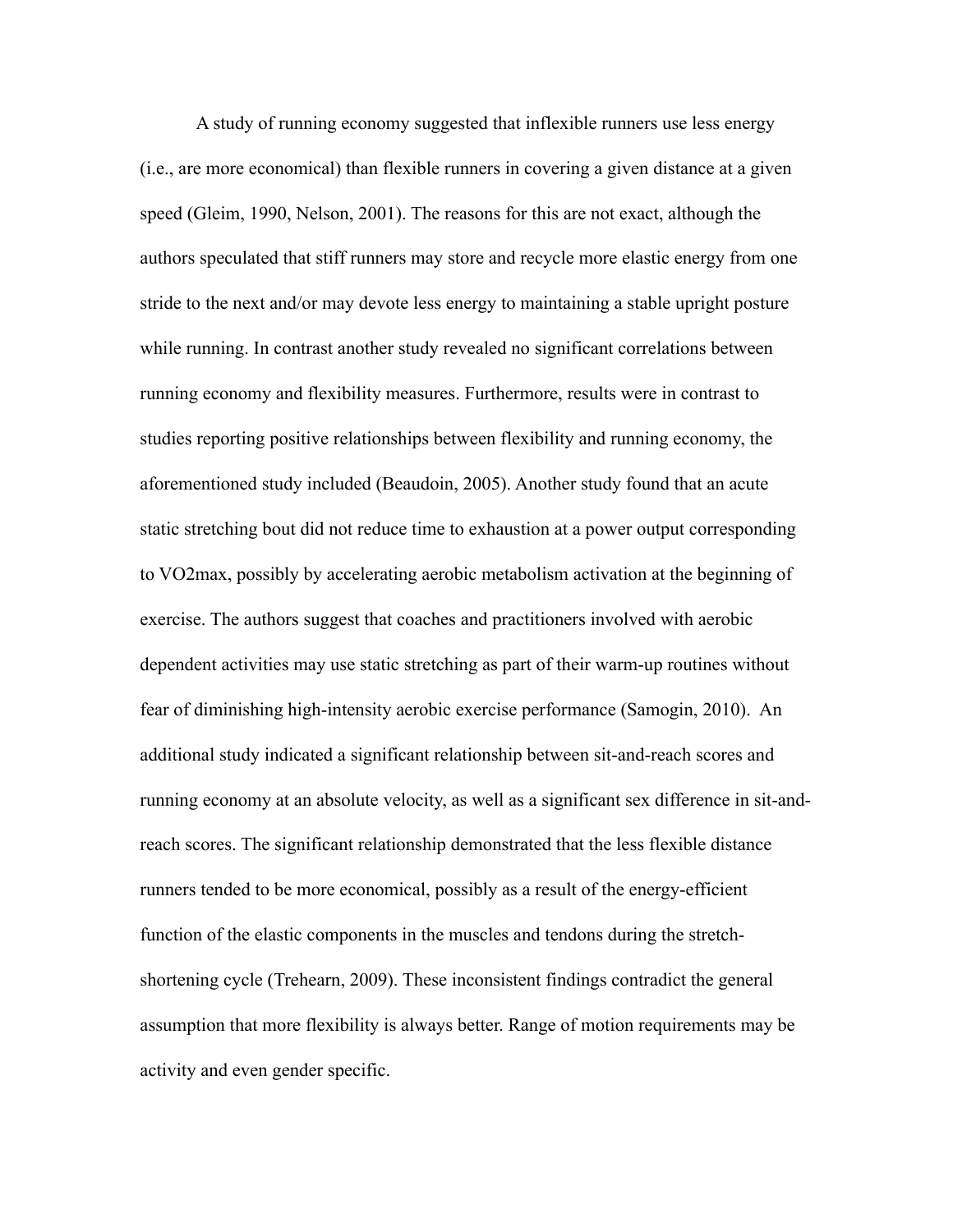A common perception among the exercising public is that stretching will reduce the likelihood of an acute injury during a workout. However, there is conflicting evidence in regards to stretching and injury prevention. A study examined 1538 Australian army recruits randomly divided into stretch and control groups. The authors suggested a typical pre-exercise stretching protocol does not produce a clinically useful reduction in injury risk. Their best estimate of the effect of stretching is that is reduces all-injury risk by 5%, and we are able to rule out a 23% or greater reduction in injury risk with 95% certainty. They continue by suggesting that when these results are expressed in absolute terms, the futility of stretching becomes apparent. Recruits stretched for 40 sessions over the course of training, and so, on average, each recruit would need to stretch for 3100 physical training sessions to prevent one injury. As it took 5 min to complete the stretches, an average of 260 hours of stretching would be required to prevent one injury (Pope, 2000). A literature review on stretching and injury prevention found that there is moderate to strong evidence that routine application of static stretching does not reduce overall injury rates. There is preliminary evidence, however, that static stretching may reduce musculotendinous injuries (Small, 2008). The authors of another literature review concluded that due to the paucity, heterogeneity and poor quality of the available studies no definitive conclusions can be drawn as to the value of stretching for reducing the risk of exercise-related injury (Weldon, 2003). Other research has found that there is evidence that pre-participation stretching reduces the incidence of muscle strains but there is clearly a need for further work. Future prospective randomized studies should use stretching interventions that are effective at decreasing passive resistance to stretch and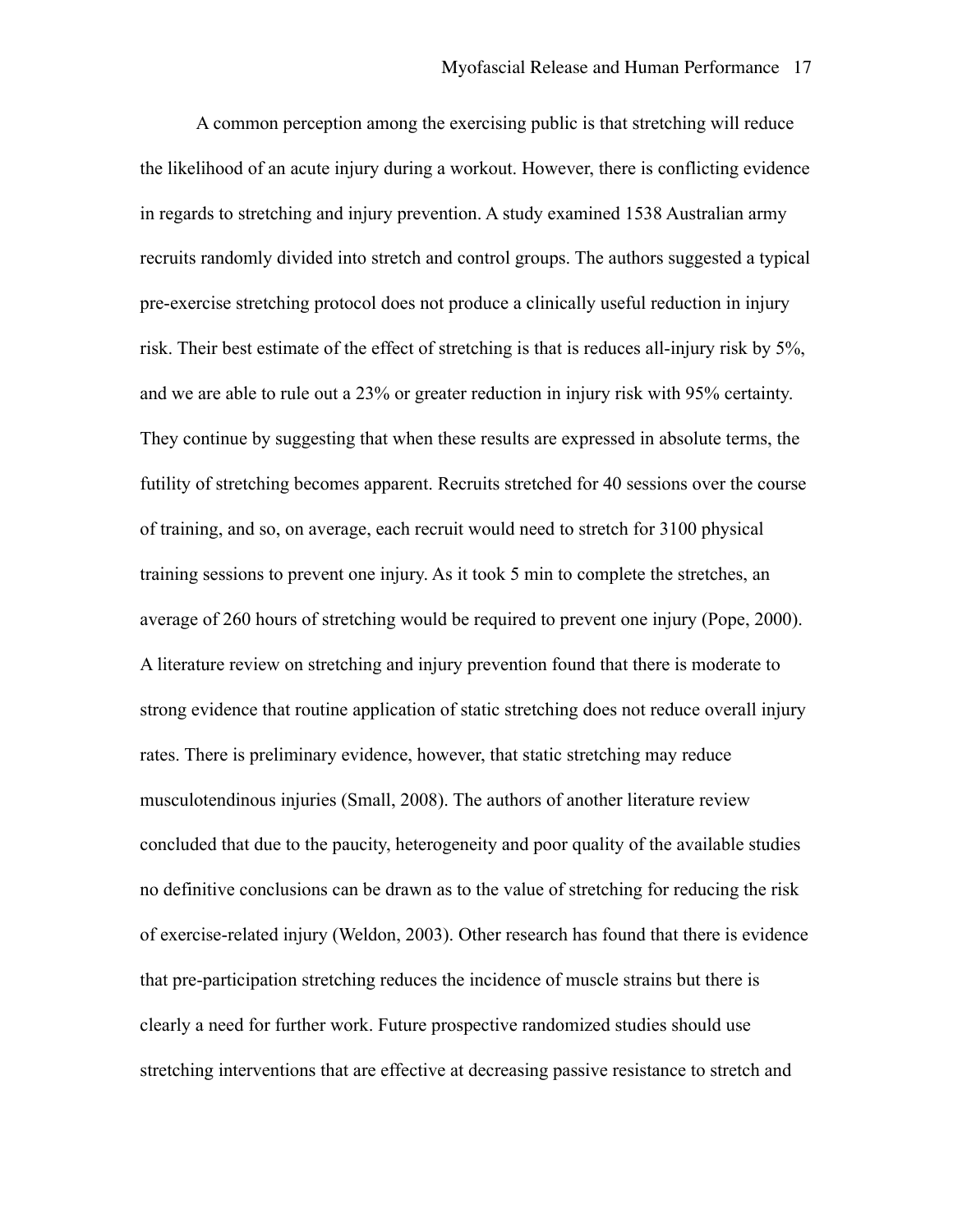assess effects on subsequent injury incidence in sports with a high prevalence of muscle strains (McHugh, 2010). A lack of flexibility is generally associated with muscular injuries but some research has indicated poor range of motion in a particular muscle group could increase the likelihood of stress fractures as well. It has been stated that prevention of stress fractures is most effectively accomplished by increasing the level of exercise slowly, adequately warming up and stretching before exercise, and using cushioned insoles and appropriate footwear (Sanderlin, 2003). Further research is clearly needed to investigate the relationship between stretching and injury prevention. Unfortunately, it would be highly unethical to recreate injuries in a research setting, and further research on this topic may be relegated to meta-analyses and population studies. As a result, inconclusive evidence may continue to persist. As with other tenets of human performance, individual response may be the primary consideration in regards to stretching and injury prevention.

Although there are developing trends in the research, the question still remains as to what type of stretching should be performed? The answer could be based on whether the subject is an athlete or not, what type of activity will be performed, and what their goals are. If the goal is improved flexibility for rehabilitation purposes or due to tightness or muscle imbalance, static stretching seems to be better than or comparable to dynamic stretching (Bandy 1998). Dynamic stretching is useful before athletics competition and has been shown to reduce muscle tightness (Wityrouw, 2003). Muscle tightness is one factor associated with an increase occurrence of musculotendinous tears (Krivickas, 1996). The issue that needs to be raised with these studies is that even though static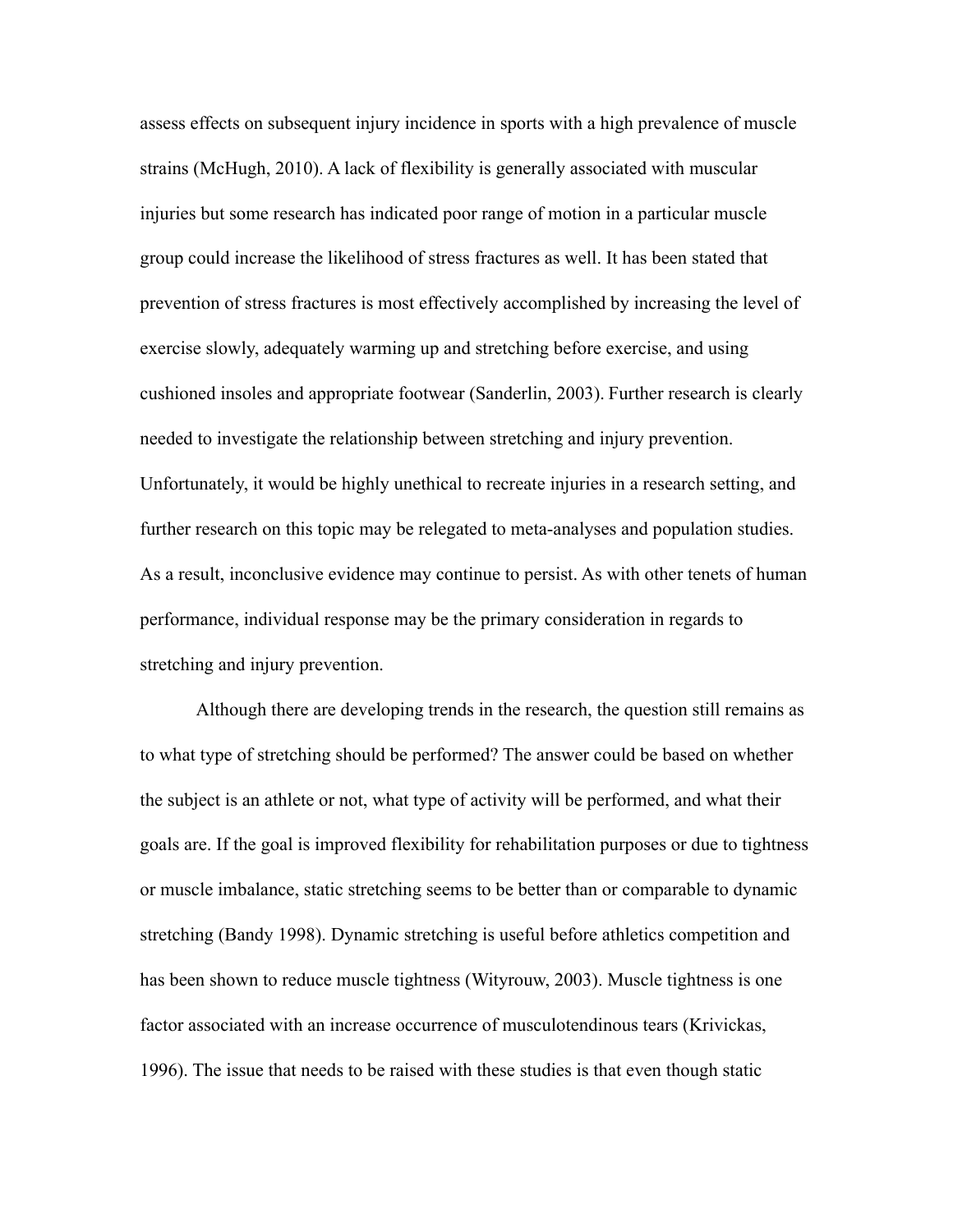stretching effects strength and power the effects from it can be short lived and that some athletes may not be affected, and many athletes simply stretch to prevent injury. A review suggests that there is not sufficient evidence to endorse or discontinue routine stretching before or after exercise to prevent injury among competitive or recreational athletes. The authors suggest that further research, especially well-conducted randomized controlled trials, is urgently needed to determine the proper role of stretching in sports (Thacker, 2004).

The above discussion excludes some important points. The importance of attaining flexibility and training for flexibility varies considerably from sport to sport. What might be effective for a swimmer may not be good for a weight lifter. All athletic events require a certain range of motion about a joint and individuals who cannot comfortably achieve this range can benefit from stretching. Restoring normal joint mobility is a cornerstone of rehabilitation. Athletes with specific problems (such as muscle imbalances, chronic tightness, adhesions, or other injuries) should benefit from stretching. Stretching before and after activity might also signal an injury or altered tension that the athlete or fitness participant might not have been aware of.

 While the literature on stretching is fairly extensive, there has been limited research investigating the effects of pre-exercise massage on performance (Weerapong, 2005). The studies that have been done have conflicted with one another. The Stick is a muscle massage device used by athletes, particularly track athletes, to improve performance. A study showed that use of the Stick had no effect on muscle strength, power, and flexibility (Mikesky, 2002). While manual massage to the forearm and hand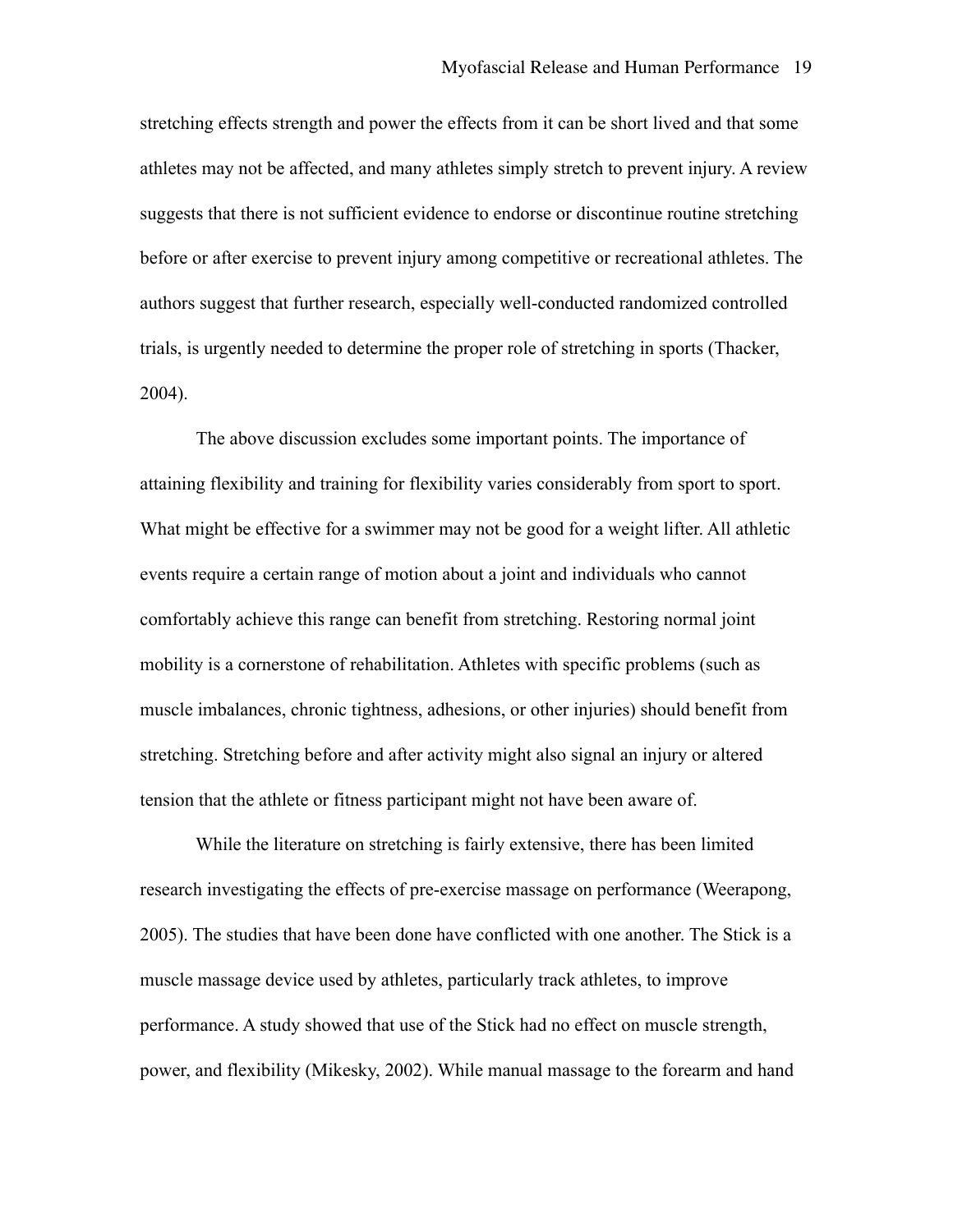after maximal exercise was associated with greater effects than non-massage on postexercise grip performance (Brooks, 2005). One study, which goes against massage proponents suggestions found a reduction in knee extensor isokinetic force after massage treatment, which was suggested to be due to a change in architecture of the muscle fiber and not neuromuscular activity (Hunter, 2006). This could explain why massage administered prior to warm-up had no significant effect on subsequent 30-m sprint performance (Goodwin, 2007). In addition, another study found that massage as a preperformance preparation strategy seems to decrease 20-m sprint performance when compared to a traditional warm-up, although its combination with a normal active warmup seems to have no greater benefit then active warm-up alone. Therefore, massage use prior to competition is questionable because it appears to have no effective role in improving sprint performance (Fletcher, 2010). From the aforementioned studies, it can be observed that pre-competition or training massage has been found to have little efficacy in research.

Research on the value of massage as a method of recovery is more prevalent. Most investigations have provided little support for the use of massage to aid muscle recovery or performance after intense exercise. One study found this to be the case but the authors stated that further investigation using standardized protocols measuring similar outcome variables is necessary to more conclusively determine the efficacy of sport massage and the optimal strategy for its implementation to enhance recovery following intense exercise (Best, 2008). Another study implied that rest period duration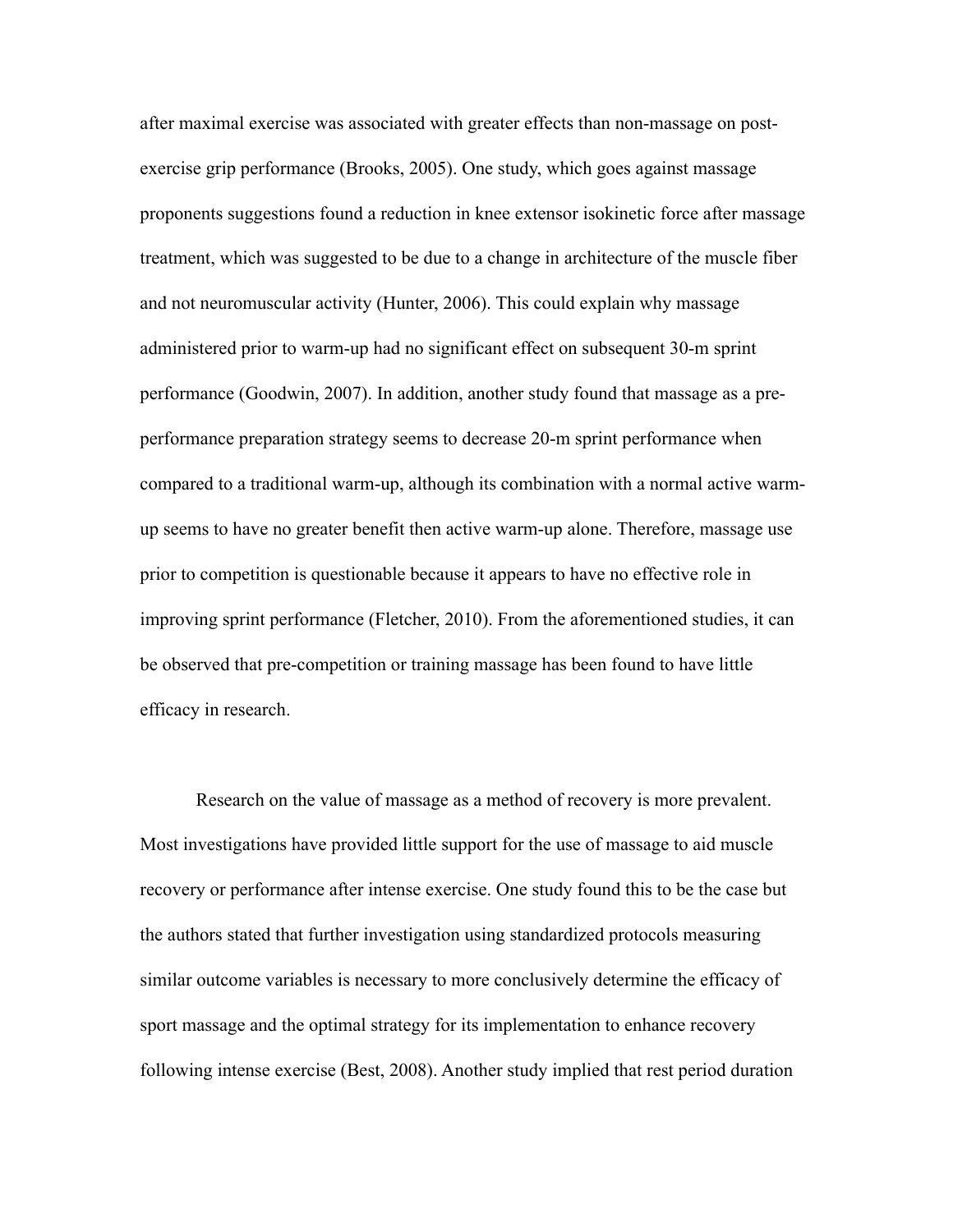exerts more influence on resistance exercise performance than massage and body part elevation, and that those who seek improved resistance exercise performance should pay particular attention to rest period durations. (Caruso, 2008). In contrast to these findings, another study concluded that subjecting muscle to compressive loads immediately after exercise leads to an enhanced recovery of muscle function and attenuation of the damaging effects of inflammation (Butterfield, 2008).

What fails to exist in the aforementioned studies however is a standardization of massage technique or administration . One study showed that the level of therapist training was shown to impact effectiveness of massage as a post-race recovery tool; greater reduction in muscle soreness was achieved by therapists with 950 hours of training as opposed to those with 700 or 450 hours (Moraska, 2007). This may explain why some studies have found massage to have no impact on recovery while others have found massage to be beneficial. Another study's authors attributed the inconsistent findings of massage studies on lack of control over various relevant factors such as exercise history and nutrition. The study found no measurable physiological effects of leg massage compared with passive recovery were observed on recovery from high intensity exercise, but the subsequent effect on a fatigue index warrants further investigation (Robertson, 2004). A favorable study for massage showed that myofascial release aids the recovery of heart rate variability and diastolic blood pressure after high-intensity exercise to pre-exercise levels (Arroyo-Morales, 2008). Another study indicated that massage resulted in a 10% to 20% decrease in the severity of soreness, but the differences between groups in the study were not significant. Difference in range of motion and arm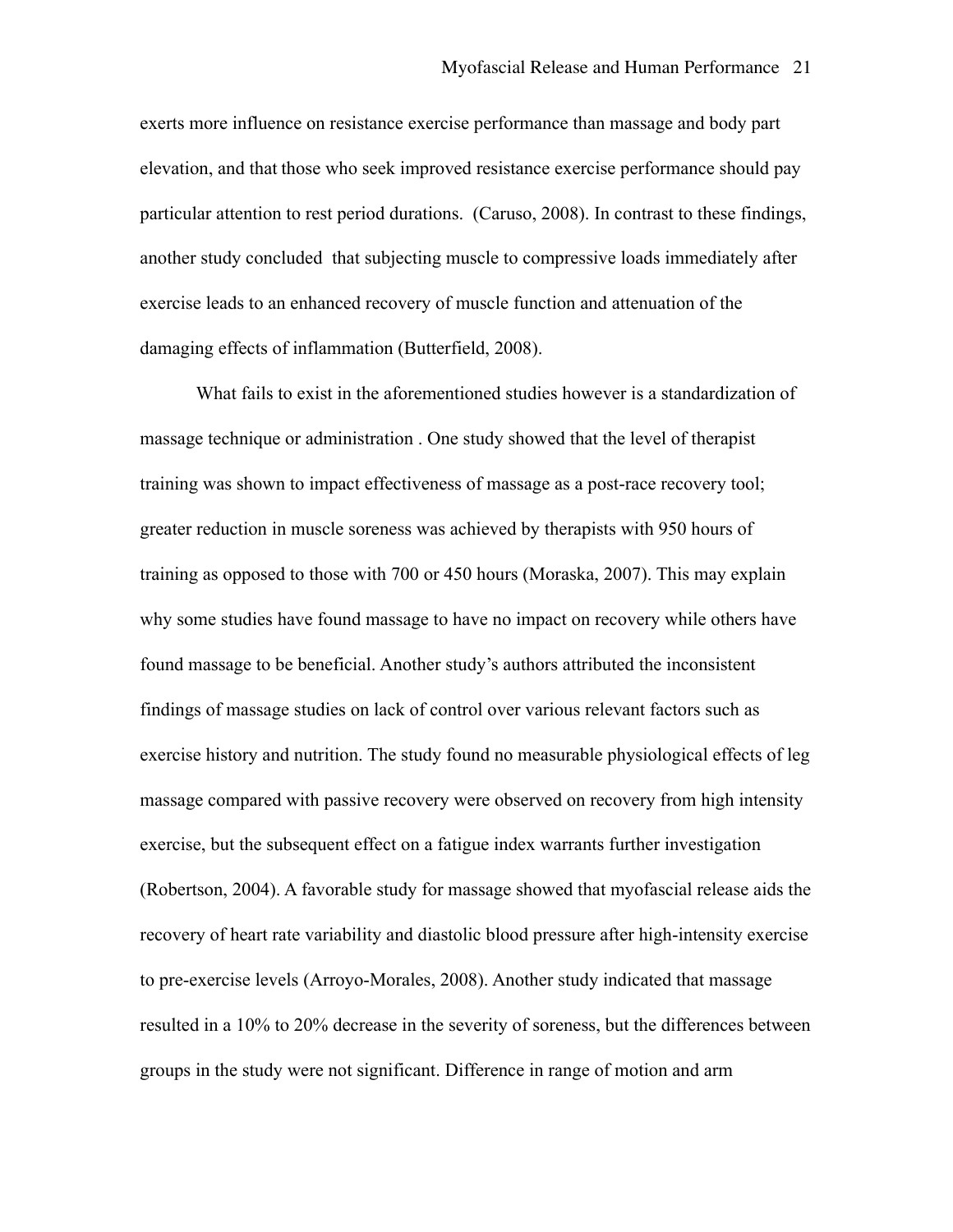circumference was not observed. The authors suggested that massage administered 30 minutes after exercises could have a beneficial influence on delayed onset muscle soreness (DOMS) but without influence on muscle swelling and range of motion (Bakowski, 2008). An additional study advocating massage as a recovery method found that massage was effective in alleviating DOMS by approximately 30% and reducing swelling, but it had no effects on muscle function (Zainuddin, 2005). More research needs to take place with experienced professionals using standardized technique to clarify the possible benefits of massage on performance.

Massage between events is widely investigated because it is believed that massage might help to enhance recovery and prepare athletes for the next event (Weerapong, 2005). Unfortunately, very little scientific data has supported this claim. Petrissage a form of massage is assumed to influence circulation as well as interstitial drainage of both superficial and deep tissues. One study found it to be effective at improving performance between bouts of consecutive bouts of supramaximal exercise performed by the lower leg muscles (Ogai, 2008). Post-exercise massage has been shown to reduce the severity of muscle soreness but massage has no effects on muscle functional loss (Hilbert, 2003).

There needs to be additional research into these areas considering the number of people who participate in fitness and athletic activities. One warm up activity and rehabilitation technique that seems to have a great deal of following is myofascial (muscular) releasing. Myofascial releasing is a therapeutic self-massage technique where body weight is applied to specific areas by rolling on a round foam roller or soft balls.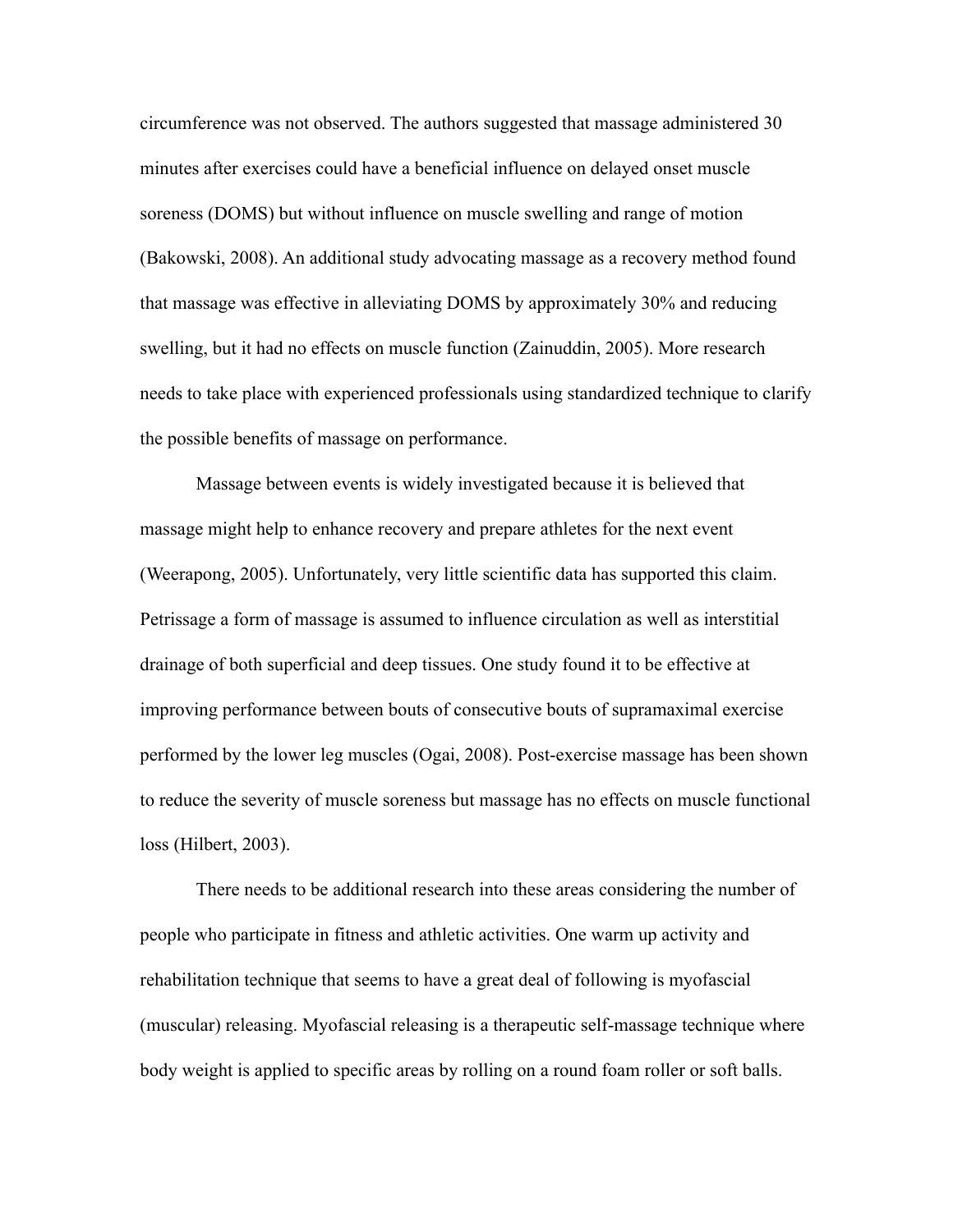Self-myofascial release techniques have been suggested to improve flexibility, function, and performance and reduce the chance of injuries. After a search of the literature there seems to be no scientific research that has investigated the effects of self muscle releasing on range of motion, strength, power, and perceived function. Identifying a relationship between myofascial release and a battery of performance measures would help those utilizing the technique in the field establish a research base for their practical applications. It would also help add to the body of knowledge regarding warm-ups for physical activity, optimal preparation for athletic competition, and the effects of massage on human performance.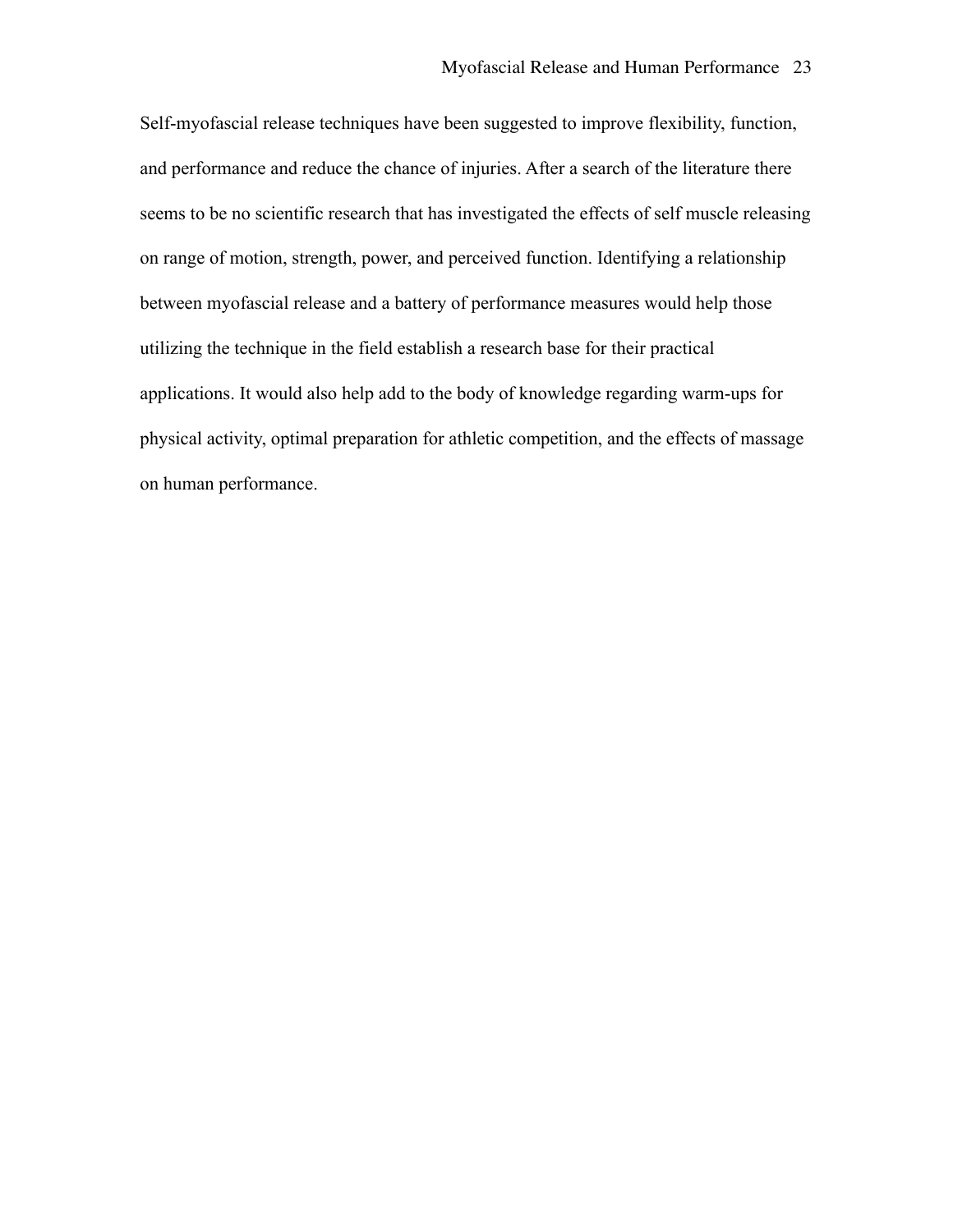### Methods

Participants:

In a repeated measures experimental design thirteen strength trained subjects will perform two training techniques to their hamstring musculature. Subjects will be selected based on accessibility for testing, the only other qualifying characteristic is at least 6 recent months of strength training. Subjects will be an assortment of personal trainers and clients from two separate personal training studios. The data collection will involve 3 meetings between subject and tester, spanning 3 to 4 weeks. Therefore, the subject's ability to participate in the testing on a somewhat rigid schedule without any planned conflicts will be an important consideration. Subjects will not be selected based on age or sex. Prior to participation subjects will be required to sign an informed consent form detailing the purpose of the study and their rights during the experimental process. A form will be submitted to the Institutional Review Board of Bridgewater State College for approval of research using human subjects. Once a group of thirteen subjects has been established and informed consent forms are signed and collected, the testing will begin.

A repeated measures design will have the subjects participating in both the control and treatments groups. Standard stretching and muscular releasing will be the training techniques. Subjects will be equally divided into 2 groups. Grouping is being employed to control for a training effect. Group one will perform standard stretching first and after 2 weeks or more of recovery subjects will perform muscular releasing to their right leg,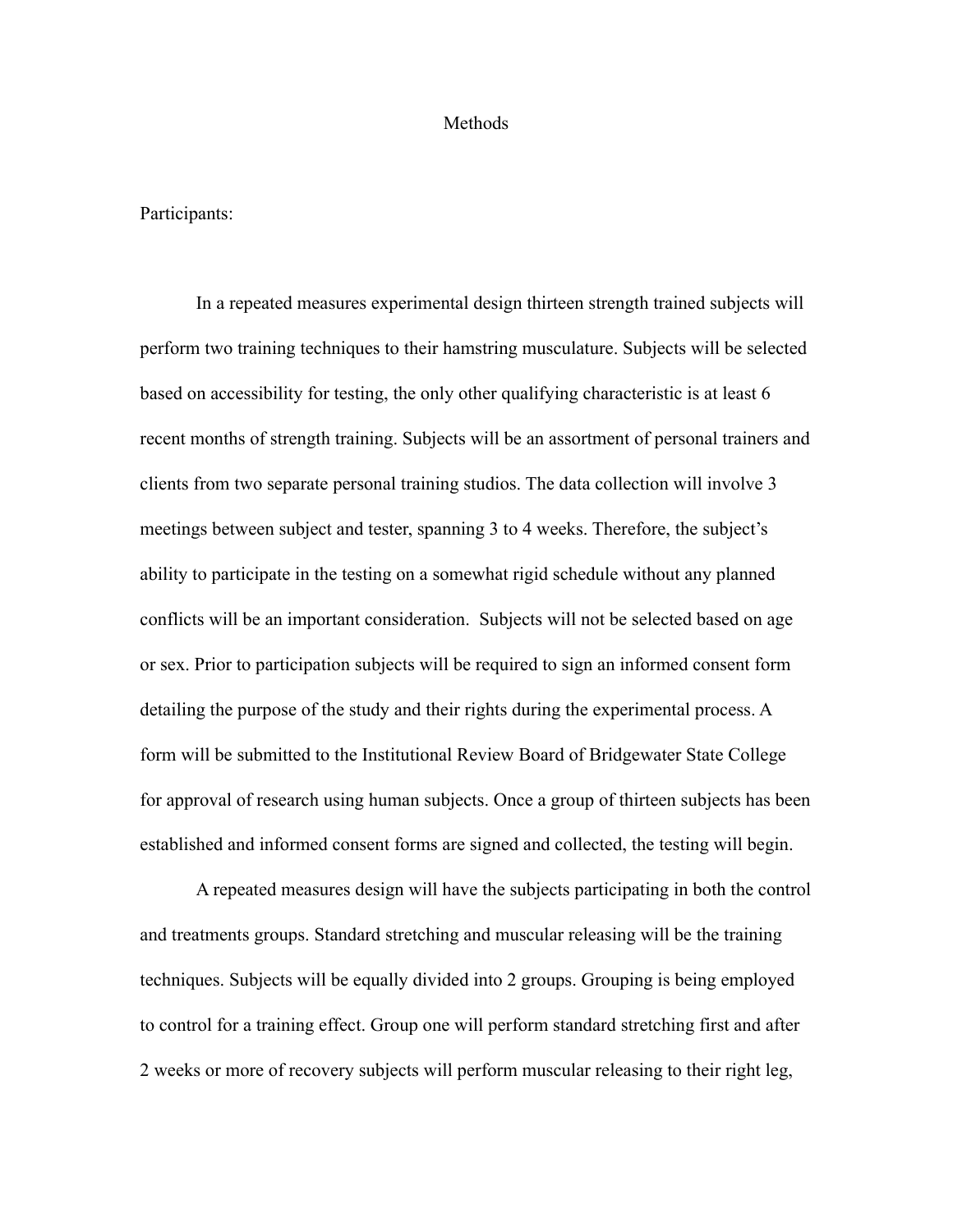while group two will perform muscular releasing first and standard stretching after 2 or more weeks of recovery.

Criterion measures will be recorded on the right leg on two separate occasions before treatments. This data will act as the control and be used to determine the reliability of the criterion measures.

# Procedures:

### Criterion Measures

### 1. Strength

Isometric strength of the knee flexors will be taken before and after the performance of each training technique. Subject's isometric knee flexor strength will be measured at the joint angle of 90 degrees in the prone position with test ankle flexed to 90 degrees. A cuff will be attached to the ankle. A chain will be attached to the cuff and to a dynamometer via a clip or hook. The chain will be kept parallel to the floor while the subject exerts a maximal isometric action by flexing the knee while the examiner is holding onto the dynamometer keeping chain parallel to floor. The thigh of the both legs must remain in contact with floor to avoid use of other muscles. Each isometric action will be held for 5 seconds followed by 1 minute recovery. Peak values will be recorded and the mean of the 3 trials will be taken as the criterion score.

### 2. Range of motion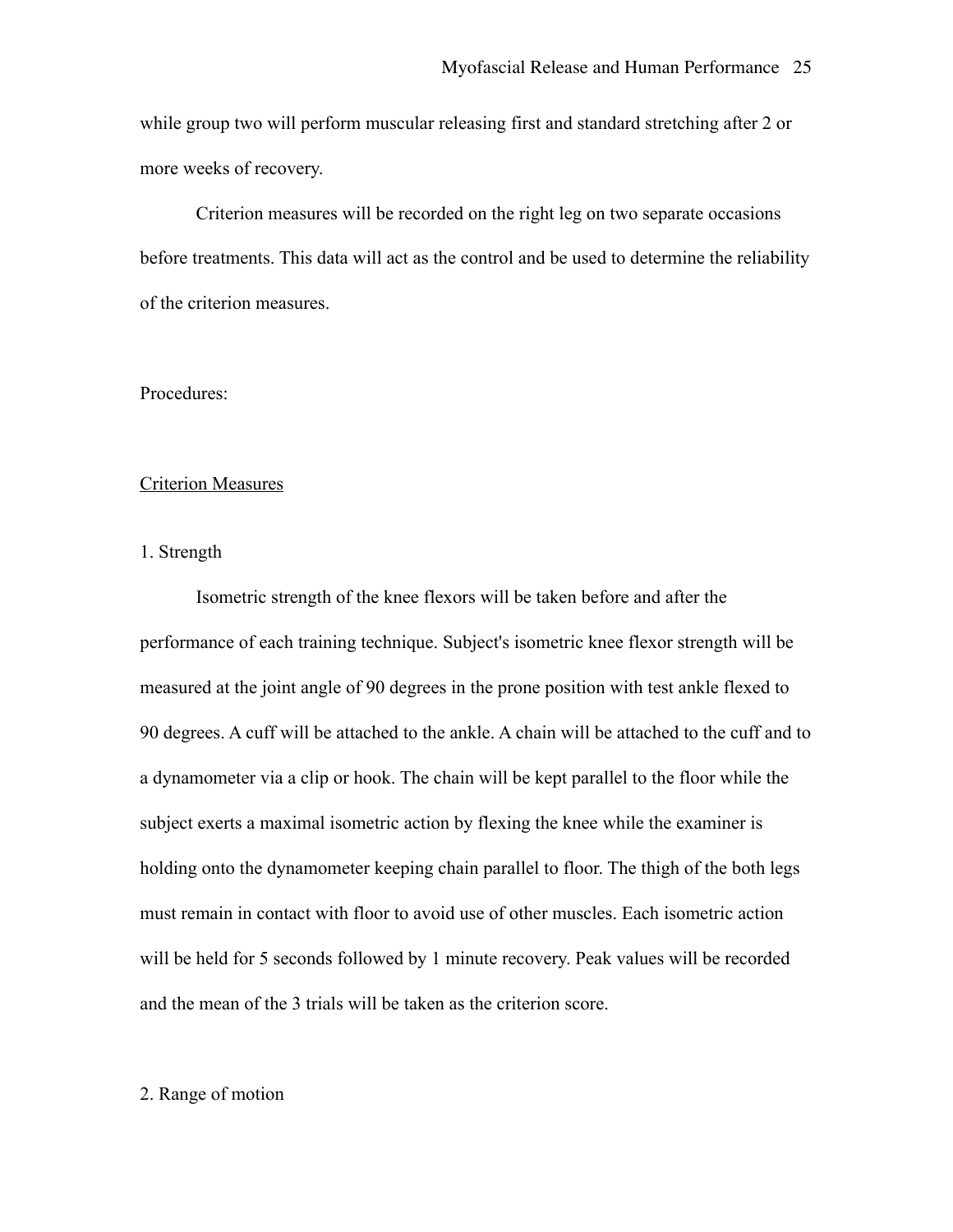Range of motion will be assessed using two protocols:

Supine range of motion of the hamstring muscle will be taken before and after the training technique. The subject will take a supine position, with the non-test leg against the floor. The tester will take the subject's leg into hip flexion while keeping the test leg's knee extended until the first resistance barrier and/or any spinal motion. The non-test leg will remain in contact with the floor and the test legs foot will be dorsiflexed to 90 degrees. No forced stretches will be made. The leg will only be taken to the point of first resistance barrier. At this point the perpendicular distance from the heel to the floor will be measured in millimeters and the distance will be recorded. The test leg must remain in its stretched position when measuring.

Seated range of motion of the hamstring muscle will be taken after the supine range of motion measure. Seated hamstring range of motion will be determined by having the subject seated in a figure 4 position with test leg straight with foot dorsiflexed to 90 degrees and non-test leg's foot's plantar aspect touching the medial knee aspect of test leg. The non-test leg is in a relaxed abducted position. The subject will reach as far forward with both hands until the first resistance barrier is met. No bouncing or forced stretch should be made. One hand will be placed on top of the other with palms facing down. The distance between index fingers and top of test foot will be recorded in millimeters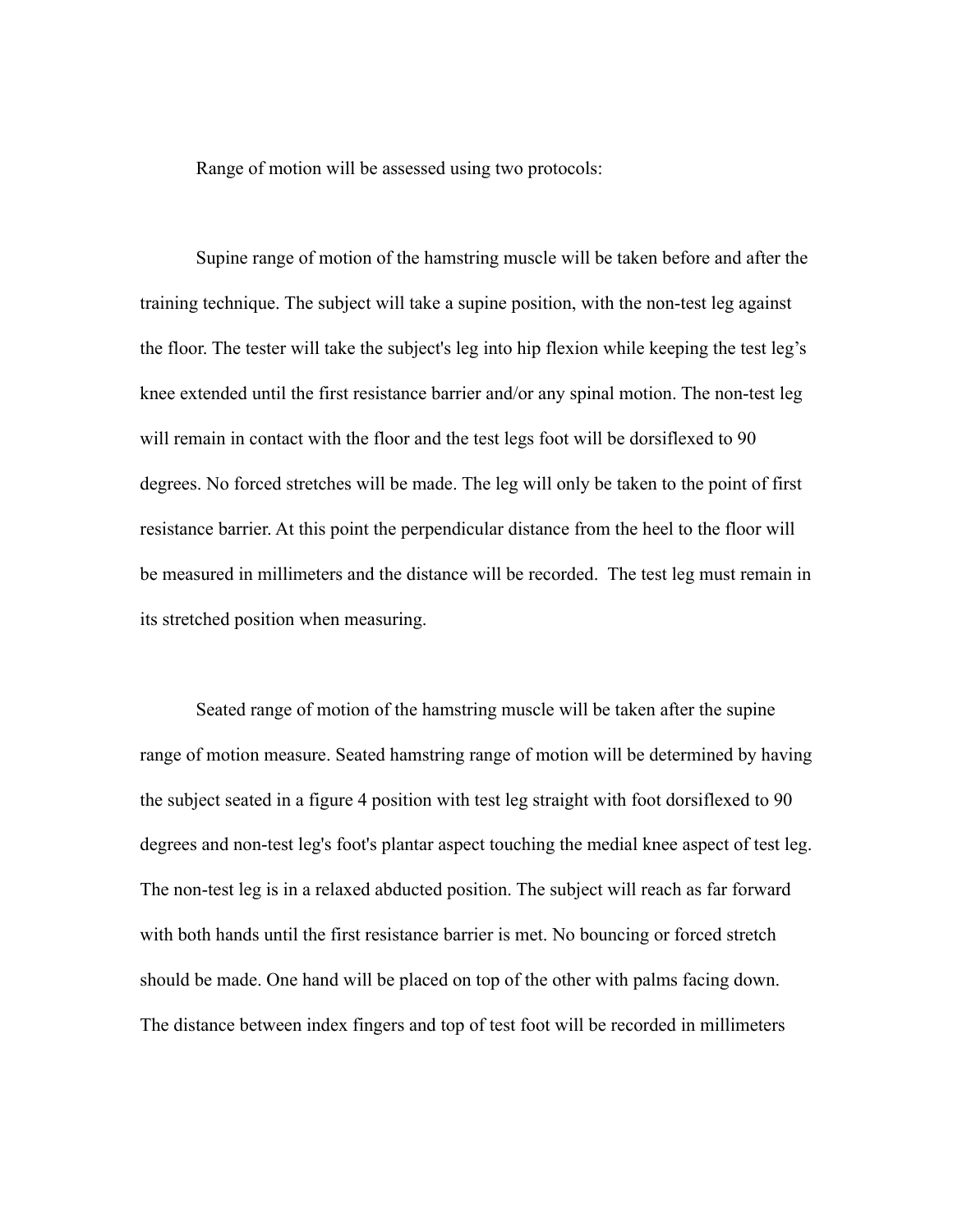where the top of test foot is considered zero and the distance reached before foot is recorded as a negative value and beyond as a positive value.

# 3. One leg jump

One leg jump performance measures will be taken before and after the training technique. Subjects will stand on one leg and will jump forward as far as they can. Subjects will be advised to land on both feet in order to avoid injury. The subjects will be allowed to squat down with test leg and to use both arms in the jumping motion. The non-test leg should be bent and will not be allowed to touch the ground until landing. Distance in millimeters will be recorded as the starting point to the heel of test foot at landing. Three trials will be followed by a 1 minute recovery. Peak values will be recorded and the mean of the 3 trials will be taken as the criterion score.

### The training techniques

## **Stretching**

Stretching treatment will resemble seated range of motion criterion measure. Subject will be seated in a figure 4 position with test leg straight with foot dorsiflexed to 90 degrees and non-test leg's foot's plantar aspect touching the medial knee aspect of test leg. The non-test leg is in a relaxed abducted position. The subject will reach as far forward with both hands until the first resistance barrier is met. No bouncing or forced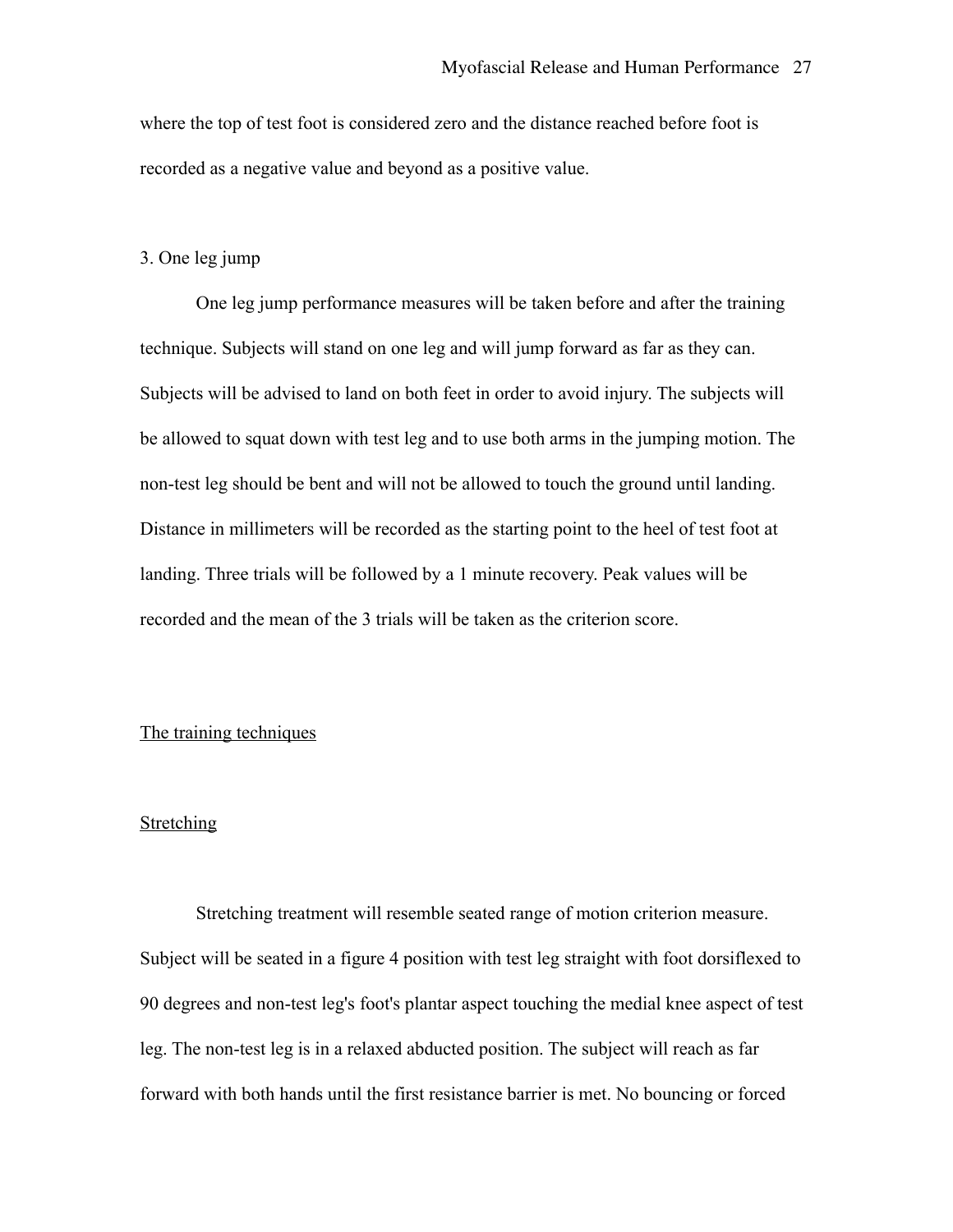stretch should be made. One hand will be placed on top of the other with palms facing down. When full resistance barrier is met the stretch should be held for 30 seconds. Thereafter the subject should rest for 10 seconds and the technique is repeated two more times. The ROM criterion measure will be taken immediately after stretching. After ROM measures strength measures will be assessed. After measuring strength the subject will perform the one leg jump test. After one leg jump measures are recorded stretching treatment and subsequent testing will be completed.

#### Self-Muscular releasing on the floor

The subject will sit down on the floor placing a 6 inch [foam rolle](http://www.anrdoezrs.net/ts76iqzwqyDGJIIELLDFEGLHLMN?url=http%3A%2F%2Fwww.bigfitness.com%2Fforofuro36x6.html&cjsku=forofuro36x6)r underneath their hamstrings perpendicular to the body, closer to the back of the knee. The upper body of the subject should make close to a 90 degree angle with the lower body. The leg of the test leg should be extended and the foot should be dorsiflexed to 90 degrees pointing straight upwards. The non-test leg should be bent where the foot is flat on the floor. The subject should place their hands beside their hips behind the roller and they should push up elevating their body from the floor slightly shifting to the side of the test leg. This places pressure on the test leg's hamstring. While muscular releasing the subject should bend forward from the waist until the first resistance barrier. When first resistance barrier is met the subject should roll along the roller so that he or she moves on top of the roller, from knee (hamstring insertion) to buttock (hamstring origin), and then the motion is reversed from buttock to knee. The subject's full weight should be applied to the roller. This forward and backward motion theoretically creates a releasing effect. Each motion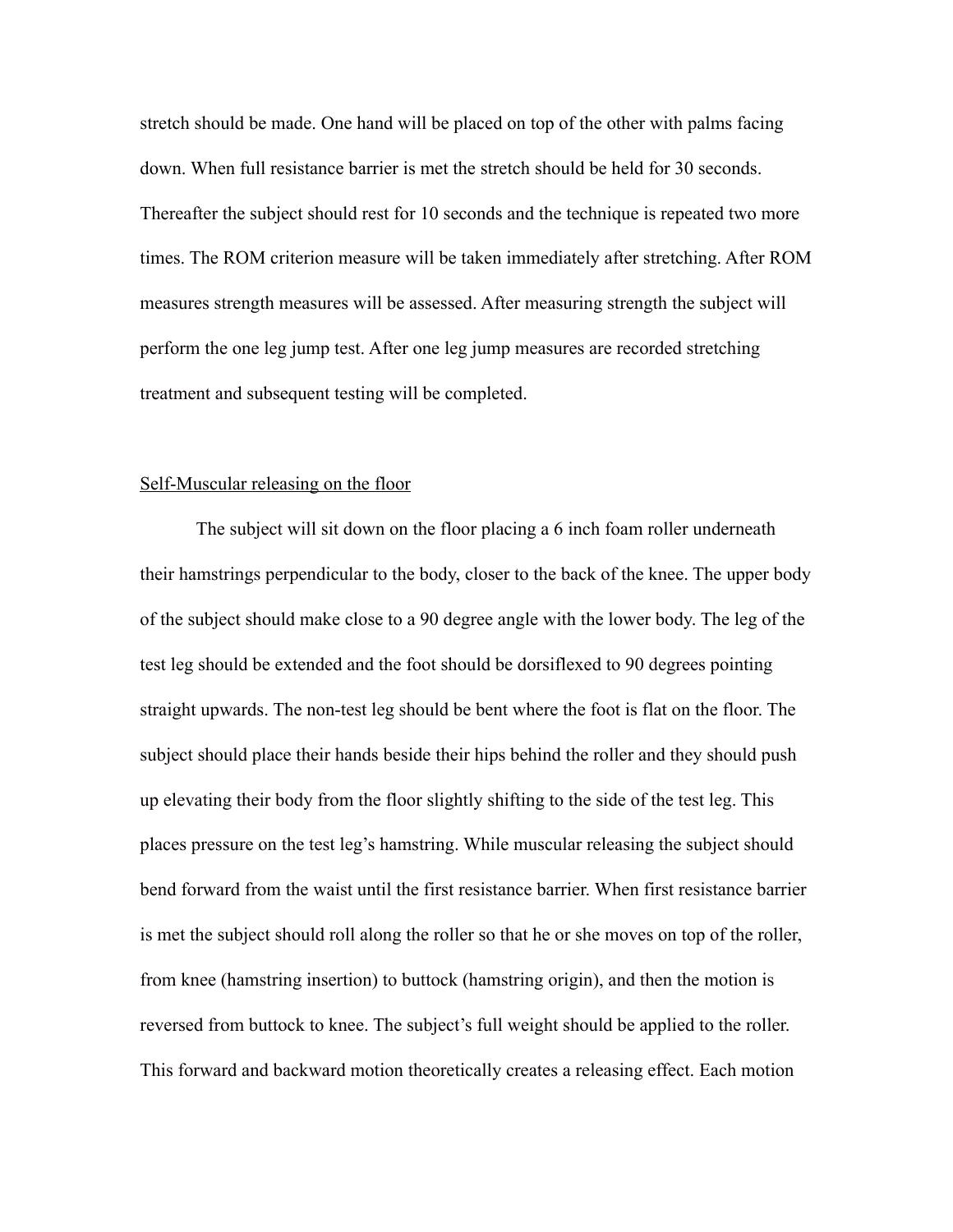will be done to a 3 count where 15 back and forth motions should be made which should take roughly 90 seconds. This treatment should not exceed 90 seconds. The ROM criterion measure will be taken immediately after releasing. ROM will be recorded after range of motion measures. After taking ROM measures strength will be assessed. After measuring strength the subject will perform the one leg jump test. After one leg jump measures are recorded muscular releasing treatment and subsequent testing will be completed.

### Statistical Analysis

Criterion measures will be analyzed by determining the difference between baseline and treatment measures for the groups (releasing and stretching), followed by a t test to determine any significant changes between the two treatments. To determine the reliability of range of motion, isometric strength, and one leg jump, baseline values will be recorded on two days. The criterion for statistical significance was set at  $p \le 0.05$ .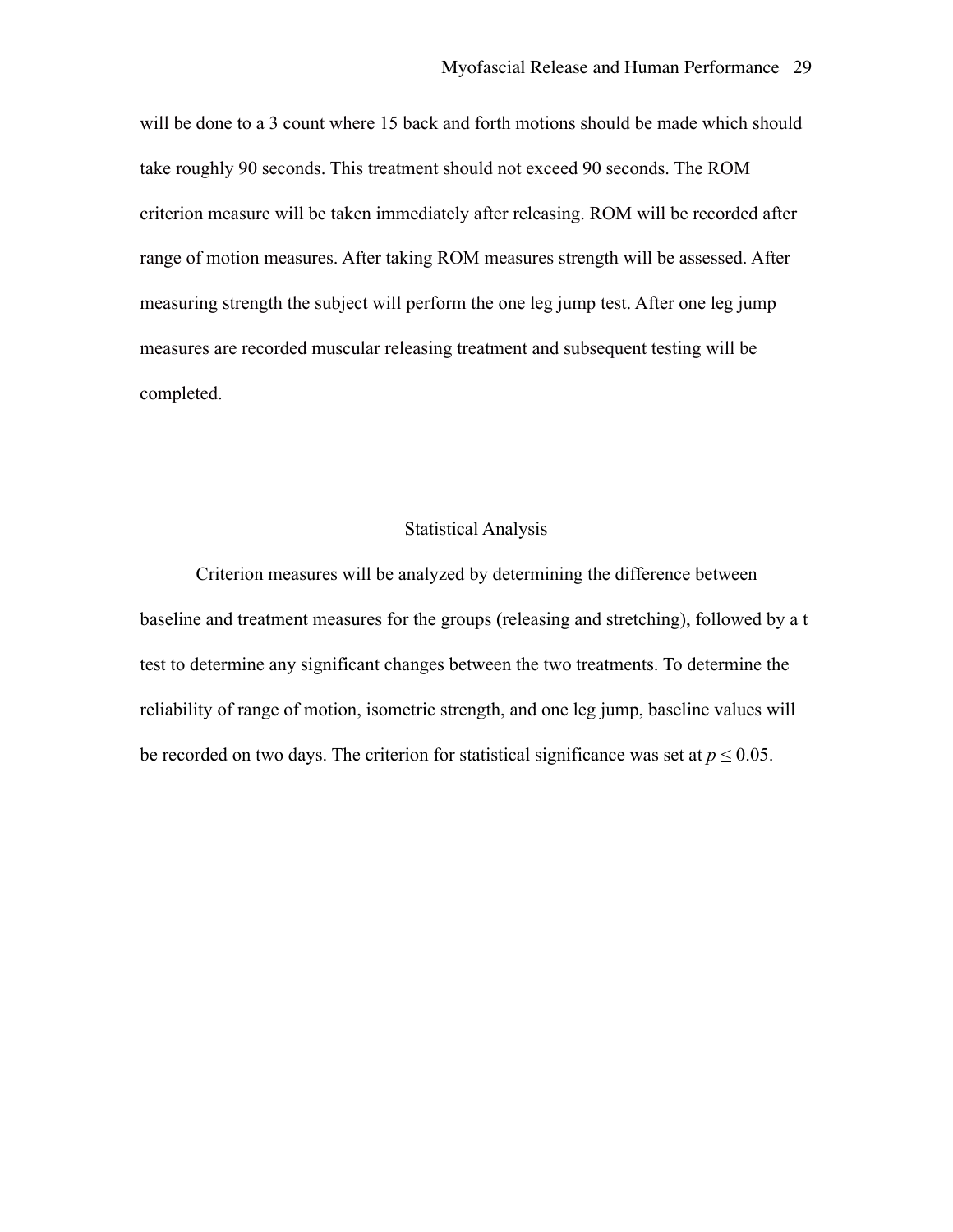Results

#### Range of motion

 No significant changes were found between SMR and SS for either ROM measure. For the prone ROM measure, the difference between the baseline and treatment for SMR was a mean of 7.2 centimeters with a standard deviation of 5.4. The difference between the baseline and treatment for SS was a mean of 3.6 with a standard deviation of 8.96. For the figure-4 ROM measure, the difference between the baseline and treatment for SMR was a mean of 4.47 with a standard deviation of 3.15. The difference between the baseline and treatment for SMR was a mean of 5.18 with a standard deviation of 4.26. Neither of these differences between treatments reached significance. A T-test for the prone ROM measure yielded 1.24, compared to a 2.064 needed to identify a significant difference. A t-test for the figure 4 ROM measure yielded -.48, compared to a 2.064 needed to identify a significant difference. In summary, no significant differences were found between SMR and SS in the two ROM measures of the hamstring musculature.

## **Strength**

 A significant difference was found in isometric strength measures when SMR was compared to SS. The difference between the baseline and treatment for SMR was a mean of 2.81 with a standard deviation of 3.7. The difference between the baseline and treatment for SS was a -.46 with a standard deviation of 2.16. The difference between these two reached significance. A t-test for the strength measure yielded 2.76, exceeding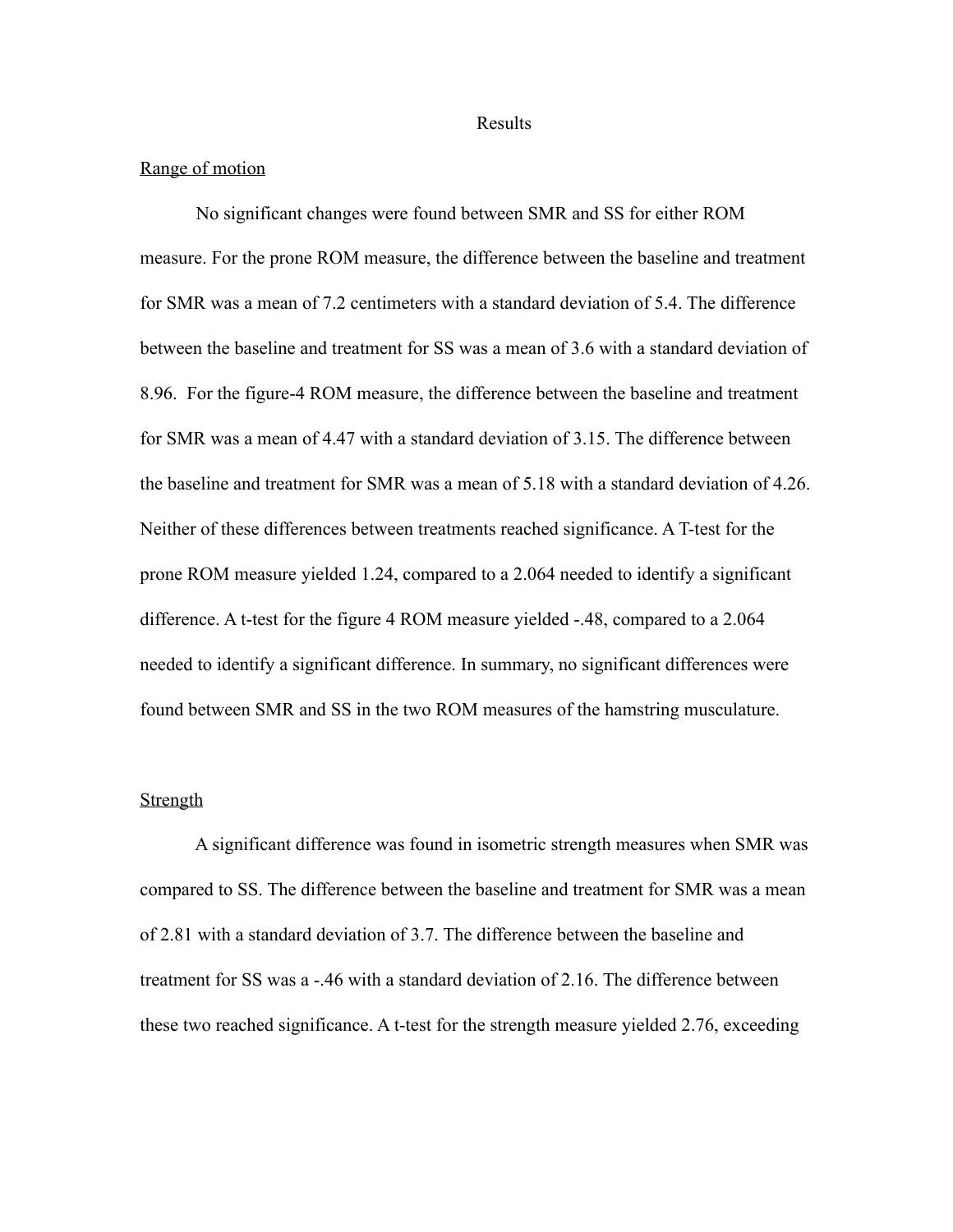the 2.064 needed to identify a significant difference. In summary, a significant difference existed between SMR and SS in the strength measure of the hamstring musculature.

# One leg jump

 A significant difference was found in one leg jump measures when SMR was compared to SS. The difference between the baseline and treatment for SMR was a mean of 9.26 with a standard deviation of 15.41. The difference between the baseline and treatment for SS was a mean of -.23 with a standard deviation of 12.95. The difference between these two reached significance. A t-test for the one leg jump measure yielded 4.07, exceeding the 2.064 needed to identify a significant difference. In summary, a significant difference existed between SMR and SS in the one leg jump measure of the hamstring musculature.

### Comparison of differences

| <b>NUMPIONE</b> |           |                 |                |     |         |                 |             |
|-----------------|-----------|-----------------|----------------|-----|---------|-----------------|-------------|
|                 |           | <b>Baseline</b> |                |     |         | <b>Baseline</b> |             |
| Subject         | Release 1 |                 | Dif            | Sub | Stretch | 2               | Dif         |
| A               | $\Omega$  | 112             | $-2$           | A   | 114     | 106             | 8           |
| B               | 108       | 101             | 7              | B   | 111     | 108             | 3           |
| $\mathsf{C}$    | 07        | 86              | 21             |     | 92      | 109             | $-17$       |
| D               | 106       | 98              | 8              | D   | 101     | 103             | $-2$        |
| E               | 99        | 97              | $\overline{2}$ | E   | 101     | 100             | $\mathbf 1$ |
| F               | 103       | 96.5            | 6.5            | F   | 99      | 97.5            | 2.5         |
| G               | 106.5     | 96.5            | 10             | G   | 96.5    | 94              | 2.5         |
| H               | 01.5      | 95.5            | 6              | Н   | 95.25   | 96.25           | $-1$        |
|                 | 81        | 73.6            | 7.4            |     | 86      | 73.6            | 12.4        |
| J               | 85        | 73.6            | 11.4           |     | 94      | 73              | 21          |
| K               | 81        | 76.2            | 4.8            | K   | 86      | 75              | 11          |
|                 | 87.5      | 81              | 6.5            |     | 86      | 80              | 6           |
| M               | 86        | 81              | 5              | М   | 91      | 91.5            | $-0.5$      |
|                 |           |                 |                |     |         |                 |             |

#### ROM Prone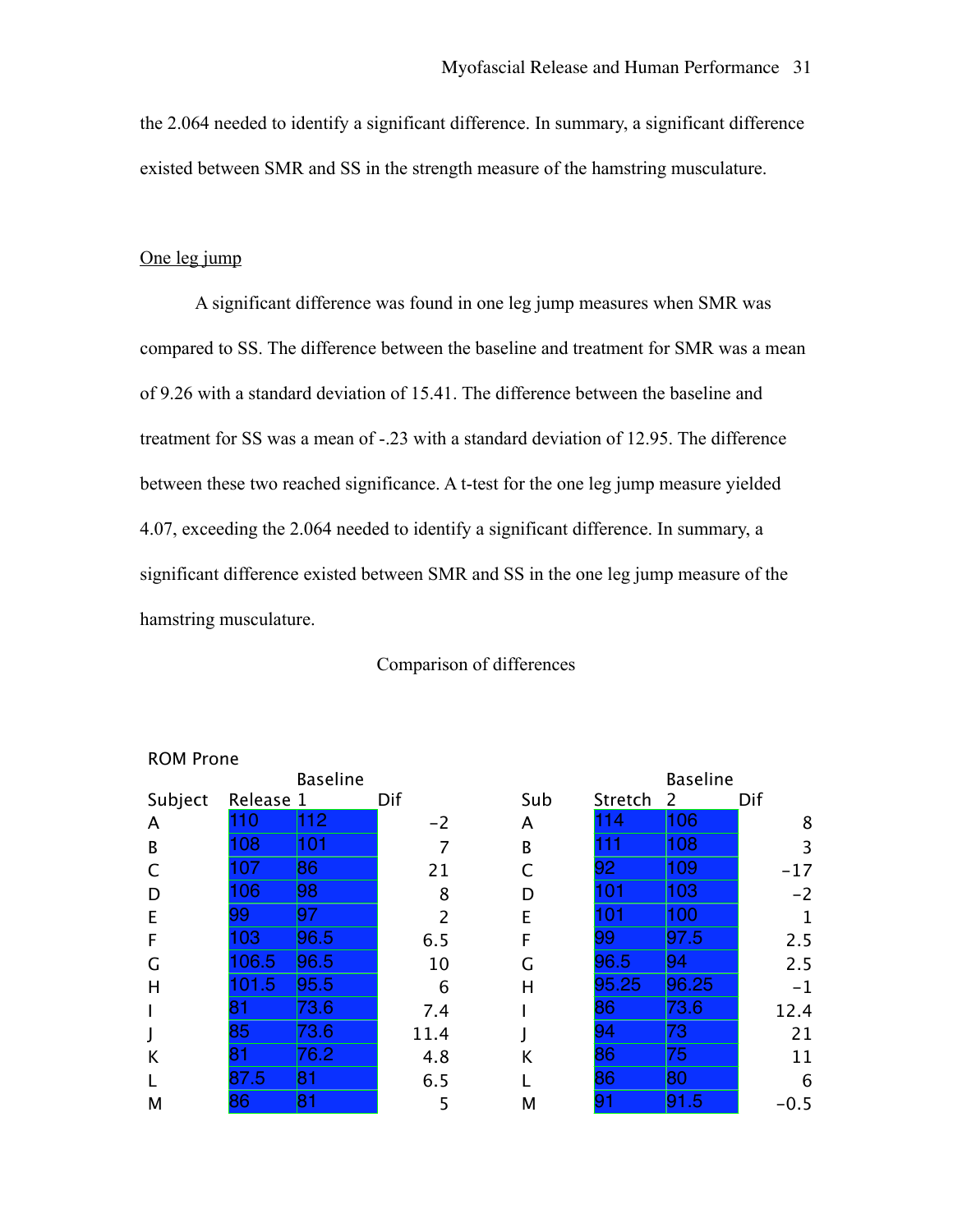| Mean                         | Mean    |
|------------------------------|---------|
| 7.2                          | 3.6     |
| SD 5.4                       | SD 8.96 |
| endpoints $-2.367 < u1-u2 <$ |         |

 $9.567$ t test: 1.24 < 2.064 Not significant

| ROM fig<br>4 |        |                                |           |              |                 |         |              |
|--------------|--------|--------------------------------|-----------|--------------|-----------------|---------|--------------|
|              |        | Subjects Release Baseline1 Dif |           | Sub          | Stretch         | Base2   | Dif          |
| A            |        |                                | 1         | A            | 12 <sub>1</sub> | 2       | 10           |
| B            |        | U                              | 6         | B            | 11              | 0       | 11           |
| C            |        | 0                              | 0         | $\mathsf{C}$ |                 | 0       | 3            |
| D            | -11    | -15                            | 4         | D            | $-14$           | -14     | $\mathbf 0$  |
| E            | $-12$  | -15                            | 3         | E            | -11             | -17     | 6            |
| F            | -21.5  | -25.4                          | 3.9       | F            | $-25.4$         | -27     | 1.6          |
| G            | -10    | -12.7                          | 2.7       | G            | $-12.7$         | $-15.2$ | 2.5          |
| H            | -7.5   | -12.7                          | 5.2       | H            | -10             | -12.7   | 2.7          |
| $\mathbf{I}$ | 2.54   | -9                             | 11.54     |              | 2.54            | $-11.5$ | 14.04        |
| J            |        | $-3.8$                         | 7.8       |              |                 | -4      | 6            |
| К            | $-3.8$ | -11.5                          | 7.7       | K            | $-7.6$          | $-12.5$ | 5.1          |
| L            | -10    | -12.9                          | 2.9       | L            | $-6.5$          | -11.5   | 5            |
| M            | $-7.6$ | -10                            | 2.4       | M            | $-7.6$          | -8      | 0.4          |
|              |        |                                | Mean 4.47 |              |                 |         | Mean<br>5.18 |
|              |        |                                | SD 3.15   |              |                 |         | SD 4.26      |

## endpoints -3.737 < u1-u2 < 2.32 t test: -.48 < 2.064 Not significant

| Strength               |                 |     |      |     |         |               |                |
|------------------------|-----------------|-----|------|-----|---------|---------------|----------------|
| Subjects release base1 |                 |     | Dif  | Sub |         | Stretch base2 | Dif            |
| A                      |                 |     |      | A   |         | 13            | $-5$           |
| B                      |                 |     |      | B   |         |               | $\overline{4}$ |
|                        | 13              | 15  | $-2$ |     | 13      | <b>13</b>     | $\mathbf 0$    |
| D                      |                 |     |      |     |         |               | $-2$           |
| E                      |                 |     |      | F   |         |               | $-1$           |
| F                      | 22 <sub>2</sub> | 9.5 | 12.5 | F   | 9.5     | 9.5           | $\mathbf 0$    |
| G                      | 15              | 14  |      | G   | 13      | 13.5          | $-0.5$         |
| H                      | 1.5             | 3.5 |      | н   | $2.5\,$ | 3.5           | $-1$           |
|                        | $\overline{2}$  | 4.5 | 7.5  |     | 5.5     | 4.5           |                |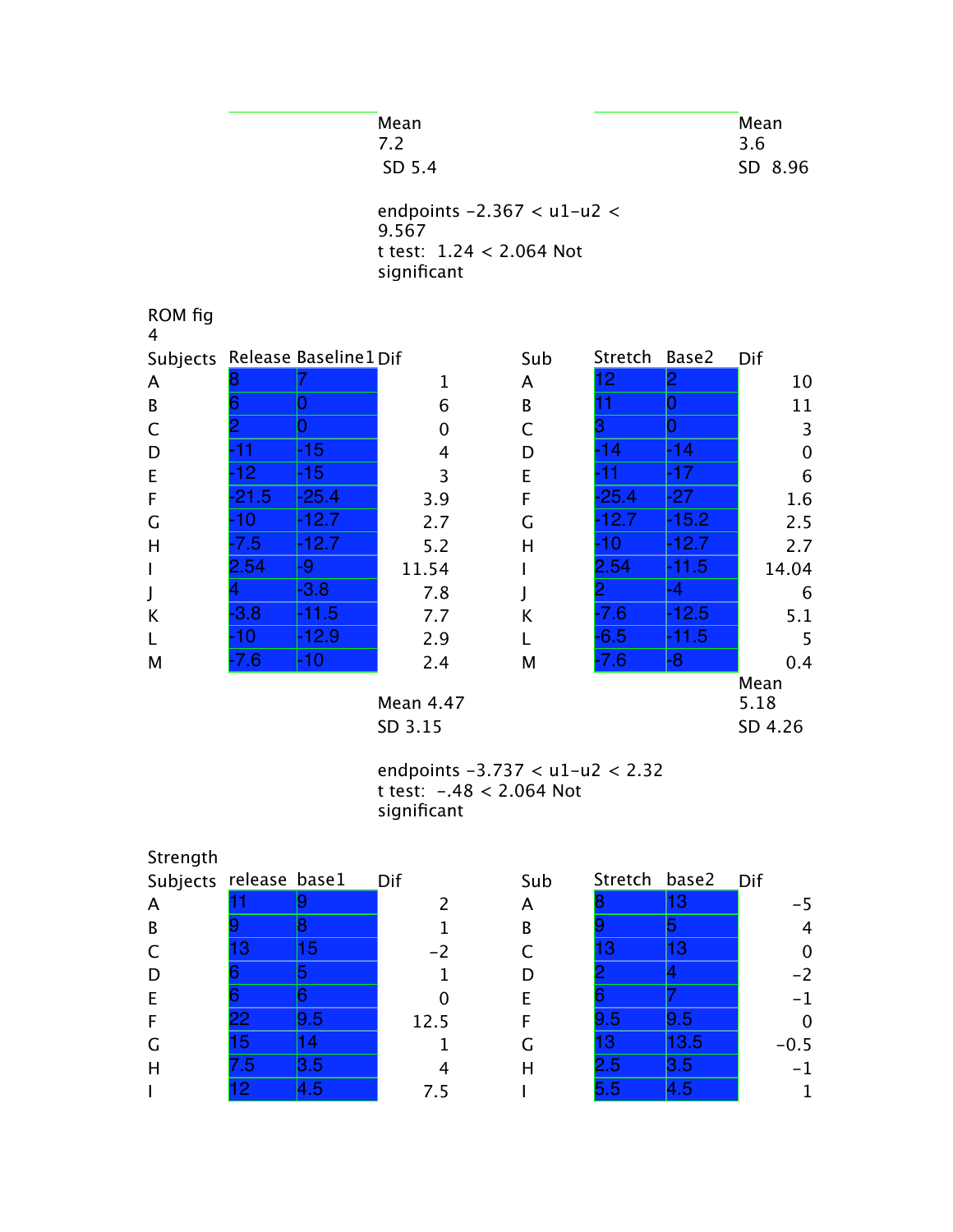

Mean 2.81

SD 3.7 SD 2.16 Endpoints 1.61 < U1-U2

 $< 4.93$ t test: 2.76 > 2.064 Significant

| Jump                   |       |       |           |                        |       |       |        |
|------------------------|-------|-------|-----------|------------------------|-------|-------|--------|
| Subjects release base1 |       |       | Dif       | Subjects Stretch base2 |       |       | dif    |
| A                      | 149   | 171   | $-22$     | A                      | 175   | 136   | 39     |
| B                      | 28    | 142   | $-14$     | B                      | 138   | 141   | $-3$   |
| C                      | 39    | 138   | 1         | C                      | 150   | 146   | 4      |
| D                      | 09    | 75    | 34        | D                      | 99    | 108   | $-9$   |
| E                      | 137   | 119   | 18        | E                      | 129   | 126   | 3      |
| F                      | 34    | 111.5 | 22.5      | F                      | 101.5 | 112.5 | $-11$  |
| G                      | 19.5  | 112   | 7.5       | G                      | 113   | 114.5 | $-1.5$ |
| H                      | 13.5  | 99    | 14.5      | н                      | 103   | 101.5 | 1.5    |
|                        | 04    | 103   |           |                        | 92    | 96.5  | $-4.5$ |
| J                      | 13    | 87.6  | 25.4      |                        | 01.5  | 106.5 | $-5$   |
| K                      | 29    | 122   | 7         | K                      | 106   | 118   | $-12$  |
|                        | 129.5 | 119   | 10.5      |                        | 110.5 | 118   | $-7.5$ |
| M                      | 91    | 76    | 15        | M                      | 88    | 85    | 3      |
|                        |       |       |           |                        |       |       | Mean   |
|                        |       |       | Mean 9.26 |                        |       |       | 23     |

| Mean 9.2t |  |
|-----------|--|
| SD        |  |
| 15.41     |  |

23 SD 12.95

Endpoints -2.03 < U1-U2 < 21 t test: 4.07 > 2.064 Significant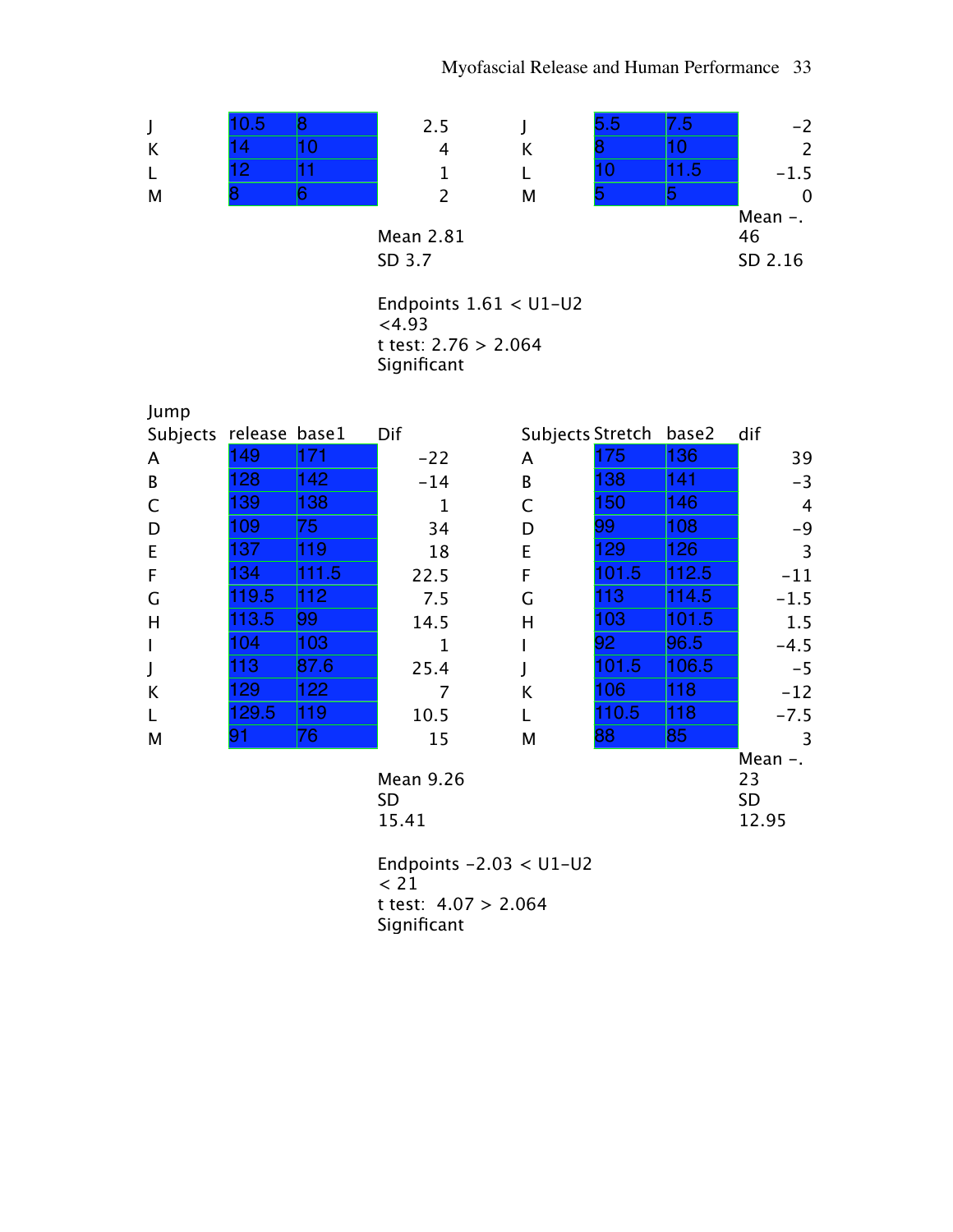### Discussion

The purpose of this investigation was to provide insight into the tangible value for self myofascial releasing rollers, especially compared to static stretching. While there is growing anecdotal evidence of self myofascial release's efficacy, to date there are no formal studies that have been performed to measure it's effects. Generally speaking, the value of a pre-exercise warm-up is not questioned. If for no other reason, the perceived feelings of well being and improved physical capacity make warming up before any physical activity a helpful endeavor. In terms of human performance however, practicality and efficacy take precedence. Doing something simply because it "feels good" is not enough of an incentive for a high level athlete and his or her strength and conditioning. Quantifiable evidence needs to exist that the method being utilized is effective. This is where this particular study and ultimately further research should help shed light on the value of SMR.

ROM was greater in both SS and SMR treatments when compared to the control, where there was no difference between conditions. SS is generally a recommended method for increasing ROM as it has been found to be effective, safe, and easy to implement. In light of the findings of this study, SMR may be used in addition to or in replacement of SS. The increase in ROM from SMR may be due to the focal lengthening that the musculature experiences when the roller is contacting the muscle while under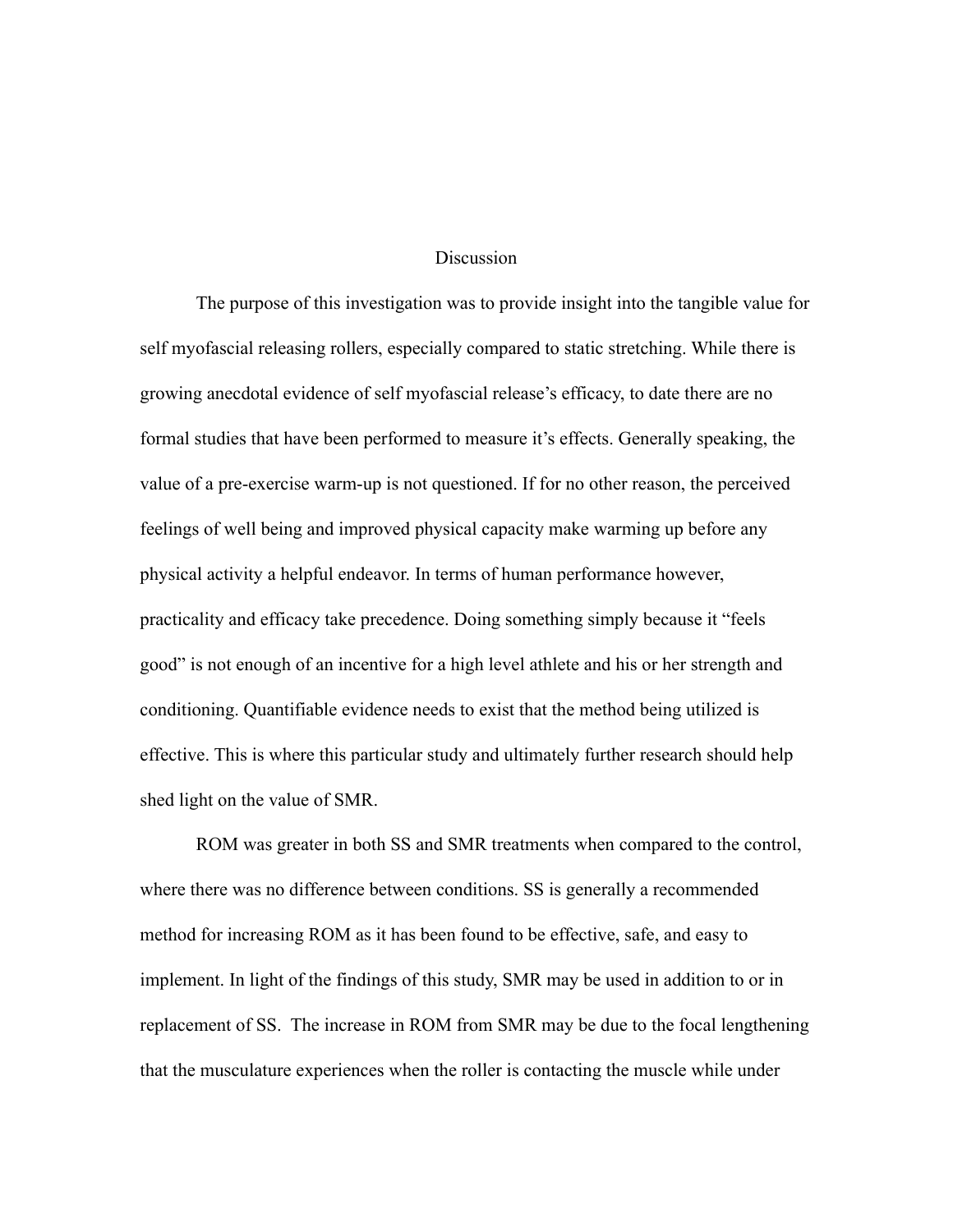body weight pressure. A stretch also occurs to the hamstring and gluteal musculature from body positioning while performing releasing to the hamstring musculature.

SMR was shown to increase static strength of the hamstring musculature. This is the first study to show this effect. Research investigating massage has thus far been inconclusive at affecting strength. SMR producing an increase in strength may be due to a warm up effect of the musculature that massage does not offer. SMR of the hamstring musculature requires the arms to prop up the upper body and move the extended leg along the roller with the aid of the opposite leg, such an action requires an increase in total body metabolism. Studies have shown that a warm up activity which raises metabolism, like dynamic stretching, tends to in increase strength. SS was shown not to affect strength. This is interesting considering that some studies show a strength loss with SS. This study used recreationally weight trained subjects. Subjects in studies that were trained did not generally show a strength loss after SS. The results presented confirm the results of these SS studies.

JUMP was increased with SMR compared to the control as well. Significance was reached despite the investigators suspicion that one subject may have been attempting to corrupt the data with an awareness of the hypothesis for personal reasons. Had this subject been omitted from the data, the data would have shown even greater significance. The increase in jump performance may be attributed to the same mechanisms suggested for the increase in strength. This improvement with SMR compared to SS suggests that the improvements sought after with a warm-up are not limited to isometric strength but unilateral power as well.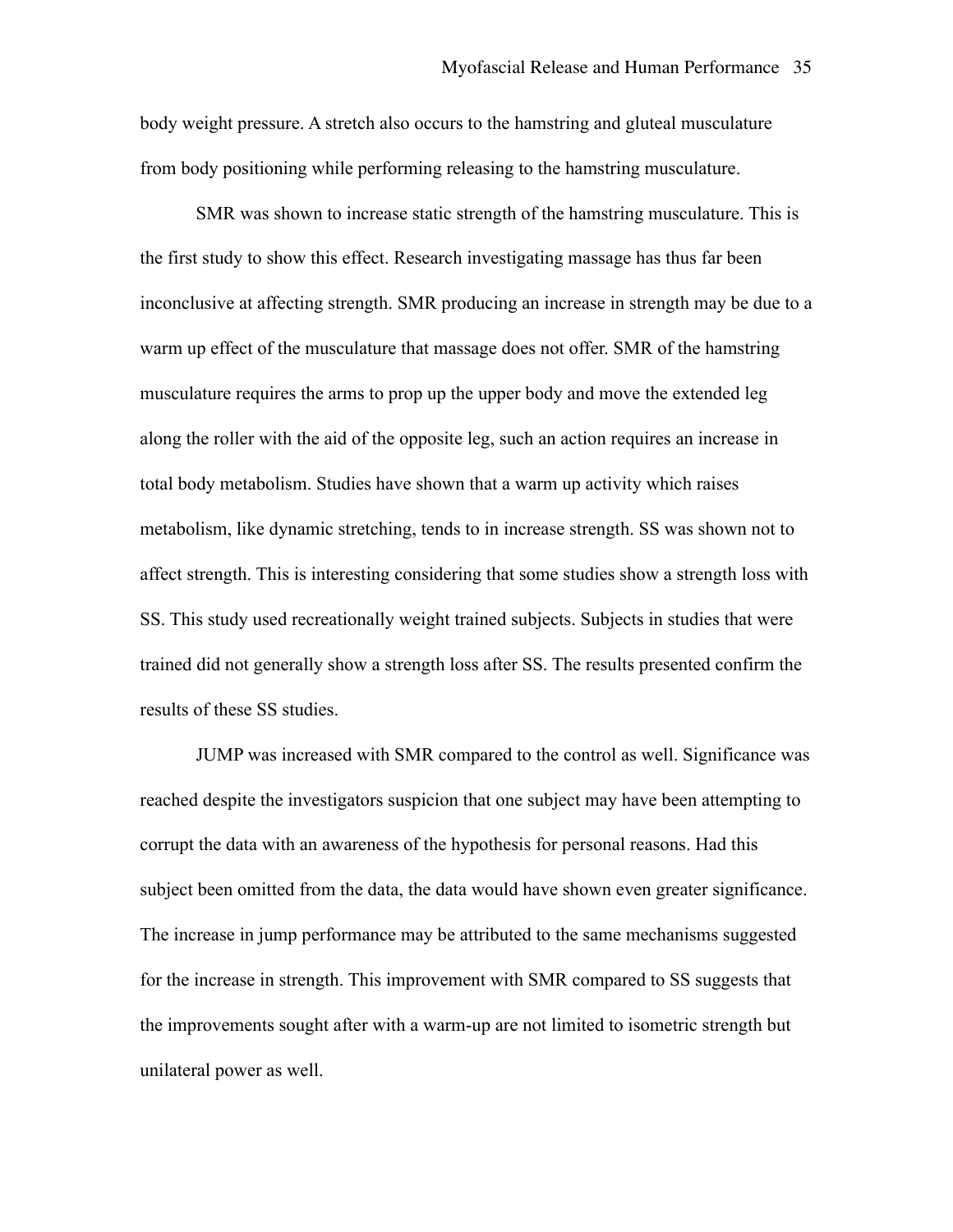Given the results of this study, SMR should be considered as a valuable tool for preparing a competitive or recreational athlete for exercise. Based on the data collected, it appears SMR offers increased strength and jumping ability, without any difference in transient ROM improvements that SS is perceived to offer. The method can be implemented immediately preceding any type of resistance, plyometric, or speed training session. Based on the current research, a combination of myofascial release, dynamic stretching, and specific low load muscle activation could be an ideal warm-up protocol for any type of workout. Given the obvious narrow scope of this study, focusing exclusively on the hamstring musculature, it may be premature to anoint SMR as an appropriate and effective technique for any and all athletes. More research is needed using alternative protocols, different fitness tests, and alternative muscle groups. However, with mounting anecdotal evidence in favor of SMR and now a small amount of research demonstrating efficacy, fitness professionals would be well served to familiarize themselves with various SMR techniques.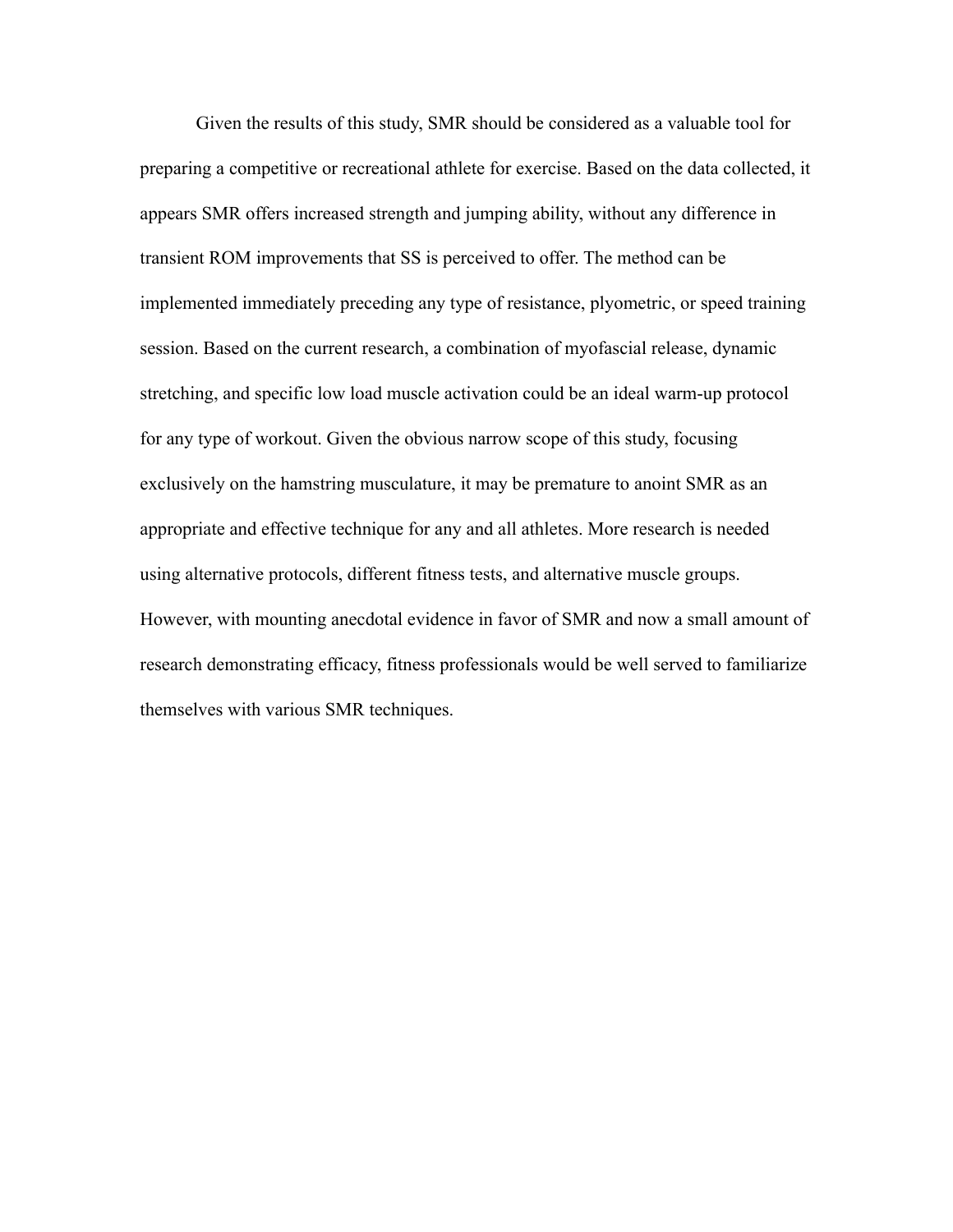#### References

American College of Sports Medicine. (2006). *Acsm's guidelines for exercise testing and prescription*. Baltimore, MD: Lippincott, Williams and Wilkins.

[Arroyo-Morales, M,](http://www.ncbi.nlm.nih.gov/sites/entrez?Db=pubmed&Cmd=Search&Term=%22Arroyo-Morales%20M%22%5BAuthor%5D&itool=EntrezSystem2.PEntrez.Pubmed.Pubmed_ResultsPanel.Pubmed_DiscoveryPanel.Pubmed_RVAbstractPlus) [Olea N,](http://www.ncbi.nlm.nih.gov/sites/entrez?Db=pubmed&Cmd=Search&Term=%22Olea%20N%22%5BAuthor%5D&itool=EntrezSystem2.PEntrez.Pubmed.Pubmed_ResultsPanel.Pubmed_DiscoveryPanel.Pubmed_RVAbstractPlus) [Martinez, M,](http://www.ncbi.nlm.nih.gov/sites/entrez?Db=pubmed&Cmd=Search&Term=%22Martinez%20M%22%5BAuthor%5D&itool=EntrezSystem2.PEntrez.Pubmed.Pubmed_ResultsPanel.Pubmed_DiscoveryPanel.Pubmed_RVAbstractPlus) [Moreno-Lorenzo, C,](http://www.ncbi.nlm.nih.gov/sites/entrez?Db=pubmed&Cmd=Search&Term=%22Moreno-Lorenzo%20C%22%5BAuthor%5D&itool=EntrezSystem2.PEntrez.Pubmed.Pubmed_ResultsPanel.Pubmed_DiscoveryPanel.Pubmed_RVAbstractPlus) [Díaz-Rodríguez, L,](http://www.ncbi.nlm.nih.gov/sites/entrez?Db=pubmed&Cmd=Search&Term=%22D%C3%ADaz-Rodr%C3%ADguez%20L%22%5BAuthor%5D&itool=EntrezSystem2.PEntrez.Pubmed.Pubmed_ResultsPanel.Pubmed_DiscoveryPanel.Pubmed_RVAbstractPlus) [Hidalgo-Lozano, A.](http://www.ncbi.nlm.nih.gov/sites/entrez?Db=pubmed&Cmd=Search&Term=%22Hidalgo-Lozano%20A%22%5BAuthor%5D&itool=EntrezSystem2.PEntrez.Pubmed.Pubmed_ResultsPanel.Pubmed_DiscoveryPanel.Pubmed_RVAbstractPlus) (2008) Effects of myofascial release after high-intensity exercise: a randomized clinical trial. *Journal of Manipulative Physiological Therapy,* 31, 217-223.

- Bakowski, P, Musielak, B, Sip, P, & Bieganski, G. (2008). Effects of massage on delayed-onset muscle soreness. *Chirurgia narzadów ruchu i ortopedia polska*, *73*(4), 261-5.
- Bandy, WD, & Irion, JM. (1994). The Effect of time on static stretch on the flexibility of the hamstring muscles.. *Physical Therapy*, *74*(9), 850-2.
- Bandy, WD, Irion, JM, & Briggler, M. (1998). The Effect of static stretch and dynamic range of motion training on the flexibility of the hamstring muscles. . *The Journal of Orthopaedic and Sports Physical Therapy*, *27*(4), 295-300.
- [Best, TM](http://www.ncbi.nlm.nih.gov/sites/entrez?Db=pubmed&Cmd=Search&Term=%22Best%20TM%22%5BAuthor%5D&itool=EntrezSystem2.PEntrez.Pubmed.Pubmed_ResultsPanel.Pubmed_DiscoveryPanel.Pubmed_RVAbstractPlus), [Hunter, R,](http://www.ncbi.nlm.nih.gov/sites/entrez?Db=pubmed&Cmd=Search&Term=%22Hunter%20R%22%5BAuthor%5D&itool=EntrezSystem2.PEntrez.Pubmed.Pubmed_ResultsPanel.Pubmed_DiscoveryPanel.Pubmed_RVAbstractPlus) [Wilcox, A,](http://www.ncbi.nlm.nih.gov/sites/entrez?Db=pubmed&Cmd=Search&Term=%22Wilcox%20A%22%5BAuthor%5D&itool=EntrezSystem2.PEntrez.Pubmed.Pubmed_ResultsPanel.Pubmed_DiscoveryPanel.Pubmed_RVAbstractPlus) [Haq, F](http://www.ncbi.nlm.nih.gov/sites/entrez?Db=pubmed&Cmd=Search&Term=%22Haq%20F%22%5BAuthor%5D&itool=EntrezSystem2.PEntrez.Pubmed.Pubmed_ResultsPanel.Pubmed_DiscoveryPanel.Pubmed_RVAbstractPlus). (2008) Effectiveness of sports massage for recovery of skeletal muscle from strenuous exercise*. Clinical Journal of Sports Medicine,* 18, 446-460.
- [Bradley, PS,](http://www.ncbi.nlm.nih.gov/sites/entrez?Db=pubmed&Cmd=Search&Term=%22Bradley%20PS%22%5BAuthor%5D&itool=EntrezSystem2.PEntrez.Pubmed.Pubmed_ResultsPanel.Pubmed_DiscoveryPanel.Pubmed_RVAbstractPlus) [Olsen, PD,](http://www.ncbi.nlm.nih.gov/sites/entrez?Db=pubmed&Cmd=Search&Term=%22Olsen%20PD%22%5BAuthor%5D&itool=EntrezSystem2.PEntrez.Pubmed.Pubmed_ResultsPanel.Pubmed_DiscoveryPanel.Pubmed_RVAbstractPlus) [Portas, MD](http://www.ncbi.nlm.nih.gov/sites/entrez?Db=pubmed&Cmd=Search&Term=%22Portas%20MD%22%5BAuthor%5D&itool=EntrezSystem2.PEntrez.Pubmed.Pubmed_ResultsPanel.Pubmed_DiscoveryPanel.Pubmed_RVAbstractPlus). (2007) The effect of static, ballistic, and proprioceptive neuromuscular facilitation stretching on vertical jump performance. *Journal of Strength and Conditioning Res*earch, 21, 223-226.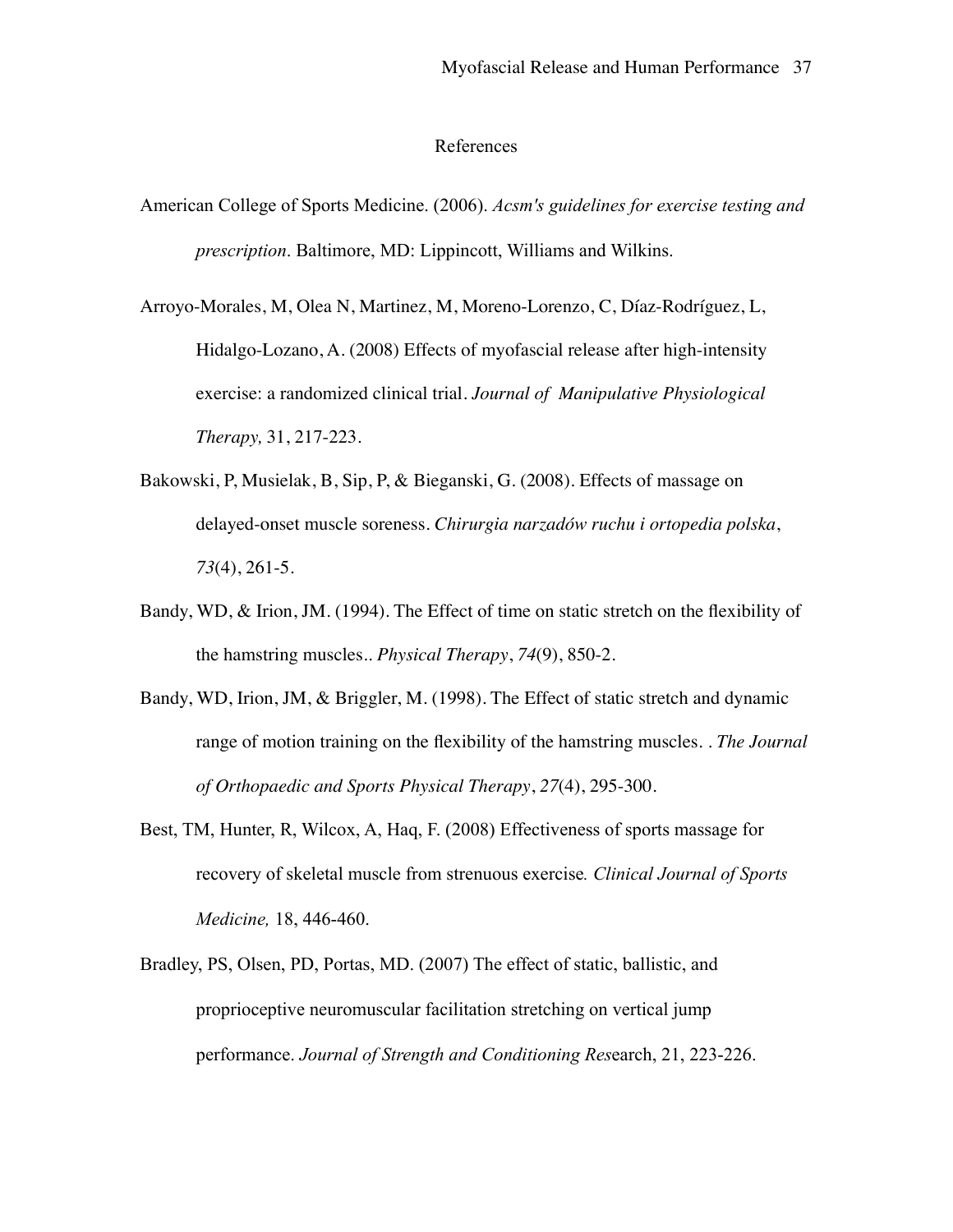- Brandon, B, & Pearce, PZ. (2009). Training to prevent golf injury. *Current Sports Medicine Reports*, *8*(3), 142-6
- [Brooks, CP](http://www.ncbi.nlm.nih.gov/sites/entrez?Db=pubmed&Cmd=Search&Term=%22Brooks%20CP%22%5BAuthor%5D&itool=EntrezSystem2.PEntrez.Pubmed.Pubmed_ResultsPanel.Pubmed_DiscoveryPanel.Pubmed_RVAbstractPlus), [Woodruff, LD,](http://www.ncbi.nlm.nih.gov/sites/entrez?Db=pubmed&Cmd=Search&Term=%22Woodruff%20LD%22%5BAuthor%5D&itool=EntrezSystem2.PEntrez.Pubmed.Pubmed_ResultsPanel.Pubmed_DiscoveryPanel.Pubmed_RVAbstractPlus) [Wright, LL,](http://www.ncbi.nlm.nih.gov/sites/entrez?Db=pubmed&Cmd=Search&Term=%22Wright%20LL%22%5BAuthor%5D&itool=EntrezSystem2.PEntrez.Pubmed.Pubmed_ResultsPanel.Pubmed_DiscoveryPanel.Pubmed_RVAbstractPlus) [Donatelli, R.](http://www.ncbi.nlm.nih.gov/sites/entrez?Db=pubmed&Cmd=Search&Term=%22Donatelli%20R%22%5BAuthor%5D&itool=EntrezSystem2.PEntrez.Pubmed.Pubmed_ResultsPanel.Pubmed_DiscoveryPanel.Pubmed_RVAbstractPlus) (2005) The immediate effects of manual massage on power-grip performance after maximal exercise in healthy adults*. Journal of Alternative and Complemenaryt Medicine,* 11, 1093-1101.
- Butterfield, TA, Zhao, Y, Agarwal, S, Haq, F, & Best, TM. (2008). Cyclic compressive loading facilitates recovery after eccentric exercise.. *Medicine and Science in Sports and Exercise*, *40*(7), 1289-96.
- [Caruso, JF](http://www.ncbi.nlm.nih.gov/sites/entrez?Db=pubmed&Cmd=Search&Term=%22Caruso%20JF%22%5BAuthor%5D&itool=EntrezSystem2.PEntrez.Pubmed.Pubmed_ResultsPanel.Pubmed_DiscoveryPanel.Pubmed_RVAbstractPlus), [Coday, MA](http://www.ncbi.nlm.nih.gov/sites/entrez?Db=pubmed&Cmd=Search&Term=%22Coday%20MA%22%5BAuthor%5D&itool=EntrezSystem2.PEntrez.Pubmed.Pubmed_ResultsPanel.Pubmed_DiscoveryPanel.Pubmed_RVAbstractPlus). (2008) The combined acute effects of massage, rest periods, and body part elevation on resistance exercise performance. *Journal of Strength and Conditoning Res*earch, 22, 575-582.
- Chaouachi, A, Castagna, C, Chtara, M, Brughelli, M, & Turki, O. (2009). Effect of warmups involving static or dynamic stretching on agility, sprinting, and jumping performance in trained individuals. *Journal of Strength and Conditioning Research*. Retrieved from http://www.ncbi.nlm.nih.gov/sites/pubmed.
- Christensen [BK](http://www.ncbi.nlm.nih.gov/pubmed?term=%22Christensen%20BK%22%5BAuthor%5D&itool=EntrezSystem2.PEntrez.Pubmed.Pubmed_ResultsPanel.Pubmed_RVAbstract), [Nordstrom BJ](http://www.ncbi.nlm.nih.gov/pubmed?term=%22Nordstrom%20BJ%22%5BAuthor%5D&itool=EntrezSystem2.PEntrez.Pubmed.Pubmed_ResultsPanel.Pubmed_RVAbstract). (2008) The effects of proprioceptive neuromuscular facilitation and dynamic stretching techniques on vertical jump performance*. Journal of Strength and Conditioning Research,* 22(6), 1826-31.
- [Craib, MW,](http://www.ncbi.nlm.nih.gov/sites/entrez?Db=pubmed&Cmd=Search&Term=%22Craib%20MW%22%5BAuthor%5D&itool=EntrezSystem2.PEntrez.Pubmed.Pubmed_ResultsPanel.Pubmed_DiscoveryPanel.Pubmed_RVAbstractPlus) [Mitchell, VA,](http://www.ncbi.nlm.nih.gov/sites/entrez?Db=pubmed&Cmd=Search&Term=%22Mitchell%20VA%22%5BAuthor%5D&itool=EntrezSystem2.PEntrez.Pubmed.Pubmed_ResultsPanel.Pubmed_DiscoveryPanel.Pubmed_RVAbstractPlus) [Fields, KB,](http://www.ncbi.nlm.nih.gov/sites/entrez?Db=pubmed&Cmd=Search&Term=%22Fields%20KB%22%5BAuthor%5D&itool=EntrezSystem2.PEntrez.Pubmed.Pubmed_ResultsPanel.Pubmed_DiscoveryPanel.Pubmed_RVAbstractPlus) [Cooper, TR,](http://www.ncbi.nlm.nih.gov/sites/entrez?Db=pubmed&Cmd=Search&Term=%22Cooper%20TR%22%5BAuthor%5D&itool=EntrezSystem2.PEntrez.Pubmed.Pubmed_ResultsPanel.Pubmed_DiscoveryPanel.Pubmed_RVAbstractPlus) [Hopewell, R](http://www.ncbi.nlm.nih.gov/sites/entrez?Db=pubmed&Cmd=Search&Term=%22Hopewell%20R%22%5BAuthor%5D&itool=EntrezSystem2.PEntrez.Pubmed.Pubmed_ResultsPanel.Pubmed_DiscoveryPanel.Pubmed_RVAbstractPlus), [Morgan, DW](http://www.ncbi.nlm.nih.gov/sites/entrez?Db=pubmed&Cmd=Search&Term=%22Morgan%20DW%22%5BAuthor%5D&itool=EntrezSystem2.PEntrez.Pubmed.Pubmed_ResultsPanel.Pubmed_DiscoveryPanel.Pubmed_RVAbstractPlus). (1996) The association between flexibility and running economy in sub-elite male distance runners. *Medicine and Science in Sports and Exerc*ise, 28, 737-743.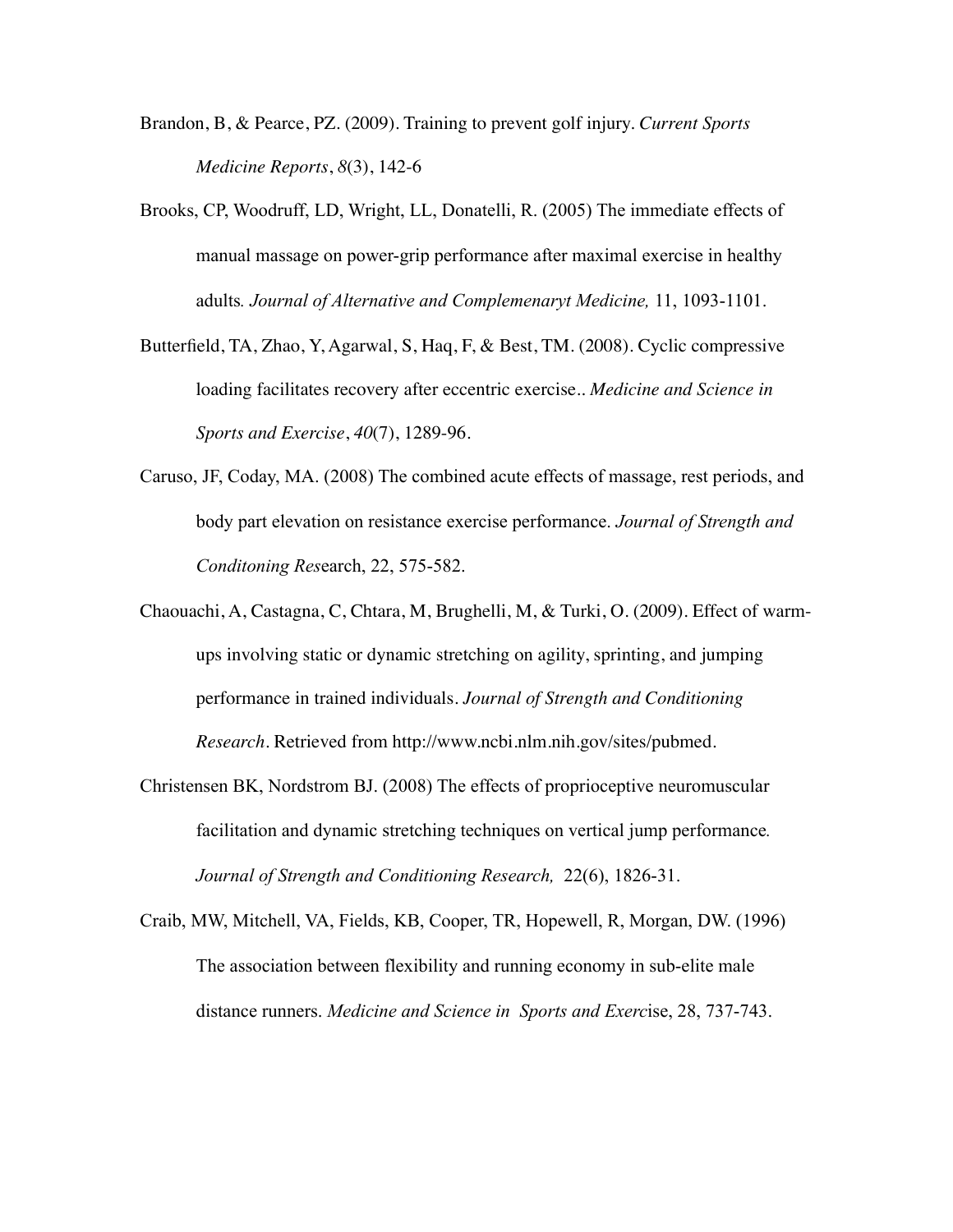- [Cramer, JT,](http://www.ncbi.nlm.nih.gov/sites/entrez?Db=pubmed&Cmd=Search&Term=%22Cramer%20JT%22%5BAuthor%5D&itool=EntrezSystem2.PEntrez.Pubmed.Pubmed_ResultsPanel.Pubmed_DiscoveryPanel.Pubmed_RVAbstractPlus) [Housh, TJ,](http://www.ncbi.nlm.nih.gov/sites/entrez?Db=pubmed&Cmd=Search&Term=%22Housh%20TJ%22%5BAuthor%5D&itool=EntrezSystem2.PEntrez.Pubmed.Pubmed_ResultsPanel.Pubmed_DiscoveryPanel.Pubmed_RVAbstractPlus) [Johnson, GO](http://www.ncbi.nlm.nih.gov/sites/entrez?Db=pubmed&Cmd=Search&Term=%22Johnson%20GO%22%5BAuthor%5D&itool=EntrezSystem2.PEntrez.Pubmed.Pubmed_ResultsPanel.Pubmed_DiscoveryPanel.Pubmed_RVAbstractPlus), [Miller, JM](http://www.ncbi.nlm.nih.gov/sites/entrez?Db=pubmed&Cmd=Search&Term=%22Miller%20JM%22%5BAuthor%5D&itool=EntrezSystem2.PEntrez.Pubmed.Pubmed_ResultsPanel.Pubmed_DiscoveryPanel.Pubmed_RVAbstractPlus), [Coburn, JW](http://www.ncbi.nlm.nih.gov/sites/entrez?Db=pubmed&Cmd=Search&Term=%22Coburn%20JW%22%5BAuthor%5D&itool=EntrezSystem2.PEntrez.Pubmed.Pubmed_ResultsPanel.Pubmed_DiscoveryPanel.Pubmed_RVAbstractPlus), [Beck, TW](http://www.ncbi.nlm.nih.gov/sites/entrez?Db=pubmed&Cmd=Search&Term=%22Beck%20TW%22%5BAuthor%5D&itool=EntrezSystem2.PEntrez.Pubmed.Pubmed_ResultsPanel.Pubmed_DiscoveryPanel.Pubmed_RVAbstractPlus). (2004). Acute effects of static stretching on peak torque in women. *Journal of Strength and Conditioning Research*, 18, 236-241.
- Curry, BS, Chengkalath, D, Crouch, GJ, Romance, M, & Manns , PJ. (2009). Acute effects of dynamic stretching, static stretching, and light aerobic activity on muscular performance in women. *Journal of Strength and Conditioning Research*, *23*(6), 1811-9.
- Dalrymple, KJ, Davis, SE, Dwyer, GB, & Moir, GL. (2010). Effect of static and dynamic stretching on vertical jump performance in collegiate women volleyball players. *Journal of Strength and Conditioning Research*, *24*(1), 149-55.
- Feland, JB, Myrer, JW, Sculthies, SS, Fellingham, GW, & Measom, GW. (2001). The Effect of duration of stretching of the hamstring muscle group for increasing range of motion in people aged 65 years or older.. *Physical Therapy*, *81*(5), 1110-7.
- Fletcher , IM. (2010). The Effects of precompetition massage on the kinematic parameters of 20-m sprint performance. *Journal of Strength and Conditioning Research*, *24*(5), 1179-83.
- Fletcher, IM, & Monte-Columbo, MM. (2010). An Investigation into the possible physiological mechanisms associated with changes in performance related to acute responses to different preactivity stretch modalities.. *Applied Physiology, Nutrition, and Metabolism*, *35*(1), 27-34.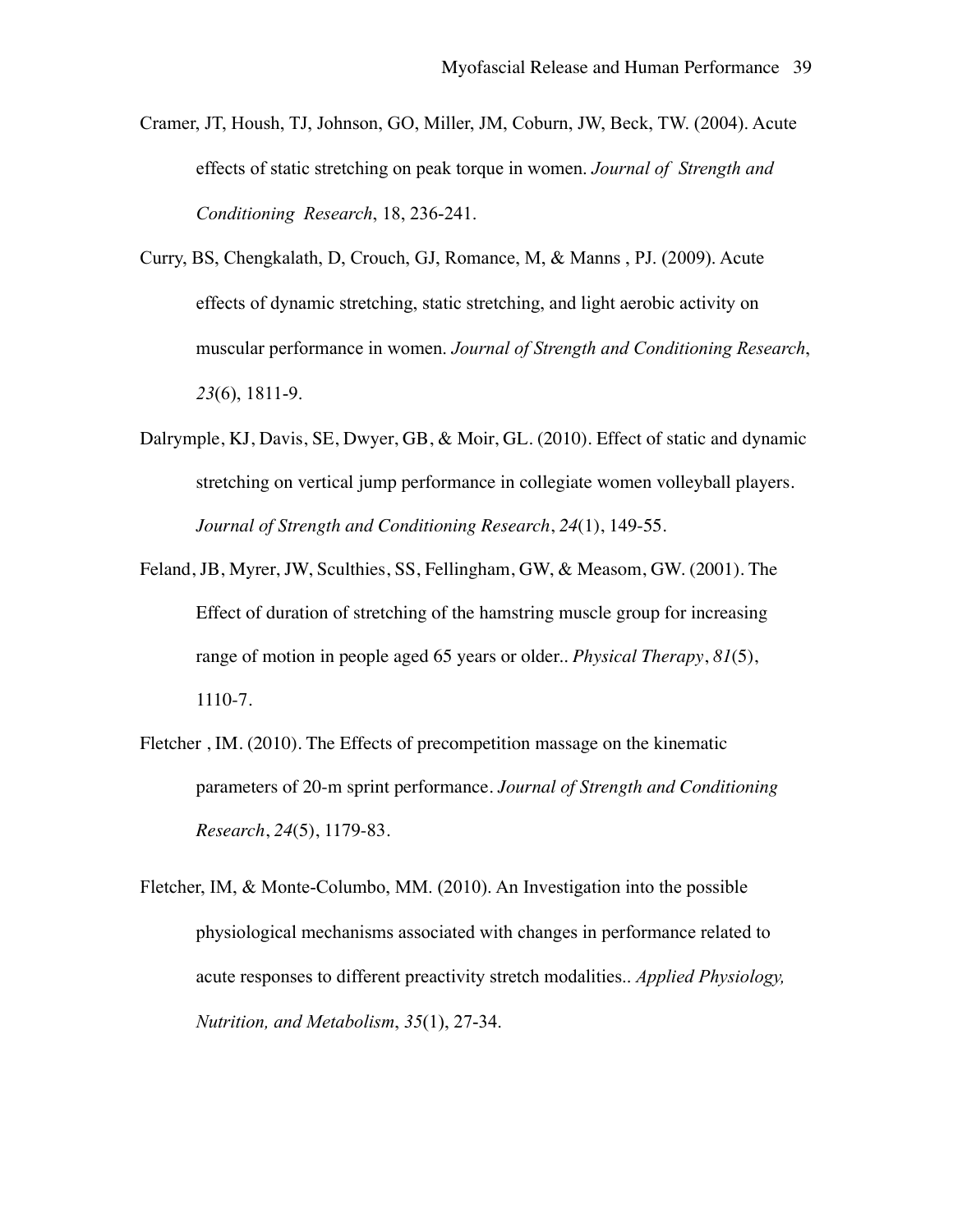- Fowles, JR, Sale, DG, & MacDougall, JD. (2000). Reduced strength after passive stretch of the human plantarflexors.. *Journal of Applied Physiology*, *89*(3), 1179-88.
- [Fradkin AJ](http://www.ncbi.nlm.nih.gov/sites/entrez?Db=pubmed&Cmd=Search&Term=%22Fradkin%20AJ%22%5BAuthor%5D&itool=EntrezSystem2.PEntrez.Pubmed.Pubmed_ResultsPanel.Pubmed_DiscoveryPanel.Pubmed_RVAbstractPlus), [Gabbe BJ,](http://www.ncbi.nlm.nih.gov/sites/entrez?Db=pubmed&Cmd=Search&Term=%22Gabbe%20BJ%22%5BAuthor%5D&itool=EntrezSystem2.PEntrez.Pubmed.Pubmed_ResultsPanel.Pubmed_DiscoveryPanel.Pubmed_RVAbstractPlus) [Cameron PA](http://www.ncbi.nlm.nih.gov/sites/entrez?Db=pubmed&Cmd=Search&Term=%22Cameron%20PA%22%5BAuthor%5D&itool=EntrezSystem2.PEntrez.Pubmed.Pubmed_ResultsPanel.Pubmed_DiscoveryPanel.Pubmed_RVAbstractPlus). (2006). Does warming up prevent injury in sport? The evidence from randomized controlled trials. *Journal of Science and Medicine in Sport,* 9(3), 214-20.
- [Fradkin AJ](http://www.ncbi.nlm.nih.gov/pubmed?term=%22Fradkin%20AJ%22%5BAuthor%5D&itool=EntrezSystem2.PEntrez.Pubmed.Pubmed_ResultsPanel.Pubmed_RVAbstract), [Cameron PA](http://www.ncbi.nlm.nih.gov/pubmed?term=%22Cameron%20PA%22%5BAuthor%5D&itool=EntrezSystem2.PEntrez.Pubmed.Pubmed_ResultsPanel.Pubmed_RVAbstract), [Gabbe BJ](http://www.ncbi.nlm.nih.gov/pubmed?term=%22Gabbe%20BJ%22%5BAuthor%5D&itool=EntrezSystem2.PEntrez.Pubmed.Pubmed_ResultsPanel.Pubmed_RVAbstract). (2007) Is there an association between self-reported warm-up behavior and golf related injury in female golfers? *Journal of Science and Medicine in Sport*, 10(1), 66-71.
- Gelen, E. (2010). Acute effects of different warm-up methods on sprint, slalom dribbling, and penalty kick performance in soccer players. *Journal of Strength and Conditioning Research*, *24*(4), 950-6.
- [Gleim, GW,](http://www.ncbi.nlm.nih.gov/sites/entrez?Db=pubmed&Cmd=Search&Term=%22Gleim%20GW%22%5BAuthor%5D&itool=EntrezSystem2.PEntrez.Pubmed.Pubmed_ResultsPanel.Pubmed_DiscoveryPanel.Pubmed_RVAbstractPlus) [Stachenfeld, NS,](http://www.ncbi.nlm.nih.gov/sites/entrez?Db=pubmed&Cmd=Search&Term=%22Stachenfeld%20NS%22%5BAuthor%5D&itool=EntrezSystem2.PEntrez.Pubmed.Pubmed_ResultsPanel.Pubmed_DiscoveryPanel.Pubmed_RVAbstractPlus) [Nicholas, JA.](http://www.ncbi.nlm.nih.gov/sites/entrez?Db=pubmed&Cmd=Search&Term=%22Nicholas%20JA%22%5BAuthor%5D&itool=EntrezSystem2.PEntrez.Pubmed.Pubmed_ResultsPanel.Pubmed_DiscoveryPanel.Pubmed_RVAbstractPlus) (1990) The influence of flexibility on the economy of walking and jogging. *Journal of Orthopaedic Research*, 8, 814-823.
- [Goodwin, JE,](http://www.ncbi.nlm.nih.gov/sites/entrez?Db=pubmed&Cmd=Search&Term=%22Goodwin%20JE%22%5BAuthor%5D&itool=EntrezSystem2.PEntrez.Pubmed.Pubmed_ResultsPanel.Pubmed_DiscoveryPanel.Pubmed_RVAbstractPlus) [Glaister, M,](http://www.ncbi.nlm.nih.gov/sites/entrez?Db=pubmed&Cmd=Search&Term=%22Glaister%20M%22%5BAuthor%5D&itool=EntrezSystem2.PEntrez.Pubmed.Pubmed_ResultsPanel.Pubmed_DiscoveryPanel.Pubmed_RVAbstractPlus) [Howatson, G](http://www.ncbi.nlm.nih.gov/sites/entrez?Db=pubmed&Cmd=Search&Term=%22Howatson%20G%22%5BAuthor%5D&itool=EntrezSystem2.PEntrez.Pubmed.Pubmed_ResultsPanel.Pubmed_DiscoveryPanel.Pubmed_RVAbstractPlus), [Lockey, RA](http://www.ncbi.nlm.nih.gov/sites/entrez?Db=pubmed&Cmd=Search&Term=%22Lockey%20RA%22%5BAuthor%5D&itool=EntrezSystem2.PEntrez.Pubmed.Pubmed_ResultsPanel.Pubmed_DiscoveryPanel.Pubmed_RVAbstractPlus), [McInnes, G.](http://www.ncbi.nlm.nih.gov/sites/entrez?Db=pubmed&Cmd=Search&Term=%22McInnes%20G%22%5BAuthor%5D&itool=EntrezSystem2.PEntrez.Pubmed.Pubmed_ResultsPanel.Pubmed_DiscoveryPanel.Pubmed_RVAbstractPlus) (2007) Effect of preperformance lower-limb massage on thirty-meter sprint running. *Journal of Strength and Conditioning Res*earch, 21, 1028-1031.
- Haag, SJ, Wright, GA, Gillette, CM, & Greany, JF. (2010). Effects of acute static stretching of the throwing shoulder on pitching performance of national collegiate athletic association division III baseball players. *Journal of Strength and Conditioning Research*, *24*(2), 452-7.
- [Hilbert, JE,](http://www.ncbi.nlm.nih.gov/sites/entrez?Db=pubmed&Cmd=Search&Term=%22Hilbert%20JE%22%5BAuthor%5D&itool=EntrezSystem2.PEntrez.Pubmed.Pubmed_ResultsPanel.Pubmed_DiscoveryPanel.Pubmed_RVAbstractPlus) [Sforzo, GA](http://www.ncbi.nlm.nih.gov/sites/entrez?Db=pubmed&Cmd=Search&Term=%22Sforzo%20GA%22%5BAuthor%5D&itool=EntrezSystem2.PEntrez.Pubmed.Pubmed_ResultsPanel.Pubmed_DiscoveryPanel.Pubmed_RVAbstractPlus), [Swensen, T](http://www.ncbi.nlm.nih.gov/sites/entrez?Db=pubmed&Cmd=Search&Term=%22Swensen%20T%22%5BAuthor%5D&itool=EntrezSystem2.PEntrez.Pubmed.Pubmed_ResultsPanel.Pubmed_DiscoveryPanel.Pubmed_RVAbstractPlus). (2003) The effects of massage on delayed onset muscle soreness. *British Journal of Sports Med*icine, 37, 72-75.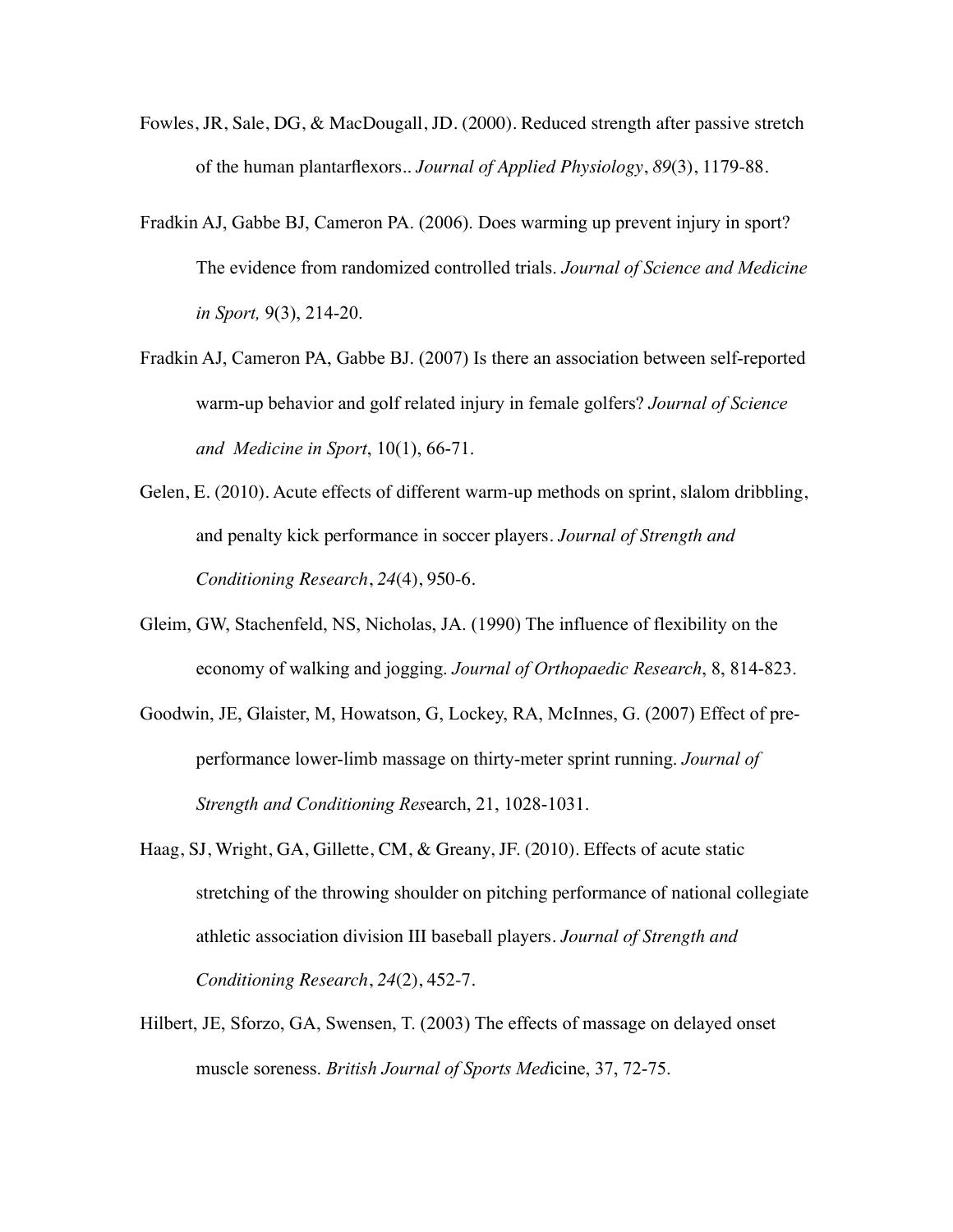- [Holt BW,](http://www.ncbi.nlm.nih.gov/sites/entrez?Db=pubmed&Cmd=Search&Term=%22Holt%20BW%22%5BAuthor%5D&itool=EntrezSystem2.PEntrez.Pubmed.Pubmed_ResultsPanel.Pubmed_DiscoveryPanel.Pubmed_RVAbstractPlus) [Lambourne K.](http://www.ncbi.nlm.nih.gov/sites/entrez?Db=pubmed&Cmd=Search&Term=%22Lambourne%20K%22%5BAuthor%5D&itool=EntrezSystem2.PEntrez.Pubmed.Pubmed_ResultsPanel.Pubmed_DiscoveryPanel.Pubmed_RVAbstractPlus) (2008) The impact of different warm-up protocols on vertical jump performance in male collegiate athletes. *Journal of Strength and Conditioning Research,* 22(1), 13-9.
- [Hunter, AM,](http://www.ncbi.nlm.nih.gov/sites/entrez?Db=pubmed&Cmd=Search&Term=%22Hunter%20AM%22%5BAuthor%5D&itool=EntrezSystem2.PEntrez.Pubmed.Pubmed_ResultsPanel.Pubmed_DiscoveryPanel.Pubmed_RVAbstractPlus) [Watt, JM,](http://www.ncbi.nlm.nih.gov/sites/entrez?Db=pubmed&Cmd=Search&Term=%22Watt%20JM%22%5BAuthor%5D&itool=EntrezSystem2.PEntrez.Pubmed.Pubmed_ResultsPanel.Pubmed_DiscoveryPanel.Pubmed_RVAbstractPlus) [Watt, V](http://www.ncbi.nlm.nih.gov/sites/entrez?Db=pubmed&Cmd=Search&Term=%22Watt%20V%22%5BAuthor%5D&itool=EntrezSystem2.PEntrez.Pubmed.Pubmed_ResultsPanel.Pubmed_DiscoveryPanel.Pubmed_RVAbstractPlus), [Galloway, SD](http://www.ncbi.nlm.nih.gov/sites/entrez?Db=pubmed&Cmd=Search&Term=%22Galloway%20SD%22%5BAuthor%5D&itool=EntrezSystem2.PEntrez.Pubmed.Pubmed_ResultsPanel.Pubmed_DiscoveryPanel.Pubmed_RVAbstractPlus). (2006) Effect of lower limb massage on electromyography and force production of the knee extensors. *British Journal of Sports Medicine,* 40, 114-118.
- [Khorasani MA,](http://www.ncbi.nlm.nih.gov/pubmed?term=%22Khorasani%20MA%22%5BAuthor%5D&itool=EntrezSystem2.PEntrez.Pubmed.Pubmed_ResultsPanel.Pubmed_RVAbstract) [Sahebozamani M](http://www.ncbi.nlm.nih.gov/pubmed?term=%22Sahebozamani%20M%22%5BAuthor%5D&itool=EntrezSystem2.PEntrez.Pubmed.Pubmed_ResultsPanel.Pubmed_RVAbstract), [Tabrizi KG](http://www.ncbi.nlm.nih.gov/pubmed?term=%22Tabrizi%20KG%22%5BAuthor%5D&itool=EntrezSystem2.PEntrez.Pubmed.Pubmed_ResultsPanel.Pubmed_RVAbstract), [Yusof AB.](http://www.ncbi.nlm.nih.gov/pubmed?term=%22Yusof%20AB%22%5BAuthor%5D&itool=EntrezSystem2.PEntrez.Pubmed.Pubmed_ResultsPanel.Pubmed_RVAbstract) (2010) Acute Effect of Different Stretching Methods on Illinois Agility Test in Soccer Players. *J Strength Cond Res*. Retrieved from http://www.ncbi.nlm.nih.gov/sites/pubmed
- Krivickas, L.S., Feinberg, J.H. (1996) Lower extremity injuries in college athletes: relation between ligamentous laxity and lower extremity muscle tightness. *Archives of Physical Medicine and Rehabilitation,* 77(11), 1139-43.
- [Little, T](http://www.ncbi.nlm.nih.gov/sites/entrez?Db=pubmed&Cmd=Search&Term=%22Little%20T%22%5BAuthor%5D&itool=EntrezSystem2.PEntrez.Pubmed.Pubmed_ResultsPanel.Pubmed_DiscoveryPanel.Pubmed_RVAbstractPlus), [Williams, AG](http://www.ncbi.nlm.nih.gov/sites/entrez?Db=pubmed&Cmd=Search&Term=%22Williams%20AG%22%5BAuthor%5D&itool=EntrezSystem2.PEntrez.Pubmed.Pubmed_ResultsPanel.Pubmed_DiscoveryPanel.Pubmed_RVAbstractPlus). (2006) Effects of differential stretching protocols during warmups on high-speed motor capacities in professional soccer players. *Journal of Strength and Conditioning Research*, 20, 203-207.
- McHugh, MP, & Cosgrave, CH. (2010). To Stretch or not to stretch: the role of stretching in injury prevention and performance. *Scandinavian Journal of Medicine and Science in Sports*, *20*(2), 169-81.
- [McMillian, DJ,](http://www.ncbi.nlm.nih.gov/sites/entrez?Db=pubmed&Cmd=Search&Term=%22McMillian%20DJ%22%5BAuthor%5D&itool=EntrezSystem2.PEntrez.Pubmed.Pubmed_ResultsPanel.Pubmed_DiscoveryPanel.Pubmed_RVAbstractPlus) [Moore, JH,](http://www.ncbi.nlm.nih.gov/sites/entrez?Db=pubmed&Cmd=Search&Term=%22Moore%20JH%22%5BAuthor%5D&itool=EntrezSystem2.PEntrez.Pubmed.Pubmed_ResultsPanel.Pubmed_DiscoveryPanel.Pubmed_RVAbstractPlus) [Hatler, BS](http://www.ncbi.nlm.nih.gov/sites/entrez?Db=pubmed&Cmd=Search&Term=%22Hatler%20BS%22%5BAuthor%5D&itool=EntrezSystem2.PEntrez.Pubmed.Pubmed_ResultsPanel.Pubmed_DiscoveryPanel.Pubmed_RVAbstractPlus), [Taylor, DC](http://www.ncbi.nlm.nih.gov/sites/entrez?Db=pubmed&Cmd=Search&Term=%22Taylor%20DC%22%5BAuthor%5D&itool=EntrezSystem2.PEntrez.Pubmed.Pubmed_ResultsPanel.Pubmed_DiscoveryPanel.Pubmed_RVAbstractPlus). (2006) Dynamic vs. static-stretching warm up: the effect on power and agility performance. *Journal of Strength and Conditioning Res*earch, 20, 492-499.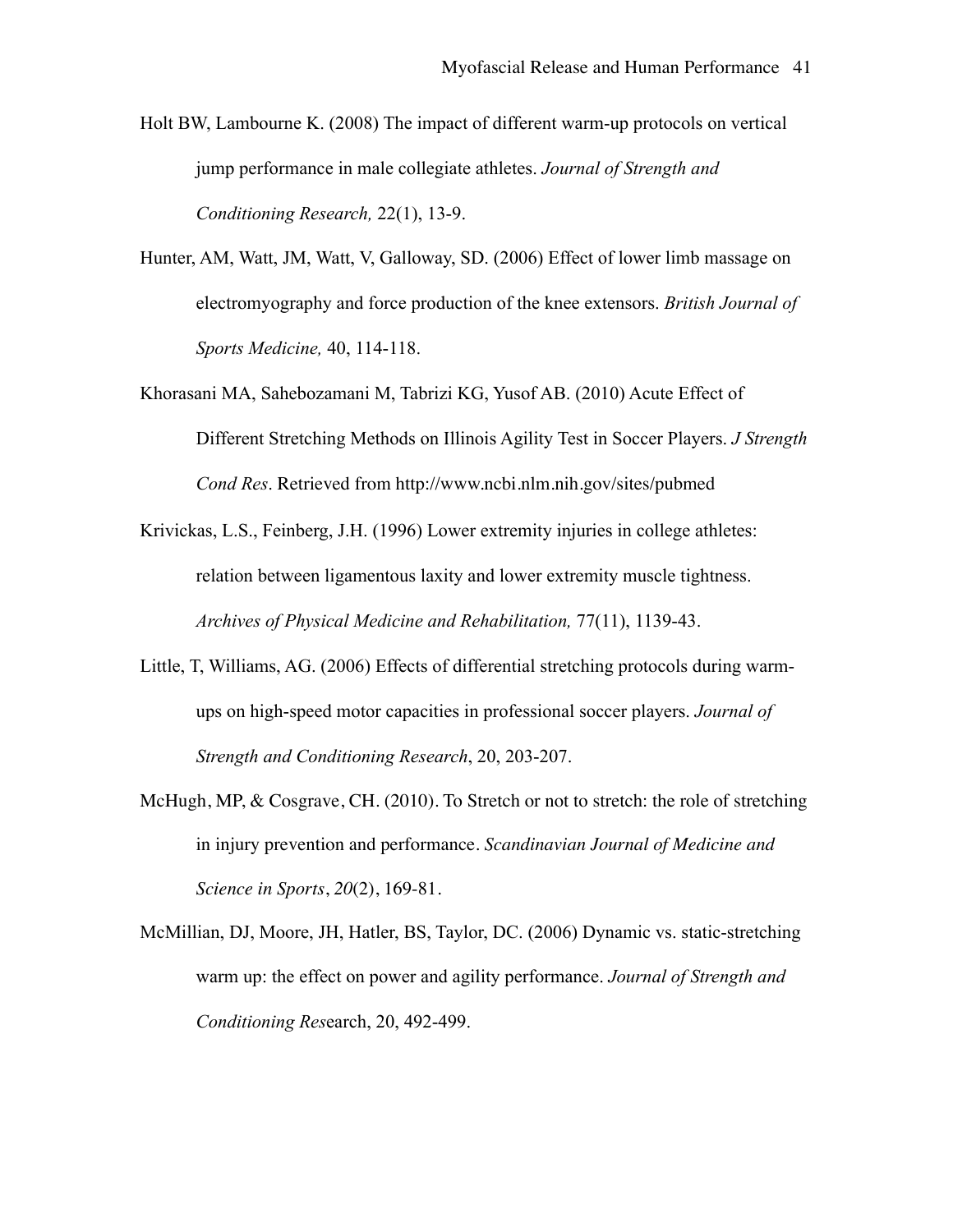- [Mikesky, AE,](http://www.ncbi.nlm.nih.gov/sites/entrez?Db=pubmed&Cmd=Search&Term=%22Mikesky%20AE%22%5BAuthor%5D&itool=EntrezSystem2.PEntrez.Pubmed.Pubmed_ResultsPanel.Pubmed_DiscoveryPanel.Pubmed_RVAbstractPlus) [Bahamonde, RE](http://www.ncbi.nlm.nih.gov/sites/entrez?Db=pubmed&Cmd=Search&Term=%22Bahamonde%20RE%22%5BAuthor%5D&itool=EntrezSystem2.PEntrez.Pubmed.Pubmed_ResultsPanel.Pubmed_DiscoveryPanel.Pubmed_RVAbstractPlus), [Stanton, K,](http://www.ncbi.nlm.nih.gov/sites/entrez?Db=pubmed&Cmd=Search&Term=%22Stanton%20K%22%5BAuthor%5D&itool=EntrezSystem2.PEntrez.Pubmed.Pubmed_ResultsPanel.Pubmed_DiscoveryPanel.Pubmed_RVAbstractPlus) [Alvey, T,](http://www.ncbi.nlm.nih.gov/sites/entrez?Db=pubmed&Cmd=Search&Term=%22Alvey%20T%22%5BAuthor%5D&itool=EntrezSystem2.PEntrez.Pubmed.Pubmed_ResultsPanel.Pubmed_DiscoveryPanel.Pubmed_RVAbstractPlus) [Fitton, T.](http://www.ncbi.nlm.nih.gov/sites/entrez?Db=pubmed&Cmd=Search&Term=%22Fitton%20T%22%5BAuthor%5D&itool=EntrezSystem2.PEntrez.Pubmed.Pubmed_ResultsPanel.Pubmed_DiscoveryPanel.Pubmed_RVAbstractPlus) (2002) Acute effects of The Stick on strength, power, and flexibility. *Journal of Strength and Conditioning Research*, 16, 446-450.
- Molacek, ZD, Conley, DS, Evetovich, TK, & Hinnerichs, KR. (2010). Effects of low- and high-volume stretching on bench press performance in collegiate football players. *Journal of Strength and Conditioning Research*, *24*(3), 711-6.
- [Moraska, A.](http://www.ncbi.nlm.nih.gov/sites/entrez?Db=pubmed&Cmd=Search&Term=%22Moraska%20A%22%5BAuthor%5D&itool=EntrezSystem2.PEntrez.Pubmed.Pubmed_ResultsPanel.Pubmed_DiscoveryPanel.Pubmed_RVAbstractPlus) (2007) Therapist education impacts the massage effect on postrace muscle recovery. *Medicine and Science in Sports and Exercise* 39, 34-37.
- Needham, RA, Morse, CI, &, Initials. (2009). The Acute effect of different warm-up protocols on anaerobic performance in elite youth soccer players. *Journal of Strength and Conditioning Research*, *23*(9), 2614-20.
- Nelson, A.G., Guillory, I. K., Cornwell, A., & Kokkonen, J. (2001) Inhibition of Maximal Voluntary Isokinetic Torque Production Following Stretching Is Velocity-Specific. *Journal of Strength and Conditioning Res*earch, 15, 241-246.
- [Ogai, R](http://www.ncbi.nlm.nih.gov/sites/entrez?Db=pubmed&Cmd=Search&Term=%22Ogai%20R%22%5BAuthor%5D&itool=EntrezSystem2.PEntrez.Pubmed.Pubmed_ResultsPanel.Pubmed_DiscoveryPanel.Pubmed_RVAbstractPlus), [Yamane, M](http://www.ncbi.nlm.nih.gov/sites/entrez?Db=pubmed&Cmd=Search&Term=%22Yamane%20M%22%5BAuthor%5D&itool=EntrezSystem2.PEntrez.Pubmed.Pubmed_ResultsPanel.Pubmed_DiscoveryPanel.Pubmed_RVAbstractPlus), [Matsumoto, T](http://www.ncbi.nlm.nih.gov/sites/entrez?Db=pubmed&Cmd=Search&Term=%22Matsumoto%20T%22%5BAuthor%5D&itool=EntrezSystem2.PEntrez.Pubmed.Pubmed_ResultsPanel.Pubmed_DiscoveryPanel.Pubmed_RVAbstractPlus), [Kosaka, M.](http://www.ncbi.nlm.nih.gov/sites/entrez?Db=pubmed&Cmd=Search&Term=%22Kosaka%20M%22%5BAuthor%5D&itool=EntrezSystem2.PEntrez.Pubmed.Pubmed_ResultsPanel.Pubmed_DiscoveryPanel.Pubmed_RVAbstractPlus) (2008) Effects of petrissage massage on fatigue and exercise performance following intensive cycle pedalling. *British Journal of Sports Med*icine, 42, 534-538.
- [Pope, RP](http://www.ncbi.nlm.nih.gov/sites/entrez?Db=pubmed&Cmd=Search&Term=%22Pope%20RP%22%5BAuthor%5D&itool=EntrezSystem2.PEntrez.Pubmed.Pubmed_ResultsPanel.Pubmed_DiscoveryPanel.Pubmed_RVAbstractPlus), [Herbert, RD,](http://www.ncbi.nlm.nih.gov/sites/entrez?Db=pubmed&Cmd=Search&Term=%22Herbert%20RD%22%5BAuthor%5D&itool=EntrezSystem2.PEntrez.Pubmed.Pubmed_ResultsPanel.Pubmed_DiscoveryPanel.Pubmed_RVAbstractPlus) [Kirwan, JD,](http://www.ncbi.nlm.nih.gov/sites/entrez?Db=pubmed&Cmd=Search&Term=%22Kirwan%20JD%22%5BAuthor%5D&itool=EntrezSystem2.PEntrez.Pubmed.Pubmed_ResultsPanel.Pubmed_DiscoveryPanel.Pubmed_RVAbstractPlus) [Graham, BJ](http://www.ncbi.nlm.nih.gov/sites/entrez?Db=pubmed&Cmd=Search&Term=%22Graham%20BJ%22%5BAuthor%5D&itool=EntrezSystem2.PEntrez.Pubmed.Pubmed_ResultsPanel.Pubmed_DiscoveryPanel.Pubmed_RVAbstractPlus). (2000) A randomized trial of preexercise stretching for prevention of lower-limb injury. *Medicine and Science in Sports and Exerc*ise, 32, 271-277.
- Robertson, A, Watt, JM, & Galloway, SD. (2004). Effects of leg massage on recovery from high intensity cycling exercise.. *British Journal of Sports Medicine*, *38*(2), 173-6.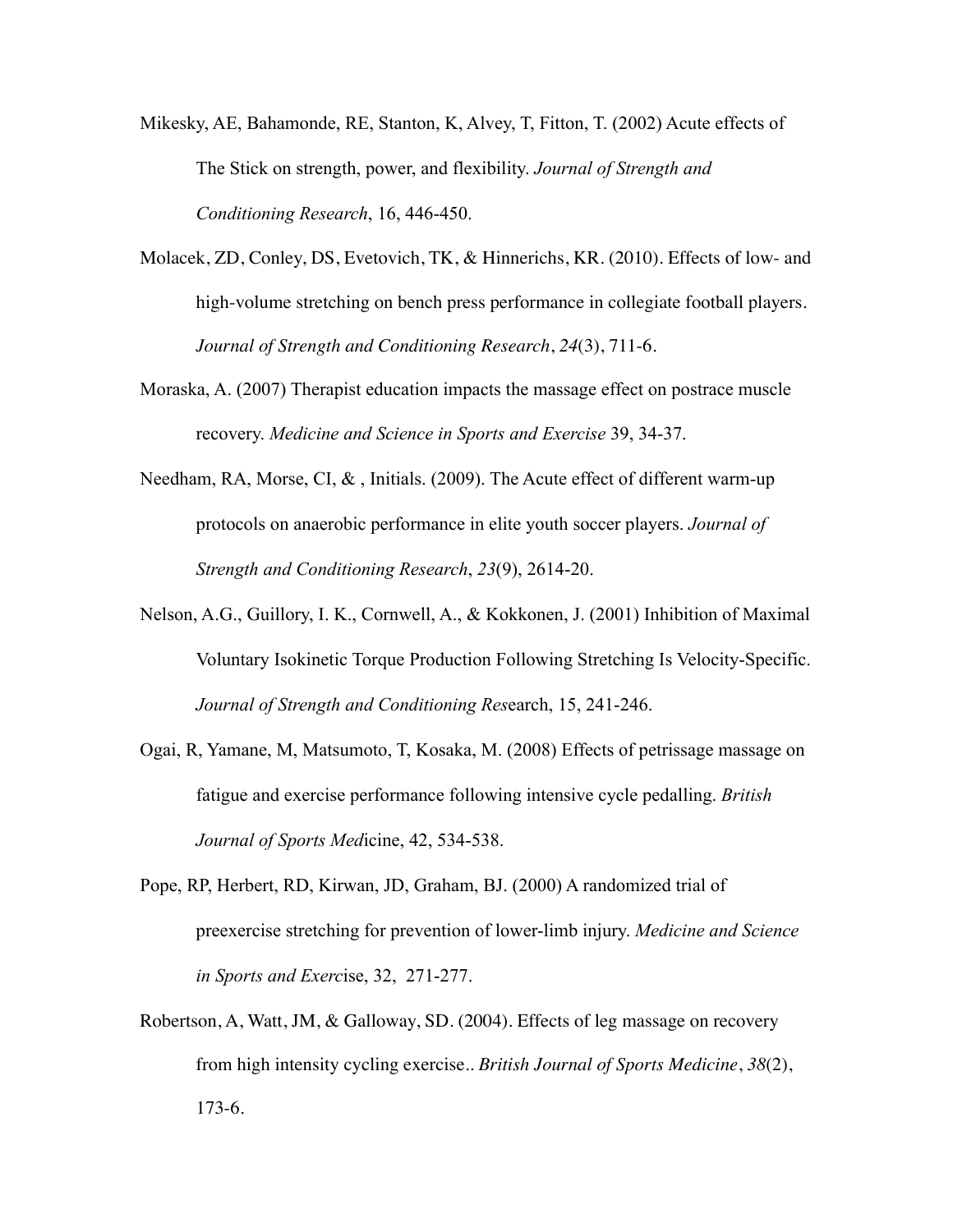Samogin Lopes, FA, Mengon, EM, Franchini, E, Tricoli, V, & de M Bertuzzi, RC. (2010). Is Acute static stretching able to reduce the time to exhaustion at power output corresponding to maximal oxygen uptake? *Journal of Strength and Conditioning Research*, *24*(6): 1650-6.

- Sanderlin, BW, & Raspa, RF. (2003). Common stress fractures. *American Family Physician*, *68*(8), 1527-32.
- Sim, AY, Dawson, BT, Guelfi, KJ, Wallman, KE, & Young , WB. (2009). Effects of static stretching in warm-up on repeated sprint performance. *Journal of Strength and Conditioning Research*, *23*(7): 2155-62.
- [Small K,](http://www.ncbi.nlm.nih.gov/pubmed?term=%22Small%20K%22%5BAuthor%5D&itool=EntrezSystem2.PEntrez.Pubmed.Pubmed_ResultsPanel.Pubmed_RVAbstract) [Mc Naughton L](http://www.ncbi.nlm.nih.gov/pubmed?term=%22Mc%20Naughton%20L%22%5BAuthor%5D&itool=EntrezSystem2.PEntrez.Pubmed.Pubmed_ResultsPanel.Pubmed_RVAbstract), [Matthews M](http://www.ncbi.nlm.nih.gov/pubmed?term=%22Matthews%20M%22%5BAuthor%5D&itool=EntrezSystem2.PEntrez.Pubmed.Pubmed_ResultsPanel.Pubmed_RVAbstract). (2008) A systematic review into the efficacy of static stretching as part of a warm-up for the prevention of exercise-related injury. *Research in Sports Medicine,* 16(3): 213-31.
- Soussi, N, Driss, T, Chamari, K, Vandewalle, H, & Davenne, D. (2010). Diurnal variation in wingate test performances: influence of active warm-up. *Chronobiology International*, *27*(3): 640-52.
- Thacker SB., Gilchrist J, Stroup DF, Kimsey CD. (2004) The Impact of Stretching on Sports Injury Risk: A Systematic Review of the Literature. *Medicine and Science in Sports and Exercise*, 36(3): 371-378
- [Trehearn TL](http://www.ncbi.nlm.nih.gov/pubmed?term=%22Trehearn%20TL%22%5BAuthor%5D&itool=EntrezSystem2.PEntrez.Pubmed.Pubmed_ResultsPanel.Pubmed_RVAbstract), [Buresh RJ.](http://www.ncbi.nlm.nih.gov/pubmed?term=%22Buresh%20RJ%22%5BAuthor%5D&itool=EntrezSystem2.PEntrez.Pubmed.Pubmed_ResultsPanel.Pubmed_RVAbstract) (2009) Sit-and-reach flexibility and running economy of men and women collegiate distance runners. *Journal of Strength and Conditioning Research,* 23(1): 158-62.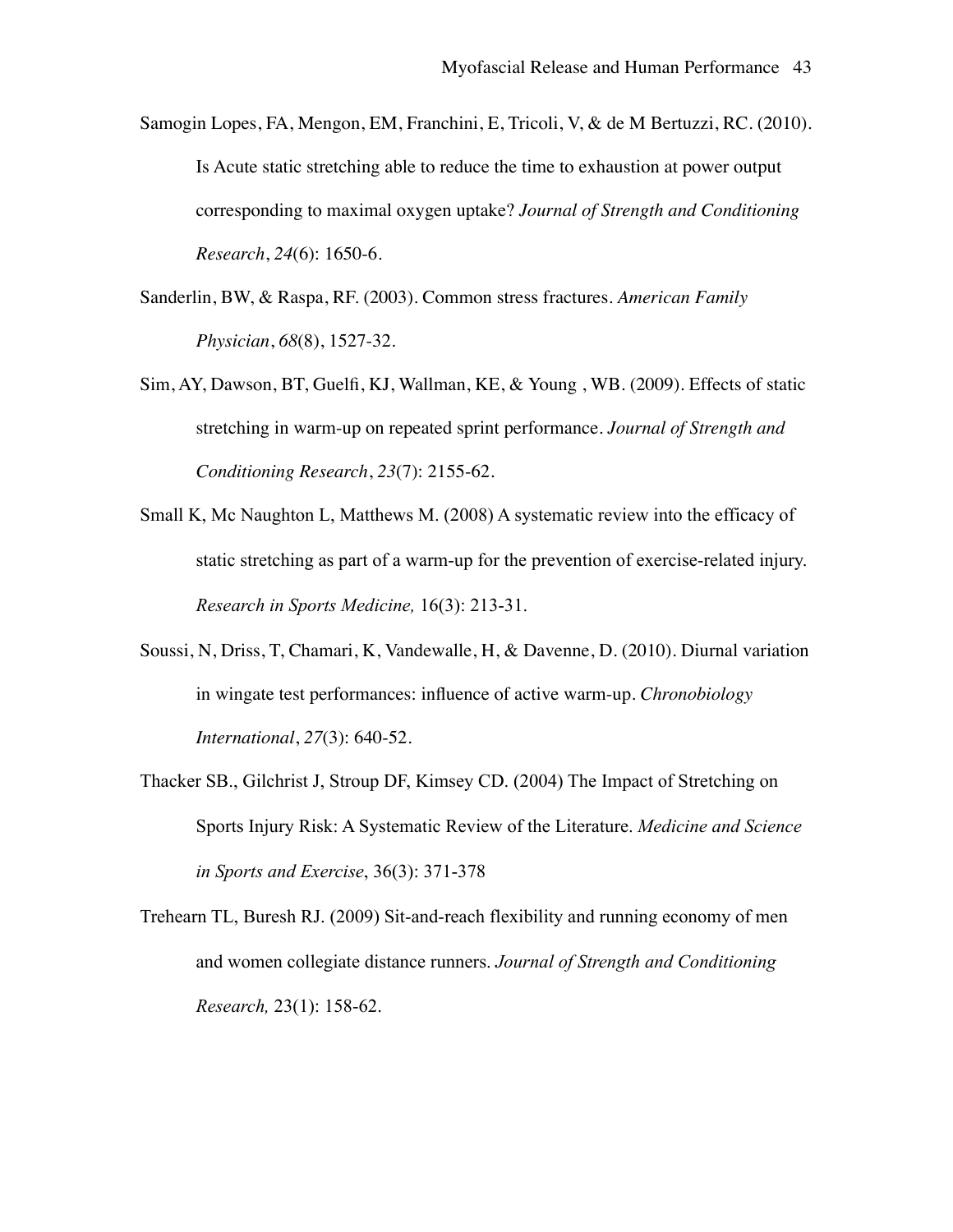- [Unick, J,](http://www.ncbi.nlm.nih.gov/sites/entrez?Db=pubmed&Cmd=Search&Term=%22Unick%20J%22%5BAuthor%5D&itool=EntrezSystem2.PEntrez.Pubmed.Pubmed_ResultsPanel.Pubmed_DiscoveryPanel.Pubmed_RVAbstractPlus) [Kieffer, HS](http://www.ncbi.nlm.nih.gov/sites/entrez?Db=pubmed&Cmd=Search&Term=%22Kieffer%20HS%22%5BAuthor%5D&itool=EntrezSystem2.PEntrez.Pubmed.Pubmed_ResultsPanel.Pubmed_DiscoveryPanel.Pubmed_RVAbstractPlus), [Cheesman, W](http://www.ncbi.nlm.nih.gov/sites/entrez?Db=pubmed&Cmd=Search&Term=%22Cheesman%20W%22%5BAuthor%5D&itool=EntrezSystem2.PEntrez.Pubmed.Pubmed_ResultsPanel.Pubmed_DiscoveryPanel.Pubmed_RVAbstractPlus), [Feeney, A](http://www.ncbi.nlm.nih.gov/sites/entrez?Db=pubmed&Cmd=Search&Term=%22Feeney%20A%22%5BAuthor%5D&itool=EntrezSystem2.PEntrez.Pubmed.Pubmed_ResultsPanel.Pubmed_DiscoveryPanel.Pubmed_RVAbstractPlus). (2005) The acute effects of static and ballistic stretching on vertical jump performance in trained women. *Journal of Strength and Conditioning Res*earch, 19: 206-212.
- [Wallmann, HW,](http://www.ncbi.nlm.nih.gov/sites/entrez?Db=pubmed&Cmd=Search&Term=%22Wallmann%20HW%22%5BAuthor%5D&itool=EntrezSystem2.PEntrez.Pubmed.Pubmed_ResultsPanel.Pubmed_DiscoveryPanel.Pubmed_RVAbstractPlus) [Mercer, JA](http://www.ncbi.nlm.nih.gov/sites/entrez?Db=pubmed&Cmd=Search&Term=%22Mercer%20JA%22%5BAuthor%5D&itool=EntrezSystem2.PEntrez.Pubmed.Pubmed_ResultsPanel.Pubmed_DiscoveryPanel.Pubmed_RVAbstractPlus), [Landers, MR.](http://www.ncbi.nlm.nih.gov/sites/entrez?Db=pubmed&Cmd=Search&Term=%22Landers%20MR%22%5BAuthor%5D&itool=EntrezSystem2.PEntrez.Pubmed.Pubmed_ResultsPanel.Pubmed_DiscoveryPanel.Pubmed_RVAbstractPlus) (2008) Surface electromyographic assessment of the effect of dynamic activity and dynamic activity with static stretching of the gastrocnemius on vertical jump performance. *Journal of Strength and Conditioning Research*, 22: 787-793.
- [Weerapong, P,](http://www.ncbi.nlm.nih.gov/sites/entrez?Db=pubmed&Cmd=Search&Term=%22Weerapong%20P%22%5BAuthor%5D&itool=EntrezSystem2.PEntrez.Pubmed.Pubmed_ResultsPanel.Pubmed_RVCitation) [Hume, PA](http://www.ncbi.nlm.nih.gov/sites/entrez?Db=pubmed&Cmd=Search&Term=%22Hume%20PA%22%5BAuthor%5D&itool=EntrezSystem2.PEntrez.Pubmed.Pubmed_ResultsPanel.Pubmed_RVCitation), [Kolt, GS.](http://www.ncbi.nlm.nih.gov/sites/entrez?Db=pubmed&Cmd=Search&Term=%22Kolt%20GS%22%5BAuthor%5D&itool=EntrezSystem2.PEntrez.Pubmed.Pubmed_ResultsPanel.Pubmed_RVCitation) (2005) The mechanisms of massage and effects on performance, muscle recovery and injury prevention. *Sports Medicine*, 35: 235-256.
- Weldon, SM, & Hill, RH. (2003). The Efficacy of stretching for prevention of exerciserelated injury: a systematic review of the literature.. *Manual Therapy*, *8*(3), 141-50.
- Wittekind, AL, & Beneke, R. (2009). Effect of warm-up on run time to exhaustion. *Journal of Science and Medicine in Sport*, *12*(4): 480-4.
- Witvrouw, E., Danneels, L., Asselman, P., D'Have, T., Cambier, D. (2003) Muscle flexibility as a risk factor for developing muscle injuries in male professional soccer players. A prospective study. *American Journal of Sports Medicine*, 31(1): 41-6.
- [Woolstenhulme, MT](http://www.ncbi.nlm.nih.gov/sites/entrez?Db=pubmed&Cmd=Search&Term=%22Woolstenhulme%20MT%22%5BAuthor%5D&itool=EntrezSystem2.PEntrez.Pubmed.Pubmed_ResultsPanel.Pubmed_DiscoveryPanel.Pubmed_RVAbstractPlus), [Griffiths, CM,](http://www.ncbi.nlm.nih.gov/sites/entrez?Db=pubmed&Cmd=Search&Term=%22Griffiths%20CM%22%5BAuthor%5D&itool=EntrezSystem2.PEntrez.Pubmed.Pubmed_ResultsPanel.Pubmed_DiscoveryPanel.Pubmed_RVAbstractPlus) [Woolstenhulme, EM,](http://www.ncbi.nlm.nih.gov/sites/entrez?Db=pubmed&Cmd=Search&Term=%22Woolstenhulme%20EM%22%5BAuthor%5D&itool=EntrezSystem2.PEntrez.Pubmed.Pubmed_ResultsPanel.Pubmed_DiscoveryPanel.Pubmed_RVAbstractPlus) [Parcell, AC](http://www.ncbi.nlm.nih.gov/sites/entrez?Db=pubmed&Cmd=Search&Term=%22Parcell%20AC%22%5BAuthor%5D&itool=EntrezSystem2.PEntrez.Pubmed.Pubmed_ResultsPanel.Pubmed_DiscoveryPanel.Pubmed_RVAbstractPlus). (2006) Ballistic stretching increases flexibility and acute vertical jump height when combined